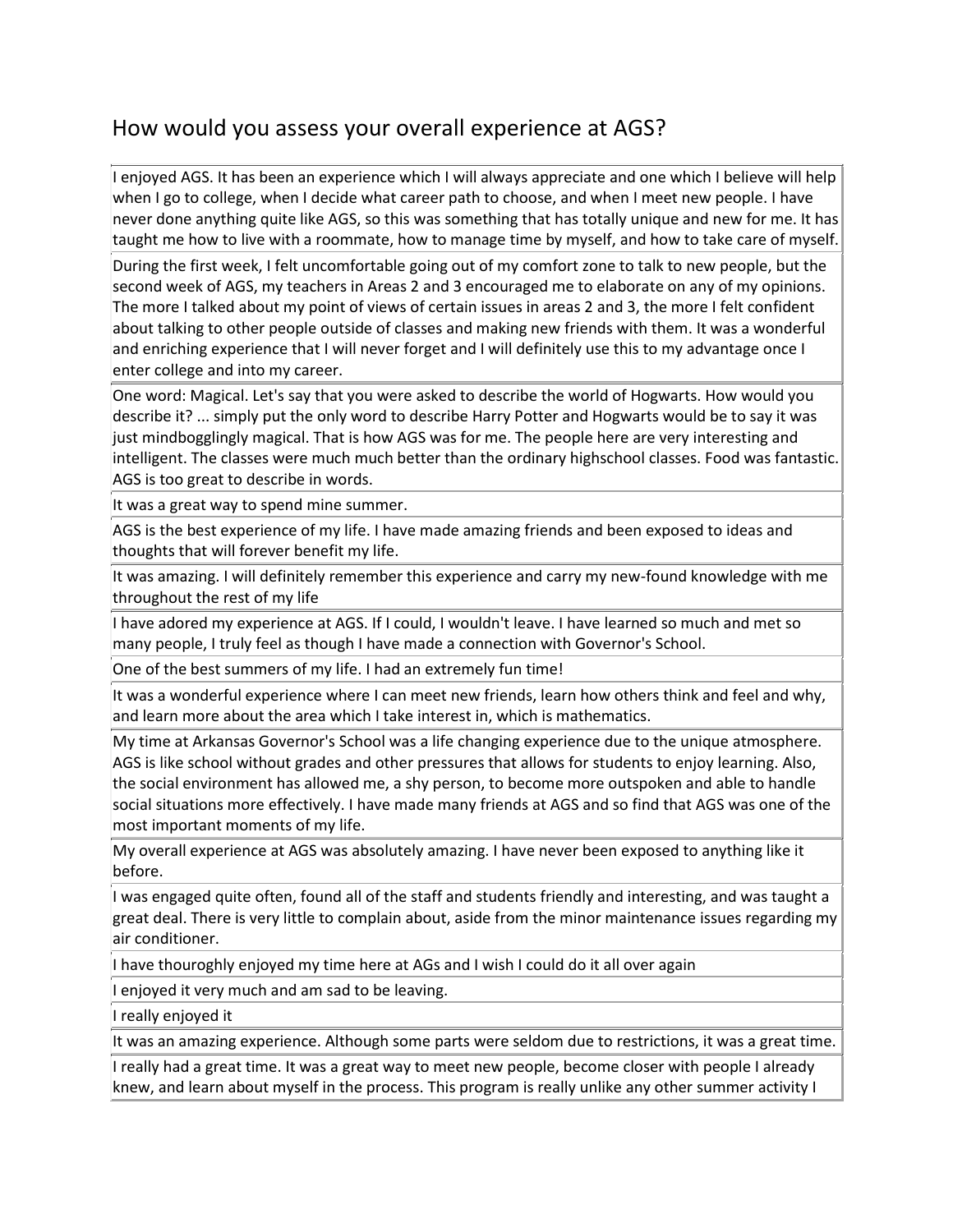have ever done before, and I will promote it for years to come.

7/10. I hated the first week; I found it extremely boring. As the program progressed, however, my enjoyment levels increased gradually.

I was looking forward toward leaving, but this was mainly due to personal issues, and only somewhat affected by AGS itself.

My experience at AGS was very beneficial to my academic, social, and personal life. The ability to "learn for fun" increased my willingness to learn about new ideas. The program was a great preparation for college life.

My overall experience at AGS was a positive one, I enjoyed myself in mostly everything I did. There were some negative aspects which I didn't enjoy but that was fine.

I thoroughly enjoyed my time here. This has been one of the best experiences I've ever had the chance to take part in and i'm so thrilled i was accepted. I hate that it's coming to end because i've learned so much and made so many friends.

My experience at AGS has been wonderful. There were so many activities to participate in and so many groups to get involved with.

AGS was a great experience in which I learned many new ideas many of which I had never heard of or given much though to. I am so grateful to have met so many new and wonderful people in such a welcoming and home like environment. It is truly an experience that will shape my future and will never be forgotten.

I loveeeeeed AGS as a whole. I came here wanting to meet new people, learn new things, become a stronger musician and better myself as a whole, and I feel like AGS attributed a great amount to that! I'm so sad to be leaving, but I am grateful to have gone through this 6 weeks of empowerment and personal development.

IT WAS LIFE CHANGING. I will never forget all that I learned and all of the people that I met.

I had an almost overwhelmingly pleasing experience here at AGS

Great! it was and always will be a 10 out of 10!

If I could do this every summer I totally would. AGS was the best summer experience I've ever had, and I will miss it so much. AGS was more than I hoped it would be, and I wouldn't change anything that I did. I have no regrets about coming to AGS; this is a wonderful and life-changing experience that I am blessed to have been apart of.

### AMAZING!

It was good. It never felt like it was 6 weeks because it passed by so quickly. I met a lot of new people and learned a few new things. Some classes and speakers were boring but overall, it was a good experience.

My overall experience was outstanding. I wish the experience didn't have to end. I've grown so much as a person and as an actor (drama is my area 1) and I am so grateful for the staff and the opportunity to do this right here in Arkansas.

It was wonderful. I really enjoyed myself.

My experience at AGS will probably stick with me for a long time. I met so many different people with different views. Many were open minded. I found students like and unlike me, and we got to know each other and why we believed some of our views. It was challenging, but AGS was a valuable experience because it showed how meaningful it is to listen to views unlike my own.

My experience at AGS was fantastic. The learning environment was so refreshing and much less stressful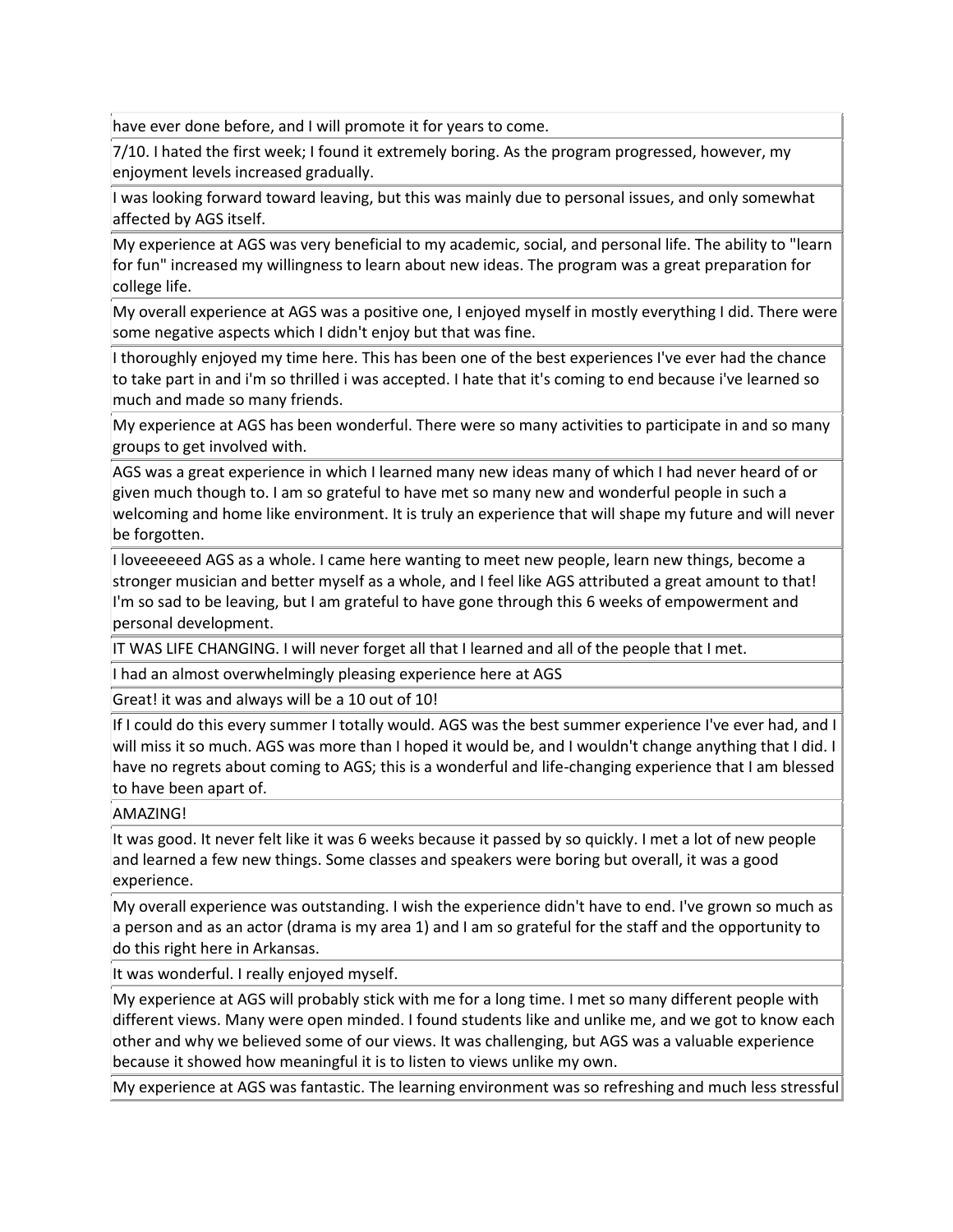than regular school, which in turn made it easier to absorb knowledge. Everyone was seemingly openminded and respectful--also very refreshing.

Mostly great but there were way too many rediculous rules. The first day of meetings and rules all night is kind of rediculous. Having to be out of the dorm 15 minutes early in the morning is way too early plus the RAs are always rude about telling us. Also the early curfew for not paying attention during a speaker is a little too strict, myabe just try caf duty for that. My teachers were good and I never felt out of place at AGS. Keep up all the social aspects, they are spot on.

Unforgettable. One of the best experiences of my life, I couldn't say enough good things about it. It was life altering.

I really enjoyed it.

Amazing, it was one of the best experiences that I have had. This was due to the people I was surrounded by and the environment AGS created.

I would assess my overall experience as extremely beneficial, revealing, and in some ways transformative. AGS is to me a gift, a blessing that I would love for others after me to experience.

I thoroughly enjoyed my experience at AGS. I formed multiple new, close relationships with people from all over the state. I gained new viewpoints of ideas that I hadn't realized before. My mind was constantly being stretched and opened with all if the ideas and theories that I have learned while participating in AGS.

AGS was fantastic, and I would recommend it to everyone

AGS was the most enlightening experience I've ever had. Please, please, please do not pass up the opportunity to go.

My AGS experience was really great. I had an amazing time here and would not trade this experience for anything.

It was easily one of the best experiences of my life, no questions asked. I learned and was generally made aware of more than I could have ever imagined was possible. Even the negative experiences (few though there were) were educational.

My experience at AGS has been overall spectacular, I wish we could all come back next summer

AMAZING experience! One of the best summers of my life honestly.

If feel that AGS was an extremely valuable experience for me. I enjoyed the new ways of thinking and learning, and I enjoyed meeting all of these new people.

My time at AGS is always going to be with me. The teachers and faculty were so friendly and personable. I have not found one teacher here at AGS that was not easy to start a conversation with. All the activities were well planned for the most part.

Great

Some of the best weeks of my life. I liked all my classes and the optional activities. The best part was all the new people I met.

Overall my experience with AGS was very beneficial. The program was a unique opportunity that definitely expanded my education and broadened my view, especially of the state of Arkansas.

AGS has been one of the best experiences of my life. I enjoyed every bit of it.

My experience was a very good experience and really helped me grow as a person.

I found it very enjoyable. There were many interesting activities throughout the six weeks.

By far the greatest educational experience I've ever had that didn't involve explosives or alcohol.

I enjoyed my experience at AGS. There were a lot of fun activities, and I always had something to do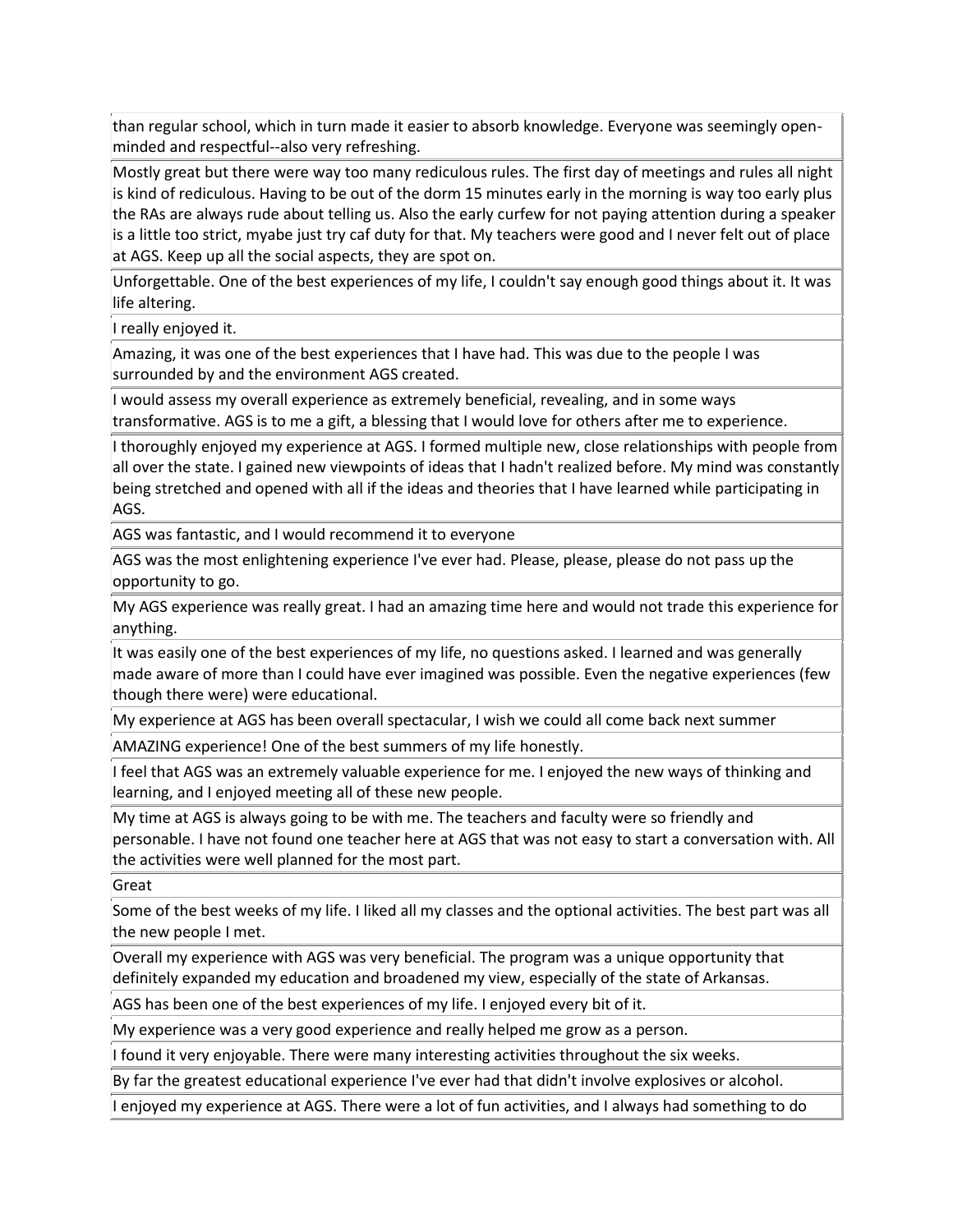while I was here. There were activities that suited everyone, and a lot of the activities promoted the development of meeting new people.

Amazing! Very mind-opening.

11/10 would attend again.

My experience is one that I cannot forget. This is extremely beneficial to all juniors (past and future) who are willing to spend 6 weeks of their summer.

My overall experience has been fantastic. This is truly the best summer I've ever been blessed enough to have. Not only did I get to further my skills in an area I already love, but also I was able to learn how to think critically and assess my personal self. With all the different opportunities offered I was never bored or out of things to do. I will never forget this experience and honestly wish I didn't have to leave.

**Great** 

fun time, great learning experience, good environment, good food, lots of good things to do and learn, many great people including students and faculty

it was amazing and educational. I learned a lot that I wouldn't learn at school or anywhere else.

It was an amazing experience! Every year, we hear that this is the best way to experience summer and now I can finally attest to that.

8/10 would reccomend

AGS was great! I feel like it was a really good experience in preparation of college. I'm very glad I came and I would recommend to any juniors who are interested at my school next year.

It was the bomb! AGS was the best summer program/school I've ever been to. However, I would have liked a second dodgeball tournament and capture the flag

I'm very glad I came. AGS has been a huge preface to college; I've met a ton of amazing people here that will be going to Hendrix, which is where I want to go for undergraduate studies.

I think AGS is the highlight of my 2014 summer.I had a very fun time meeting new people and building relationships with them.

It was a great experience and I got to meet many new friends all across the state of Arkansas.

AGS has been a wonderful experience overall. The classes were great, the food was enjoyable, and I wouldn't have traded the time I spent with others here for any other summer activities.

This experience was by far one of the most guiding, helping, and interactive learning experience I have ever had. The teachers, students, and faculty all are the most wonderful people I have had the privilege of meeting and speaking to. I have learned vital skills that will come in handy later on in the future. If i could i'd do it all again. I was honored to be selected to attend AGS.

AGS has allowed me to promote my thinking of how I believe the world to be while also showing me alternate views from my own. I believe the most beautiful thing about AGS is the diversity of beliefs found on campus. AGS is that melting pot where a synthesis of ideas can be accepted and promoted. Because of this synthesis I found AGS to be a positive supplementary educational experience where I have made friends for the future and nurtured my sense of reality and made me ask the important questions.

i was fun while it lasted.

It has been the most soulful, eye-opening experience I have ever had. The friends I have made and the mentors I have learned from are the most dedicated and intelligent I have ever seen. I am honored to say that I met and learned from them.

It was a good experience, but I feel as though some of my time was wasted.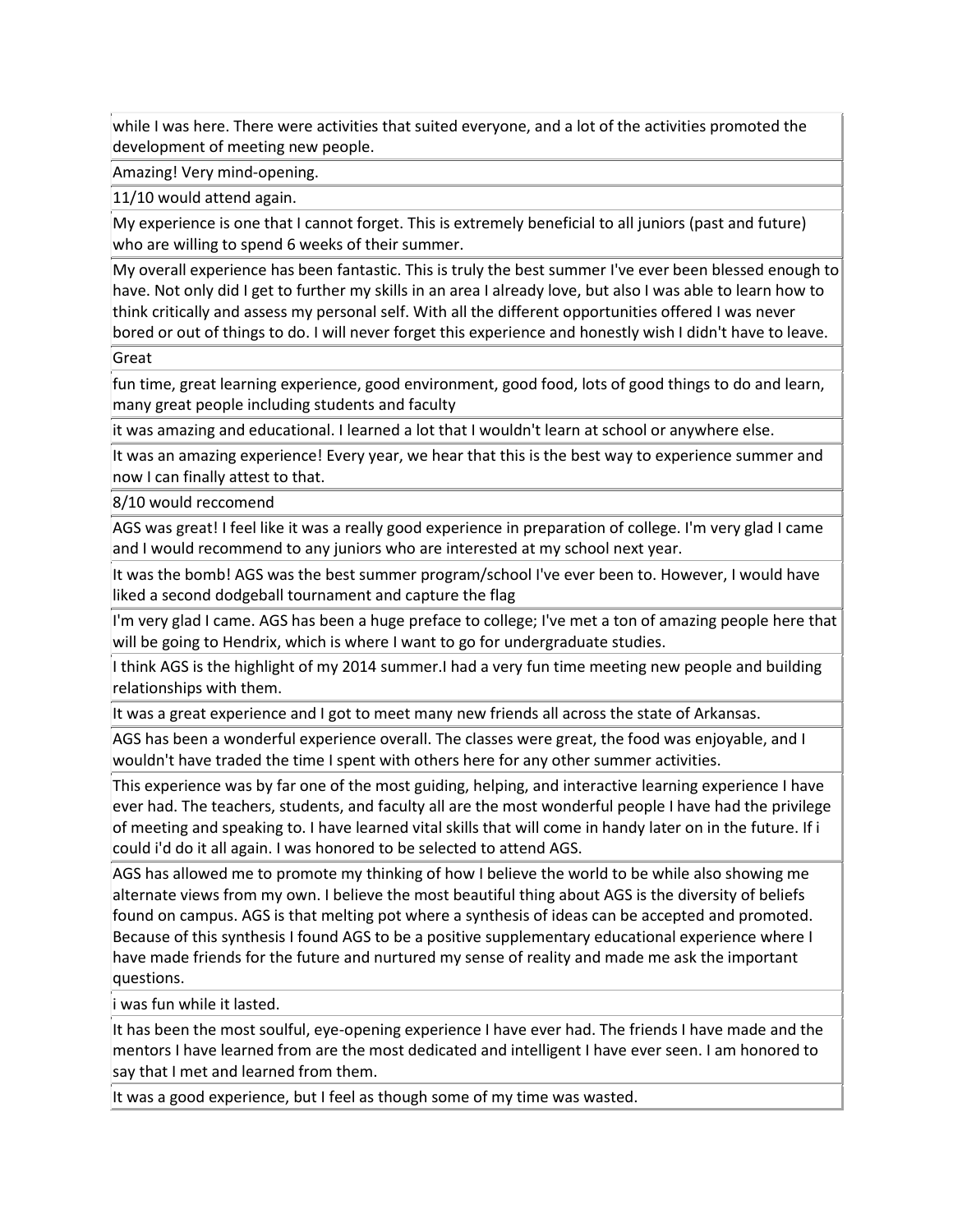it was soooo much fun. wouldn't give up the experience for anything

My AGS experience was amazing. I feel like I can take on the world head on. I'm happy I came here thank you

Seven out of eight. I know it was the RA's job to make rational decisions and as my personality type that frustrates me because i like the logical ones. Like sighning in one minute late when they were weighting in line to sighn in. that isent cool at all. silly rules. fun activities.

I enjoyed AGS immensely, with no real complaints, I am extremely pleased with my experience.

AGS was very thought provoking and an excellent experience in preparation for college.

My experience was amazing. I've never been in such a wonderful place surrounded with people my age, who were just as smart as I am, and teachers who made us think so critically. AGS promoted intellectualism and that is what America needs more of . I loved staying in dorms, having set times to eat, having a schedule for the week, and seeing what college life will be like.

Good. There were things I didn't like and things I did like, just as any experience, but overall, I'm definitely glad I came.

It was amazing. I loved the environment and the exposure to new ideas that I received from every class.

I loved it. I had a few outside factors that did affect me negatively while i was here, but my actual experience here was wonderful and eye-opening.

At first, I was somewhat skeptical and nervous about how the rest of the time would pass based on my first week. However, there are only two days left and I wish there were years. My experience at AGS was surreal, I thoroughly enjoyed it. It was well organized but not too strict on schedule to hinder us or turn us off from the community.

AGS was the best time of my life.

I enjoyed AGS and its opportunities.

Wonderful!

It was amazing. I would never have met so many wonderful people if I chose not to come, and it has changed me as a person. Thank you for the opportunity!

I would say that my overall experience was very god, very beneficial, and so much fun. I'm sad to leave my AGS family but I'm happy to have had the experience.

My experience at AGS was really cool, and it's not something I'll forget. It had it's pros and cons of course, but everything does.

It's doesn't compare to anything else I have done and with a unique exprience. It let you grow as a person and help you find yourself.

My overall AGS experience has been a ton of fun. I've met a diverse group of people, expanded my horizons of thought, and have grown intellectually and socially.

It was alright. I feel like I would have had more fun if I wasn't completely burned out on camps.

I loved it. AGS challenging me intellectually as well as socially. I was prepared when coming here to be challenged to think outside the normal high school courses and that I would be given tools to develop my mind more. I didn't expect to make the relationships I did here or enjoy myself as much as I have. AGS was honestly one of the best things I have ever participated in. I can't imagine a better way to spend my summer.

Insightful

My overall experience at AGS was very positive and influential in my life. I have been personally affected by all my teachers and the faculty. I feel like I have come to better understand myself and the people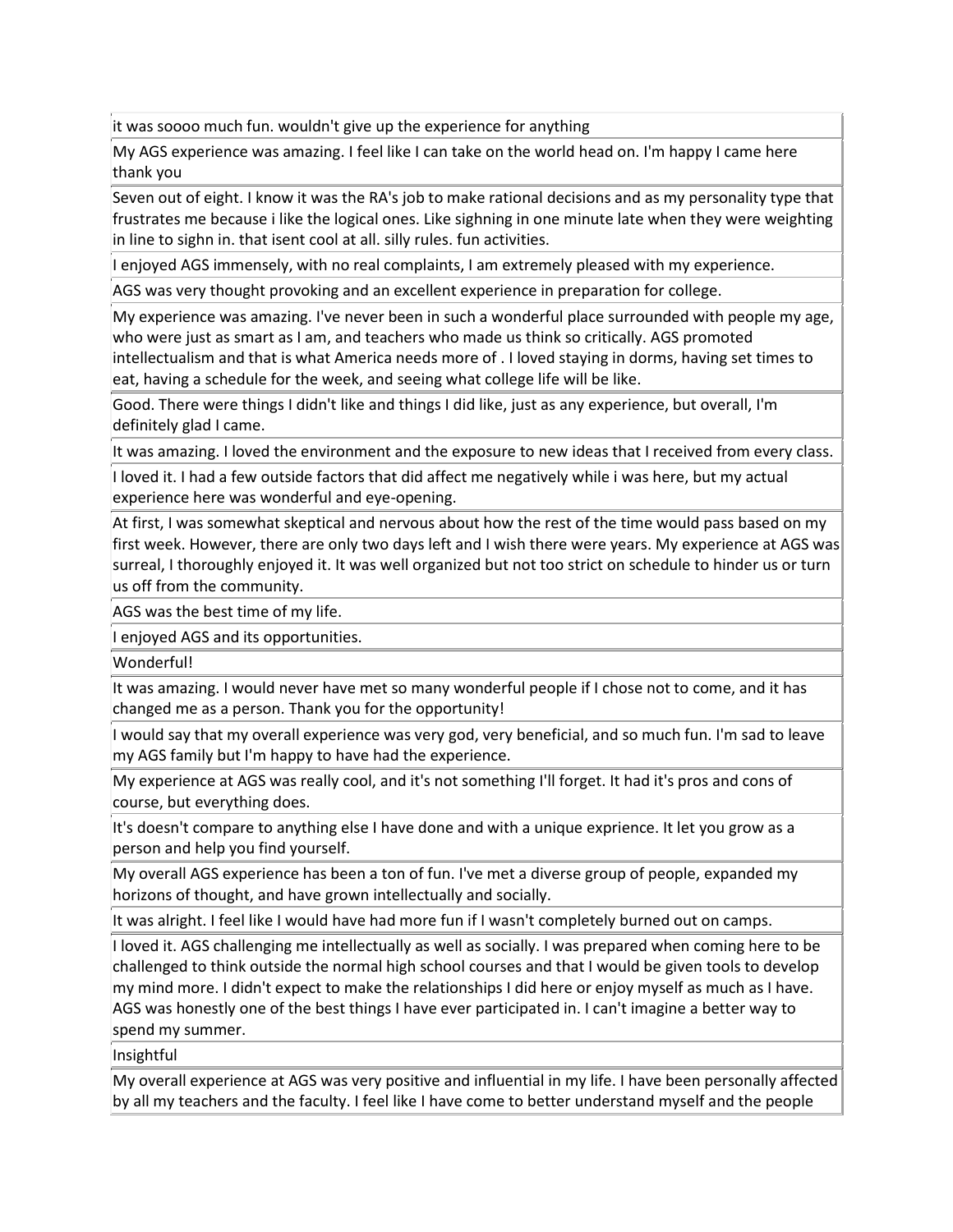around me, and I feel like I have developed my critical thinking skills much more than I would have if I had not come here.

As one of my classmates, and I'm sure a multitude of others has said, "this has been the most fun I've ever had." Despite being an introvert I felt this was a truly valuable social and life experience.

AGS was amazing. I've learned so much over the past few weeks and met so many interesting people. I no longer have a "group" of friends but a "community."

It was overall a great experience, I had lots of fun and learned a lot of new ideas. I was exposed to lots of different ideas and perspectives, honestly I've never done anything as fun as AGS before. there were some down points but the positive experiences greatly outweighed the negatives

It was a really good experience, probably one of the best in my life thus far.

I thought it was very worthwhile. I made wonderful wonder friends that beyond exceeded my expectations of the people I would find here, my classes were fairly interesting, the 4:10s and 6:10s were beneficial, the staff members were nice, fair, and interesting for the most part, and the required movies and speakers really made me think. I'd say overall I have little to no regrets about choosing this summer program.

It was one of the best things I've ever done. I'm so glad I came, and I wouldn't exchange it for the world.

I learned a lot in my classes but there were a few minor things that made AGS not so enjoyable. Specifically a few RA's and a few of the rules.

Both fun and hard, but the 'hard' part was my own fault and is not a result of any problem with the AGS program. The program itself was just out of my comfort zone. But it was very fun! I enjoyed almost everything I participated in

Excellent experience, success and worth my time.

My overall experience at AGS was very good. I learned a lot about myself and how I react with others. I appreciate the chance of coming here and I find that every class that I had was enlightening.

I've really enjoyed my time here. I love the constructive learning environment, and the encouragement of open discussion about topics that are rather controversial and usually avoided. It is pretty tiring, with all the different things to do, but I think that all of those things were informative and important.

Pretty good.

My overall experience at AGS was great. I met new people who shared common interests and I learned a lot about my subject. Toward the end of AGS I came up to more creative solutions to problems and thought differently than how I had thought before. AGS opened my eyes to a range of different perspectives.

Fantastic! I don't want to leave.

I enjoyed my time spent at AGS. I wish I would have chosen a different Area I, but only because I am more interested in science than I was with the material presented in social science.

One of the best experiences of my life.

Overall my experience at AGS was very good. I would like to see the staff lighten up on the rules. I found that the fact that I might get in trouble for things that are not even bad dampened my experience.

AGS was a very beneficial experience. I learned a lot in my classes and practiced critical thinking. I loved the opportunities to attend 4:10s and 6:10s, and I was able to continue learning throughout the day. The activities and free time were really fun.

Overall, I loved it. It was the best academic experience of my life thus far. However, it is not a good place for introverts. Many activities and discussions are made for extroverts. In that regard, it's not a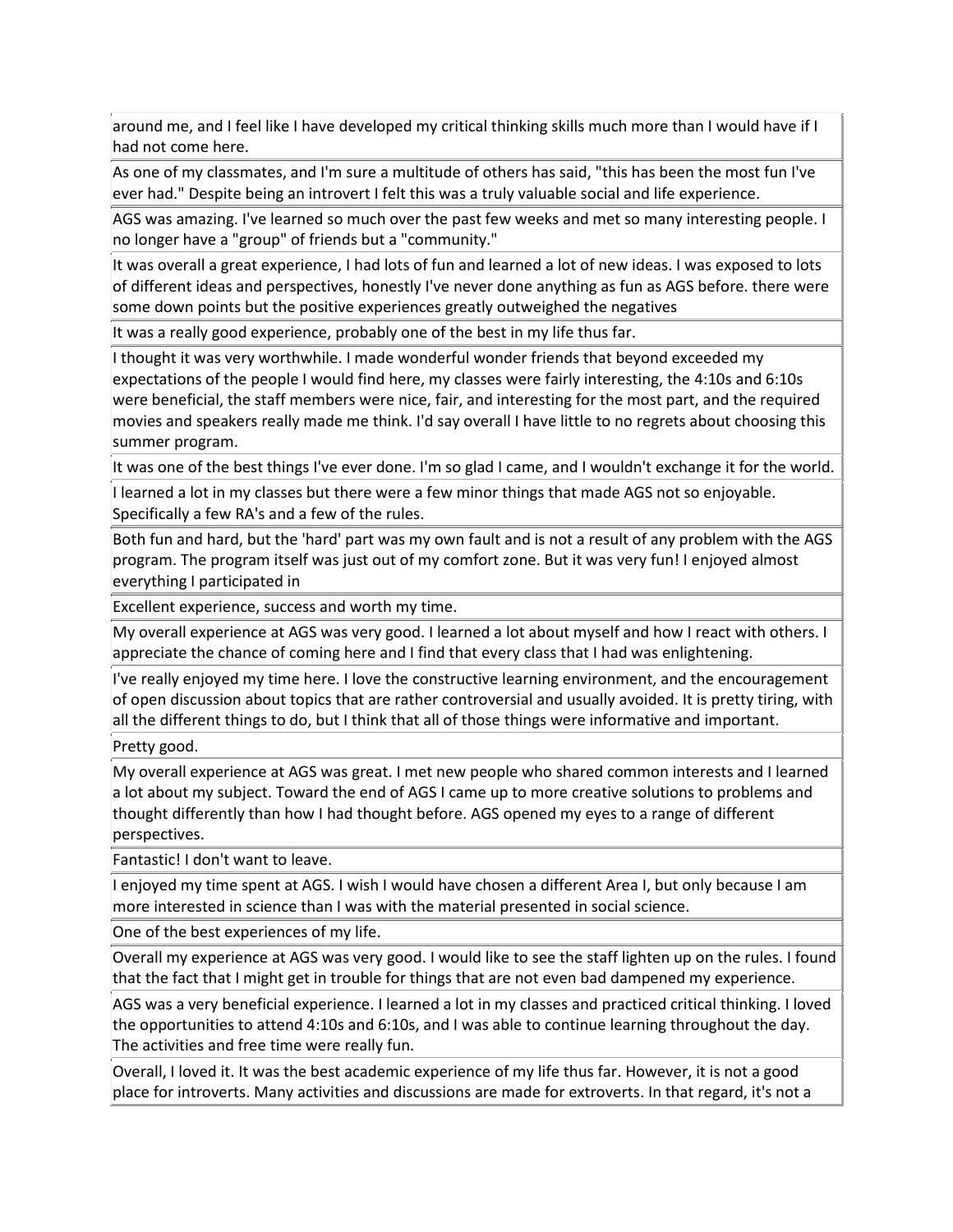comfortable environment. Also, the speakers were a waste of time. No one really listened and they weren't particularly unique.

My experience at AGS was so incredible that I don't think there are words to describe it. I learned so much and made so many great, smart new friends with whom I know I will keep in touch.

It has been so wonderful. I feel like I'm so prepared for what the future holds for me. AGS has opened me up to actually talking to people and not being as shy. I've enjoyed all of the diversity that I've come across while at AGS. There's nothing like the feeling of pride that I achieved here.

There was never a dull moment, my life will forever be better because of this experience. All Hail Lyle.

I had an enjoyable time as I was exposed to many different ideas, customs, beliefs, and philosophies. I did not like the length of the program. I feel as though 4 weeks would be better for the staff, students, and families. It would be more economical and would impact the students minds well. Having AGS for just 4 weeks in June would have made it more appealing and allowed more people the opportunity to sign up.

It was very beneficial to me as a student and I learned a lot

AGS has been fun and intellectually challenging. It has also promoted a self-actualization process within myself.

I really loved the experience of AGS. It helped me develop as a person and I met new people along the way.

It was enjoyable to some extent. The most prevalent issue was the required social events. To some they presented an extremely hostile environment, especially to those with anxiety issues and hypertension.

It was mostly good. The things that made AGS difficult were the people and the extreme strictness.

I enjoyed my AGS experience. I thought it was very beneficial to my intellectual and social development, and I think I will be thankful for it for the rest of my life.

It was one of the best experiences, if not the best experience, that I've had so far in life. I would recommend it to everyone without any sort of hesitation.

I could not be more pleased with my experience these past 6 weeks! This has been such a great opportunity. I have said many times that I feel like I have learned more here in 6 weeks than I did a whole year at my school.

It was pretty cool. AGS is extraordinary because of the bridges that the students and teachers build. Connections are important for a number of reasons, namely for social growth, and for future contact. Nothing will prove more beneficial than for students to be able to communicate with a fellow colleague later in life with the intention of collaboration and creation. In short, friendships here are built to last. This is why my experience here at AGS has been overall very positive for me. I've met individuals who look at their surroundings with inquisitiveness and energy. I think forward. I relax. I comprehend.

My overall experience at AGS was absolutely wonderful. I couldn't have asked for anything better. I would have appreciated more integration between the areas if that was possible though.

My experience was great! I think it prepared me well for college life.

Fantastic. Although, at some times it would seem as though the events were very unnecessary. Overall it was a great experience.

The best time of my life, so far!

The experience I have had has been excellent. Both social and academic aspects of the program were successful as far as enhancing my knowledge of ELA and developing new friendships.

My overall experience was wonderful and I would gladly give up more time to repeat it.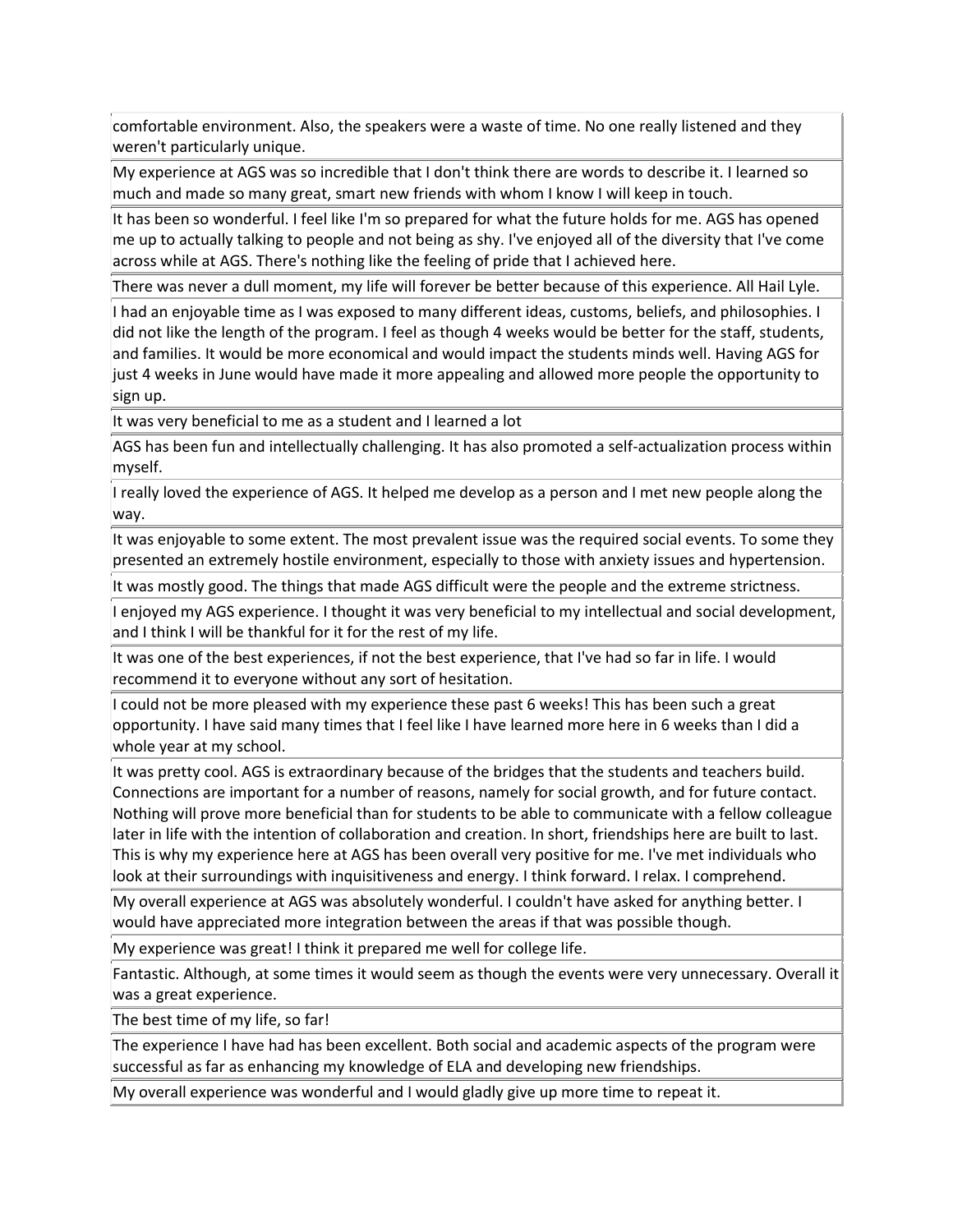The experience was great. I met so many new people and made countless friends that I will cherish for a long time.

I really enjoyed it. There were some things that I didn't enjoy, like the documentary, "The Last Survivor," that I just didn't find beneficial because of the subtitles. Because I am a visually impaired individual, this was sort of hard for me, personally. Tthe subtitles moved too fast and, as a result, I didn't read all of them. I eventually gave up in the middle of the movie and found that I didn't get the whole message. On the movie "Koyannaskatski," The different parts of the movie moved too fast and, as a result, I did not get the overall message.

from a scale of 1-10 I rank it as an 11. I think is a really great program that prepares for life and is life changing.

AGS allowed me to open up and discover numerous things about myself. I greatly appreciate this program and will never forget the experiences that were made here.

It was probably the best summer camp that I have ever been to. From an academic perspective, I picked up so much specific information that will undoubtedly help me in my professional life. Also, Area 2 and 3 really helped me expand and develop the different ways that I think about things. Socially, it was as good as I could have asked for because there was always an opportunity to do something new and fun.

I am so happy to have been able to attend AGS. Overall, I would say it was awesome

it was a fun experience but why does it have to be so strict? why can a random stranger bring me food but my own parents can drop off a hair brush past 4 pm? I live in Conway but my parents work in little rock, they don't get in town until 6 so if I ever need any thing past 4 I can't ever get it.

AGS has been the greatest experience of my entire life. I would not trade this experience for anything. I've learned so much and met great friends who I hope will be a part of my future.

I loved it so much and would recommend it to everyone!!

It was very amazing. I love it. AGS has a wonderful learning environment.

I really found AGS to be one of the most life-changing experiences of my life.

AGS was very eye-opening for me. Here, we got exposed to many social issues that aren't brought up in schools a lot, but should be. It is very beneficial.

This experience was so amazing. I got an opportunity to think in a way I usually wouldn't, have a higher level of learning in a low-stress environment, and have a chance to live on my own for a bit. I constantly am wanting to do better in school and learn more but I feel like I can't. AGS gave me the opportunity to fell like I could lean and I could do so much more than I knew I was capable of. Most of the classes we had, the speakers we heard, even the community we built are so different than anywhere else I've been and I'm so thankful I was able to do this and have this experience.

AGS has made a lasting impression on my life. I am highly grateful. Every moment was full of new knowledge and fun.

I loved it! I thought the 4:10s and 6:10s were awesome and very informative and beneficial. I liked the environment and even the phone rule.

I loved it. I feel that AGS has helped me be better prepared for college and become independent. At AGS I was responsible for myself and time management which was something that I had not had to experience on this level before. Intellectually, I benefited in the way that I was taught to question what is considered normal and natural in our society and my beliefs. I had to think about why I think and believe the way I do. It strengthened my critical thinking skills. The students are so open and this an environment that I feel I can say what I believe and disagree with others in a respectful and open minded way that would not be found in the public school system.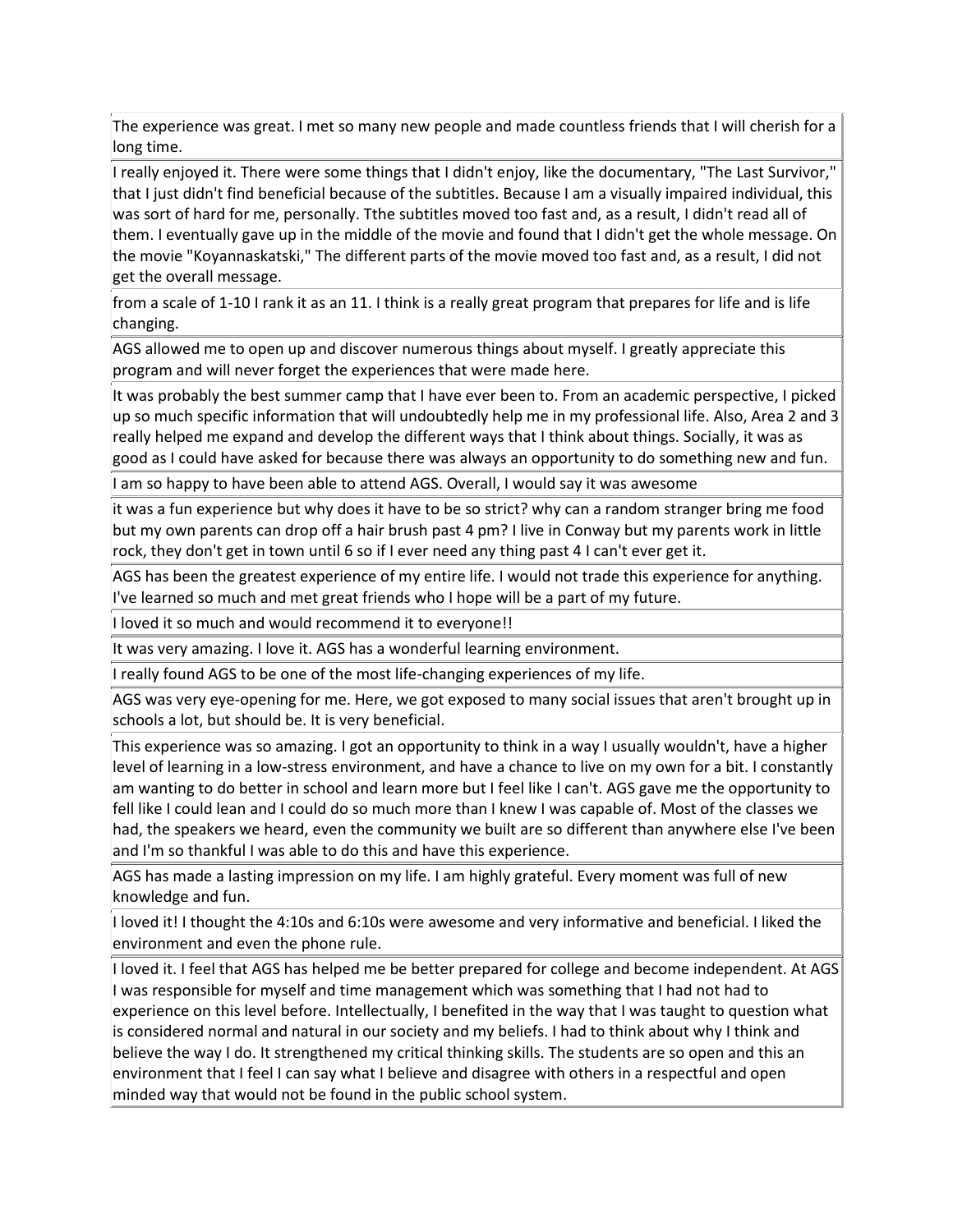Mind expanding and a great opportunity to make friends you can't make at regular school. An opportunity to experience a few weeks with other people at your intelligence level. Conversations are deeper here as are the relationships.

Its constant learning, constant discovering, constant fun. Such a useful summer.

I would assess my overall experience at AGS by saying that I learned an incredible amount over the past six weeks. This program was definitely life changing and beneficial to my well doing later in life.

Memorable, interesting, and quite fun. My life will never be the same.

Excellent. I loved coming to AGS. everything from living on a college campus to learning music theory in choir to making new friends from across the state to having experiences I wouldn't have had in the real world. it was amazing and please keep it 6 weeks long!

It was a remarkable experience that I wouldn't trade for anything. I love the environment and all of the wonderful people (which encompasses both the students and faculty). It's a time I will never forget. As cliche as it sounds, AGS truly changed my life.

It was an incredible experience that everyone who has a legitimate interest in higher education and the motivation to learn should have.

It was amazing! I am so glad I was able to be here. I learned so much and met so many great people. I also feel more confident in myself and better prepared for the future. I wouldn't have traded these past six weeks for anything!

Overall AGS was a wonderful experience and I truly hate that it has come to an end.

my overall experience at AGS was truly life changing. Ive learned a lot from my teachers, my R.A.'s, my friends, but mostly from myself. I have just started to discover who I really am, and I couldn't have done it without AGS.

I would say that I had the greatest experience I can have. The classes were amazing. The speakers were very meaningful. And I made new best friends that I will probably keep in touch after AGS.

the best thing to ever happen to me

I very much enjoyed it. I am not an actively social person, but this environment was very fun for me and it was also fun for the more social friends I have met. It was both constructive and enjoyable.

You can't describe the benefits that this program will have because of the undeniable access to new people, strenuous classes, and amazing teachers and staff. My experience was life changing, and I learned more in this time then I ever could elsewhere.

My experience at AGS was wonderful. I had a lot of fun and enjoyed all the activities and classes. The environment was nice, not having cell phones. I think it really brought everyone together. If I could do it again I definitely would.

It was a great learning experience, logically and emotionally. I know that I have made many connections that will benefit me in the future. I have also learned how to approach problems in a completely different, more thought out way. I believe that AGS will benefit me greatly in the future.

it was a great experience and I had a lot of fun

AGS has been life-changing. Nothing in my life could compare to living with open-minded, intelligent students like myself for six weeks. I would not trade this experience for anything and I value it very highly and hope to be able to take all I've learned back home with me. AGS has prepared me to be an individual and opened my eyes towards new ways of thinking and listening. I love AGS.

I never want to leave. I come from a small school so having this kind of experience is cherished. The classes are taught in a way that I deeply understand the topics.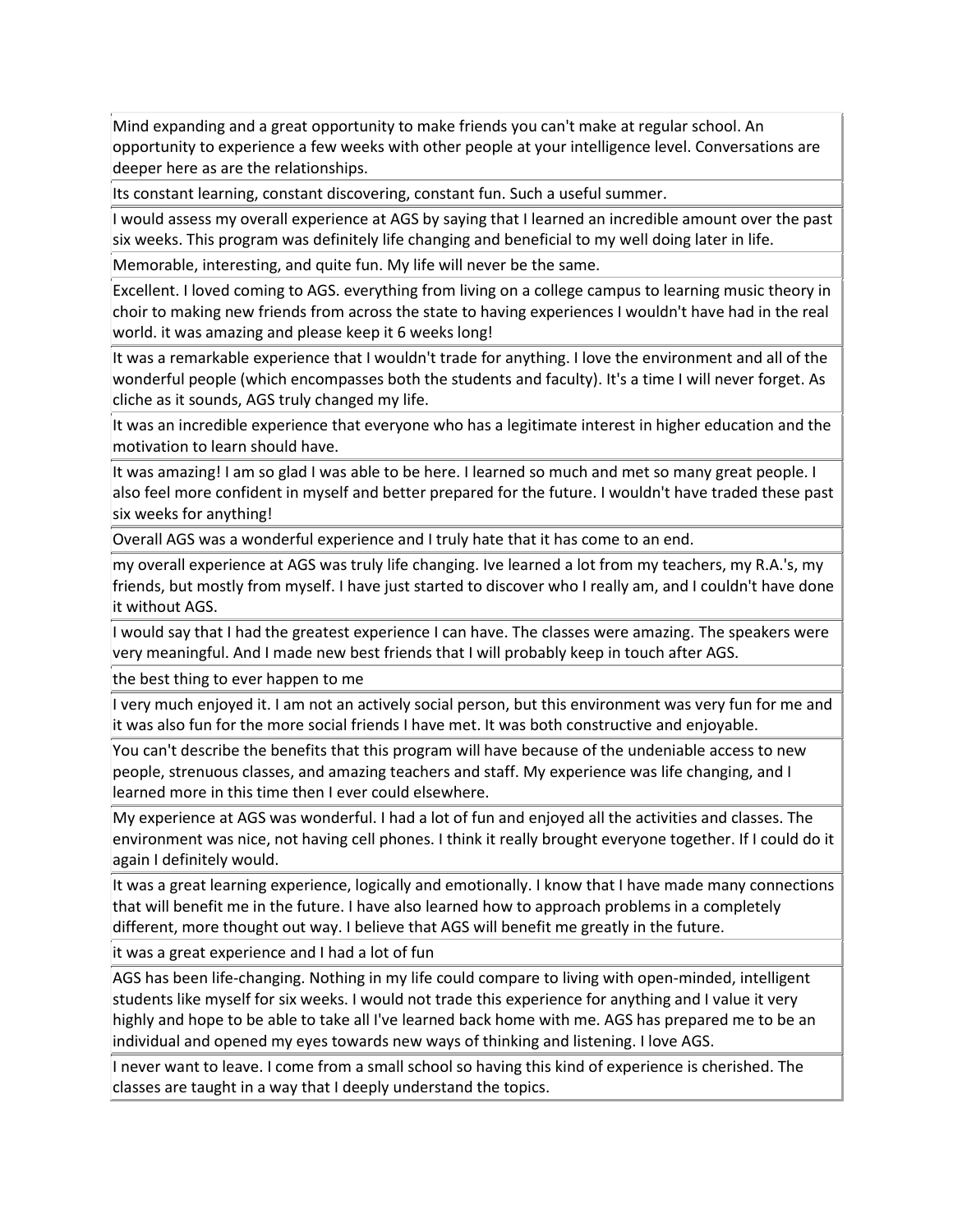My experience was unique and amazing and enlightening. There are too many things to list.

My experience at AGS has been life changing and has caused me to grow in every aspect of my life. I couldn't have spent my summer any better.

I enjoyed the social aspect and the discussion in some class sessions, but overall AGS is not something I would want to repeat. I find it very confusing that Arkansas' brightest are brought together in an environment that caters to extraverts and shuns technology even though we were taught to appreciate all personality types and recognize the power and importance of STEM. This was not an experience that If feel like prepared me for college at all. The students (and RAs) are trapped in a bubble for six weeks long and only given the chance to grow philosophically, which can only get people so far. Outside interaction would have been very beneficial and so would a summer program that actually mimicked the real world.

On a scale of 1-10 I would say that my experience was an 8. I enjoyed my classes however I wished that I would have been able to have my phone at least on the weekends so that I could take pictures. Also there were some intimidating groups that could be handled, and I wish there would have been more cultural diversity than there was.

 $\parallel$  love AGS. I don't really have anything generally bad to say about it.

It was great, I feel like I learned a lot and also am more prepared for college. My independence was nice too.

It was pretty good, but there are definitely some things I would change.

GREAT.

I had a lot of fun at AGS, meeting a lot of new and different people. The people here are interesting and they come from many different backgrounds. Everybody is intelligent in their own way have so much to contribute to the community that has been created here at AGS. I always feel free to express myself even though I'm too shy to do so. I enjoyed it here and if I could come back and do it all again, I would and then I'd do more. I just really hope next time or for the future you will allow the students to have phones on Sundays to take pictures with their new found friends. Its something to think about.

If do not regret coming to AGS, in fact I believe I will take out of the program so much that I can apply to the rest of my life. I would recommend AGS to anyone who asked and I my experience here was the best. Unlike other "camps" I did not experience any homesickness because I was having too much fun to really think about it.

AGS was such an eye-opening, life-altering experience. I learned something new everyday and made some life-long friends, and I feel like a better, more well-rounded person after the program. I loved going to seminars and learning obscure facts about subjects you don't get to learn about in school, and the instructors were all so helpful and beneficial.

It was amazing. I wish it could have been longer. I've learned so many things about life, math, and even myself. I loved it so much.

It's been amazing, when I first came here I was nervous and doubted all the "it's gonna change your life" quotes that previous alumnis had told me. But now that it's the end and I've experienced it, it really has changed me life, for the better.

I loved it. I learned so much in all my classes. It was the experience of a lifetime.

I loved it. I met so many new people, and I hope we stay in touch. The classes were amazing and challenging in a way that I have never experienced before.

My experience at AGS was like none other. I had the absolute best time! I made so many new friends, and I am so thankful I had the opportunity to be an AGS student!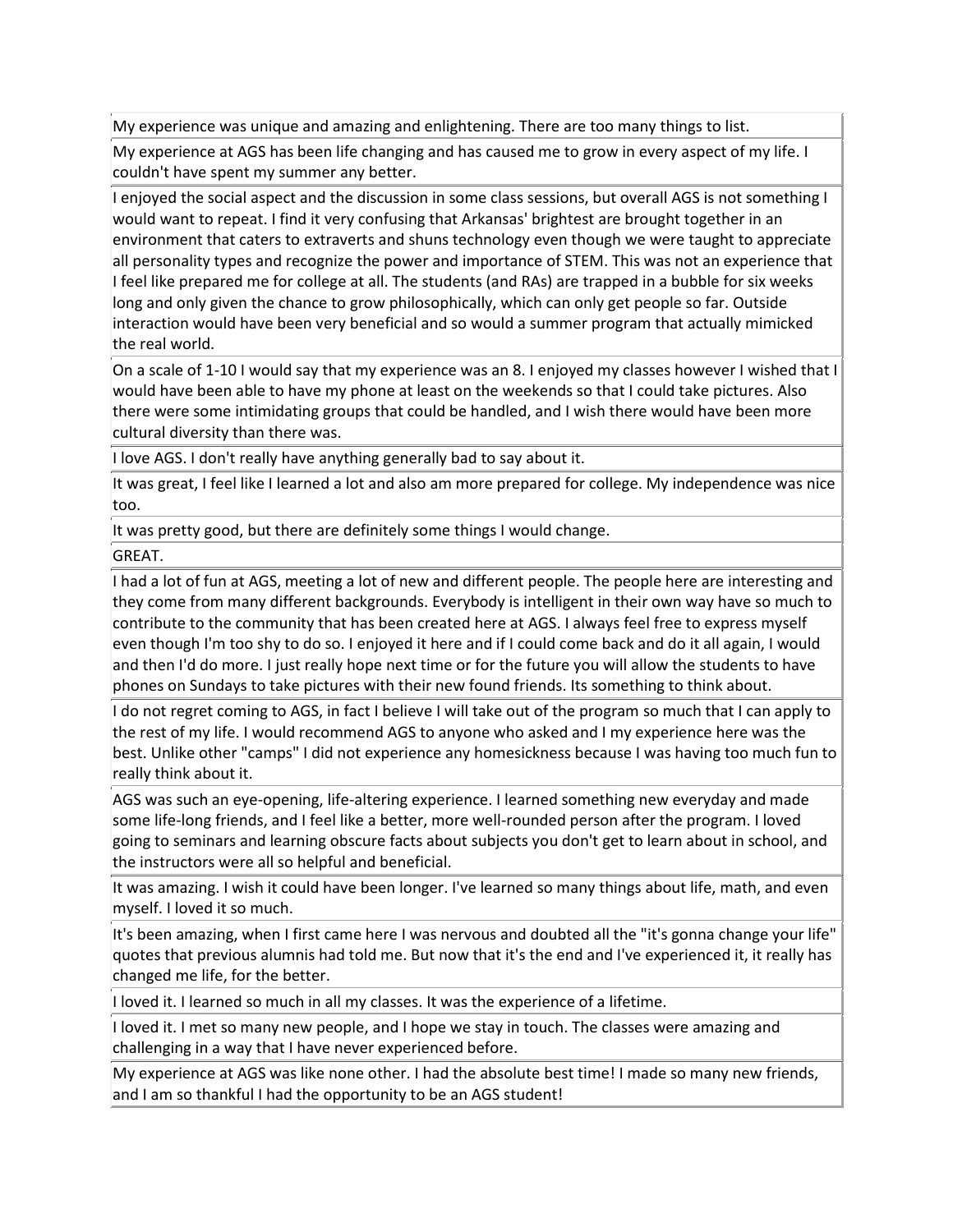### AGS was amazing. I loved it. I was I could do it every summer.

I have met so many new people. In the social area, I don't feel like I changed at all because I am already out going. But it was still fun. Area two made me realize how many things are still up in the air. Also to see so many view points, I don't get this since I live in a small town. Area three was a nice laid back class for the most part. I wish I had gained more knowledge in visual arts, it seems like if the teacher liked your art, he or she would comment and give you pointers. Other wise, nothing.. But I did use new medians. AGS helps you to state your opinions. The only thing here is that I wish the teachers would give the student talking their attention and not be looking off just looking for the next hand to go up. This discourages us, and makes us feel like we were stupid to say that. I love all the staff! The RAs have been so great! The lunch ladies are insanely always happy! So sweet! And the people at the WAC are just oh so great! Miss Sheila is like a mom with how sweet she is. Also the men sitting in the weight room were always willing to talk and help. The foods great! It is hard to pick from so many 4:10s and 6:10s. I wish the descriptions were a little clearer as to how they were going to present or what main points they are going to hit on. But I am so glad I have gotten to come. I wouldn't have been able to afford such a great summer program.

My overall AGS experience was amazing. I will remember the last six weeks for thew rest of my life. The things I learned both in my Area 1,2, and 3 classes, I cherish forever. The people I've have the privilege to meet have impacted my life in so many ways.

Overall, I think AGS was a really great oppurtunity. I learned a lot and felt it was an effective use of my summer. Being around so many creative and intelligant people is a rare oppurtunity, and really made the experience special. I really enjoyed the 4:10s and 6:10s, and felt that classes at AGS where an ideal school enviroment, with no grades and lots of discussion and student praticiapation.

AGS has been a wonderful experience. I have made so many new friends, and my mind was blown on a daily basis. I am not going home as the same person who came to AGS. I am returning home as a better version of myself with a deeper understanding of myself, my peers, and the world around me.

I really enjoyed the program and felt that it was very well planned and it went really well

it was terrible

Slightly disappointing, but overall above average.

I generally enjoyed my experience at AGS. The classes, for the most part, were quite interesting, showing me parts of the world and issues I had never considered, pointing out flaws in myself that I needed to fix, and helping me understand concepts that I had either misunderstood, poorly understood, or not understood at all. The seminars, films, and guest speakers also did these things, along with stoking my internal fire that spurs me to action. The more social aspects of AGS were also good, getting me acquainted and comfortable with peoples I hadn't had much contact with in my life. Furthermore, AGS helped me become more independent, preparing me for college.

AGS was perfect. I wouldn't have rather done anything with my summer than attend Governor's School. I learned things.

My AGS experience has truly changed my life in so many ways. My views of diverse topics such as religion, philosophy, and individual perception have altered drastically as i developed a more open and considerate view of issues and ideas. I was able to experience what college life would be like and what freedoms, as well as responsibilities, were attached to it. AGS provided an enlightening environment that stimulated the imagination and expanded the intellectual capacity of my peers and I. I gained considerable confidence in my abilities to not only rationalize issues but think critically on topics and voice my opinion in a authoritative manner.

overall, I am happy I came to AGS. I wish there were more conservatives throughout the program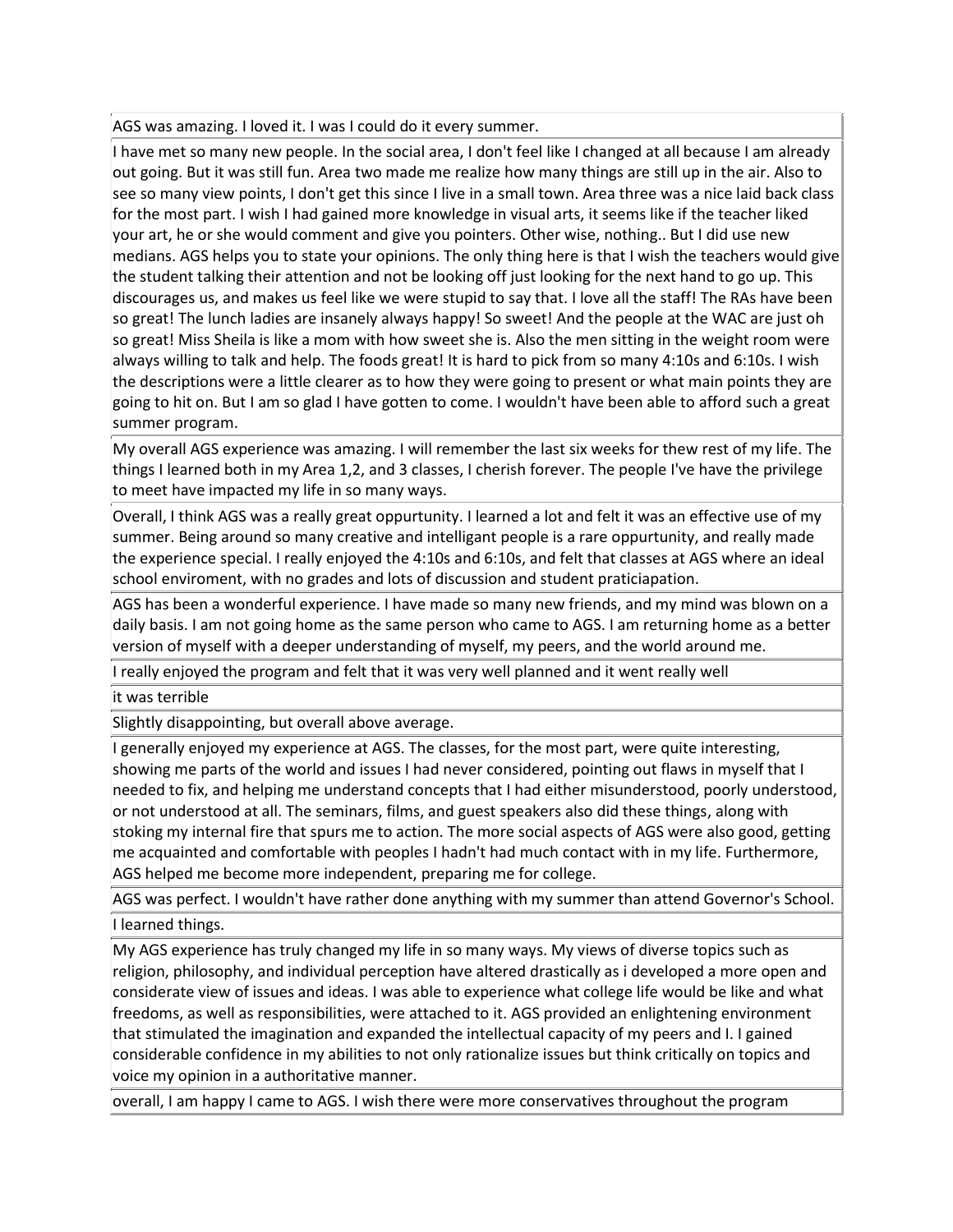though.

It was alright

My experience at AGS was incredible. I made innumerable connections and deep friendships with people from around the state. I also learned about new areas in Natural Science and about college life.

I was very pleased with my experience here. It was very formative in the activities and particularly the environment of the program. I loved the community built here and I will miss it dearly through senior year.

IT WAS AMAZING!! I enjoyed it so much. All of the classes were good and the seminars were great too. I also loved meeting the other students. I made some great friends!

I thought my experience at AGS was beneficial because of how it prepared me for in advance for college, such as disciplinary and responsibility actions. For example, everyone was required to head out of their halls by 8:45 am. By forcing everyone to head out by that time, the AGS RA's prepared us for college where students are not forced by their parents to get out of their beds. In addition, if students did not head out by 8:45 am, AGS RA's penalized students with cafeteria duties, which I was handed once.

It was one of the best experiences of my life.

It was a profound experience in which I broadened my horizons and met many new people. It was an experience that has changed my life.

It was one of the best summers of my life and the people I met were amazing. I wouldn't trade this experience for the world.

It was absolutely amazing and life changing. I wouldn't trade it for the world!

15/10 #Veasey #DownWithRaney #Lylism

I had a blast at AGS. I was able to learn new things about a lot of new ideas and I was able to create bonds and connect with people that I would've never seen otherwise. It was a great environment to learn and to create friendships, both of which will change my life forever.

My overall experience at AGS will be one that I won't forget. I'll forget any of the new friends I've made and the self development I've put myself. Every class made me think more critically and it was just an awesome experience that I wish could last longer

I would say that it has been the best summer program that I've ever attended. I enjoyed the amount of freedom and independence given to me, and I think I learned a great amount in my classes.

My overall experience at AGS was great. My only complaint is the cell phone rule. When my phone was taken I was not allowed to contact my parents to tell them.

It was a great experience. It seems very well refined.

Overall, I have had a very enjoyable experience at AGS.

My overall experience at AGS was phenomenal! I loved the intellectual environment, the topics discussed in all 3 areas, the friends I've made here, and the amount of options there were as to lectures, speakers, and so forth. This has definitely been one of the best summers of my life, one I will not soon forget.

The AGS experience really opened my mind to new ideas and perspectives that I had not been too familiar with prior. During my time at AGS I became a more confident individual and that allowed me to meet a bunch of fantastic individuals.

I would assess my overall experience at AGS by saying that AGS will be as fun as you want it to be. I personally had a fantastic experience simply because I put myself out there and was very social active in many things.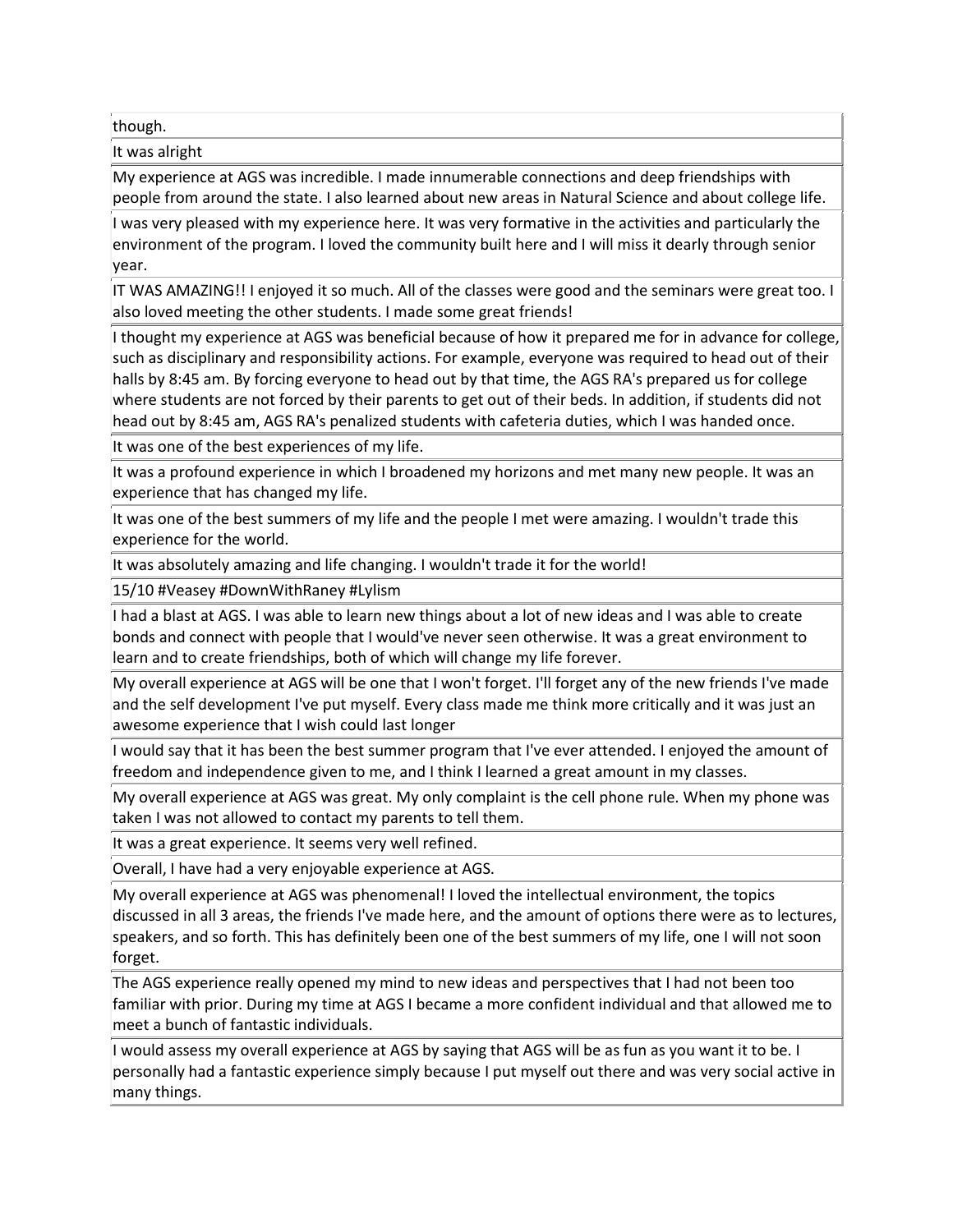My experience was and still is an once-in-a-lifetime experience. Though I had to make sacrifices to come to this event, I made up for what I missed through constructing connections with the AGS community and having a splendid time. I was angry at times for the restrictions and rules, but what made me even angrier was discovering that some people were allowed more than the two limited days off.

I had a fantastic time at AGS, and if given the chance I would do it all over again. I look forward to the day that I can return as either an RA or as a teacher.

It was amazing. I couldn't have asked for a better summer program to attend.

It has been one of the most influential experiences of my life. It has given me confidence in myself and has made the college experience that I will have in roughly over a year less intimidating.

Thoroughly enjoyed the educational aspect of the program, but the administration was over-zealous and much too regulatory.

Absolutely amazing. The teachers made efforts to know each of us and support us. I made amazing friends that will last into the future. The structure of the program is a huge part of the experience. Having the classes for an hour and twenty minutes was nice because things were actually accomplished, despite not having very long (three weeks for Area I's).

AGS was amazing. Although I was often tired because of the constant stream of activities, they were always either so fun or interesting that the exhaustion was worth it.

very fun and intellectually stimulating

It was honestly life changing. I had a wonderful time, and met people I expect to be friends for the rest of my life. My area 1 was great. I loved AGS so much, I will most definitely suggest this experience to anyone and everyone, because my experience was so awesome. I think this was absolutely one of the best experiences in my life ever and I plan to never forget it. I really cant even put my AGS experience in words, but overall it was really great.

Great, excellence, and amazing the overall experience and I will encourage others in the future to come here. Just a few things needed change that I know you aren't in charge of like the coldness of the rooms and the bug problems.

I loved the program. I learned a lot of new things that changed my worldview. I'm sad that it's over!

My AGS overall experience was amazing! I had lots of fun with the vigorous activities that were scheduled freely for us. I was able to make lots of friends and lots of memories!

It was a pretty amazing experience. it has done a pretty good job at preparing me for what is to come.

My AGS experience was spectacular. The classes are exceptionally stimulating. The discussions in social science were my favorite. They got intense rather quickly. I did not expect AGS to have as big of an impact on my life as it has. This is an amazing program to attend for the summer. The intellect surrounding me here is something I have never seen before.

Perfect. I wouldn't change a thing; this was the most fun I've ever had.

Lots of sleeping and forceful interaction with others.

I think it was a very fun experience meeting new people and becoming closer to the people I already knew but sometimes the classes were boring or the RA's seemed like they were out to get every single person in trouble.

I would assess my experience positively. I had a lot of wonderful friends and the stuff we talked about in class was interesting. All the activities really made me step out of my shell

My overall experience here was amazing! it was truly life-changing and i would do it again in a heartbeat!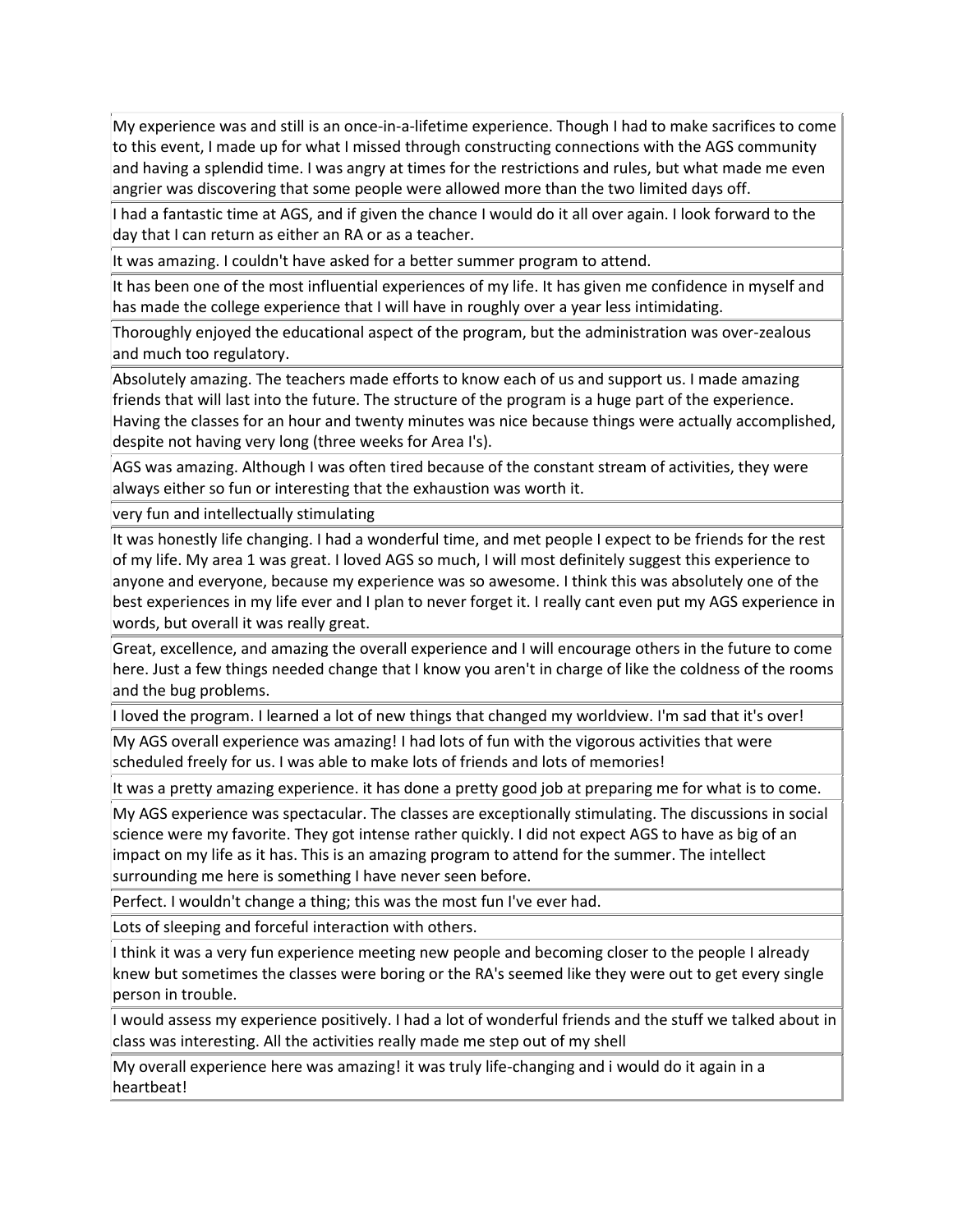I had a great time at AGS. I think I didn't have that much of a profound experience as others because I've been home for long periods of time before so it wasn't a shock except the first week was difficult. I think if the RAs or someone got us all to talk more to each other through games or something it wouldn't be that hard to transition and find friends.

Overall, AGS was a great experience. It was difficult to get used to at first, but I think I learned a lot and grew as a person.

It has been very fun and very beneficial, I've definitely grown as a person and I'm thankful to have this experience.

The best experience of my life.

My overall experience was pretty good. I learned a lot and I made new friends, which is always good in my book.

AGS was a great experience. I learned a lot not only through the academic classes and seminars but about myself. I feel like it was done well overall, but it could be a little more organized.

I would say that my overall experience at AGS was fantastic. I felt that the classes were extremely insightful and my instructors, as an ELA student, were professional, interesting and fun. I felt like many of the activities such as Casino Night and the Throwback Mixer were really successful. One thing that I felt was lacking, and this may be because of my own introversion, was a sense of community as an entire AGS family. The sense of community for me was definitely felt in my individual Area I, II and III classes. However, I felt as a whole there was a little bit of tension among students (especially in the second week) and especially between students and RAs. While most of that is definitely many students being immature and is expected, I feel that since it was so prevalent it should be noted.

It was rough at times but an overall worthwhile experience. I enjoyed it but I can't say it completely changed my life.

#### AWESOME

It was okay. The Area 1 classes were full of new knowledge. Area 2 was a bit hard to comprehend at first. Some speakers were great other not at all. Koyanasqatsi (if that's how you spell it) should not be a mandatory movie.

it was alright. I felt like there could have been more art based speakers (music, drama, Visual art) and I didn't really get the sense of independence.

my overall experience was wonderful. i will definitely be recommending friends for next year!

Unforgettable

It was a remarkable experience, and I'll never forget it. Some of my best memories were made here. Positive.

I had a fantastic time! I made so many friends that I don't wish to leave and the teachers and staff were easy to talk to and easy to get a long with and all very nice. I enjoyed all my classes and honestly I really don't want to leave.

It was very fun and it was one of the best experience I've had.

I absolutely adored every minute of AGS. The oppurtunities to meet people were endless and I ultimately made friends that I feel much closer to than people I have known my entire life. There were a plethora of learning experiences, but I never felt under pressure here. It was entirely focused around actually taking in and using the knowledge rather than taking it and reciting it later for a grade and because of that, I feel like I got much more out of this academically than I normally do alternate learning environments. There was a never a dull moment and just the general feeling of being around people who thought and learned in ways similiar to you was astonishing. I would send anyone in my family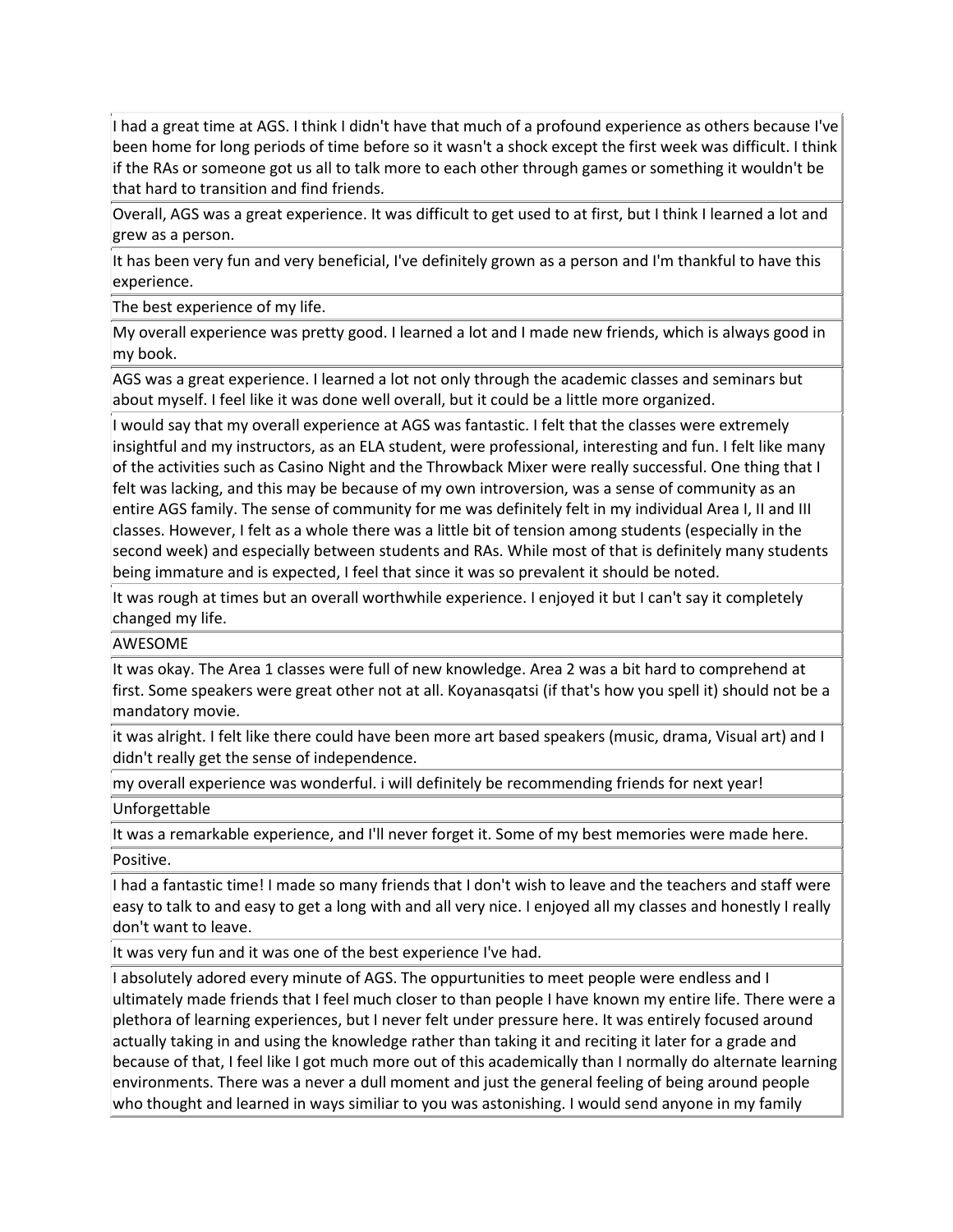here.

My experience was great. I learned so much and the program has made me extremely excited to learn in the future. I feel like it is just what I needed. Going into my senior year was something I dreaded a bit, I kew I had a lot, a LOT of hard work ahead, and governor's school has almost been an academic revival that has reminded me that learning is awsome. I have renewed my yearn to learn.

AGS has definitely been one of the best experiences of my life. Everything from the teachers to the students to the events that took place all made me grow as an intellectual and as a person. I would undoubtedly recommend this eye opening adventure to anyone and everyone. The benefits of a six week socially and intellectually stimulating program are infinite, and the memories and relationships built in the process are timeless.

Amazing. It is something that I will remember for the rest of my life. I met so many new people and learned so many new things.

I loved my time at AGS. I made some really great friends and feel like I grew as a person during my 6 weeks here.

Very highly, all of the classes and seminars were very impressive, and I am hoping to come back as a RA during the summers.

Inexplicable. It was almost as if it wasn't even real. (I enjoyed it so much, I wish I could do this every year, all year, my whole life. Not only was it incredibly intellectually stimulating, but socially engaging as well; as a matter of fact, I think I have developed quite a few very valuable social skills alongside a ton of knowledge!)

Overall, I enjoyed my experience here! I experienced a lot of accusations with the RA's, but besides that it was all very memorable. It is something that I would definitely recommend to someone else.

I very much enjoyed AGS.

I lved my AGS experience. I had a great time and met tons of life long friends

It has been the best. I can't think of any other experience that has shaped me more into the person I am today. I wouldn't trade the experiences and the relationships I've made for the world.

awesome

The first week was the most stressful, simply because I'm not used to extended periods of no alone time. After I got used to the environment and managed to make friends, I began to get so much into the experience that now I don't want to go back to my unproductive life. I do wish we could talk about more controversial topics than we did, though I understand that this is a state funded program and controversy is a good way to get our funding cut. I feel like teaching the idea of civil discourse would work better with a topic people are heavily divided on. I really don't want to leave.

I had a blast. It was by far, the best six weeks of my life.

My experience at AGS was amazing. It was so eye-opening and helped me decide where I wanted to go. I would assess my overall AGS experience as a life altering and extremely positive experience.

I had a GREAT time. I would come back again. I've made new friends and its changed me as a person. I'm more open and a nicer but little tiny bit bossier.

My overall experience at AGS was one that I believe I will never forget. It was unexpectedly life changing and I am forever grateful for the blessing that has been AGS 2014!

It has been one of the best experiences of my life. I feel that my social and emotional health has grown immensely. I feel very stimulated by the classes, lectures, and discussions with my peers and will highly recommend it for all available juniors.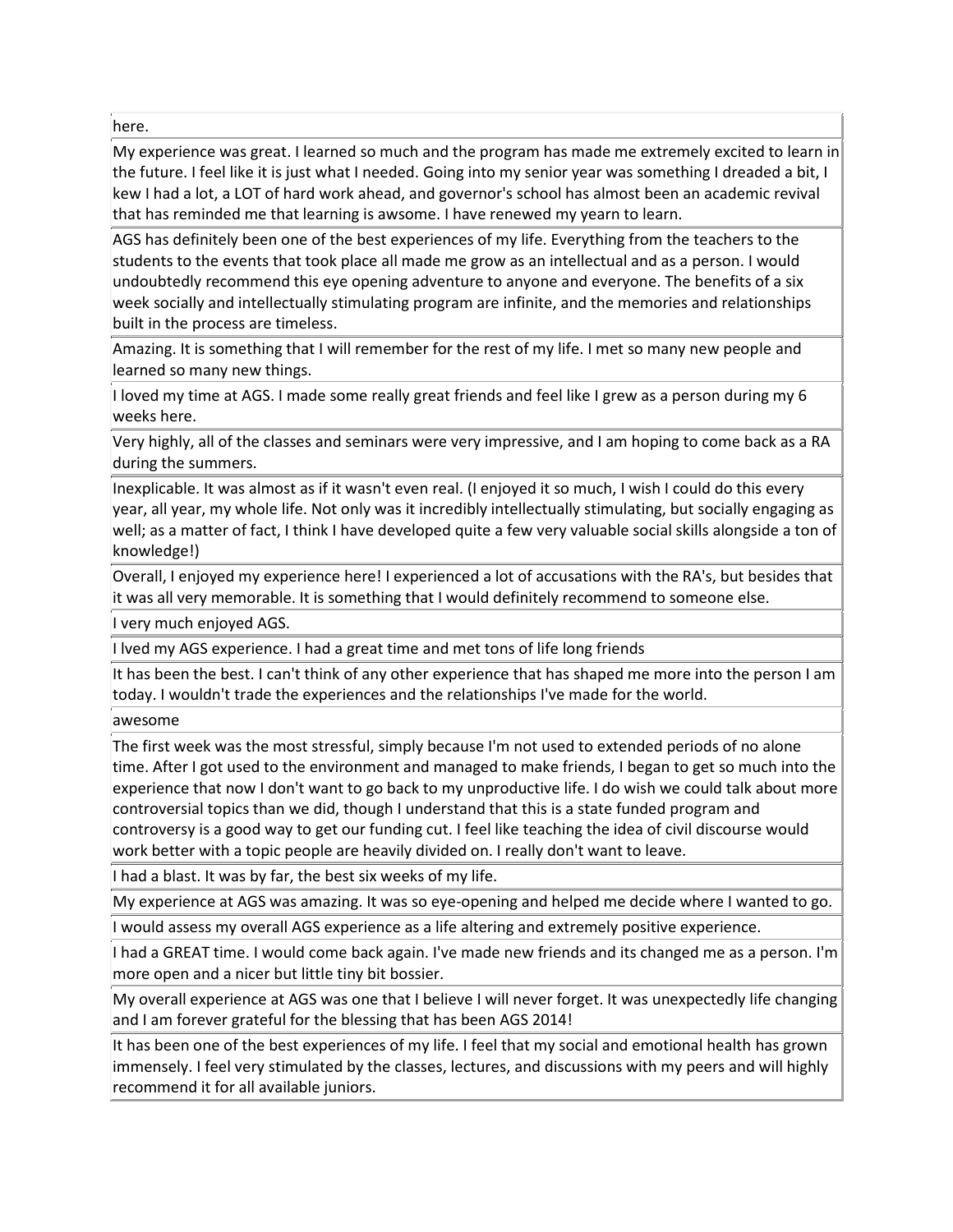AGS was a beautiful experience. I met so many friends, friends that I truly believe I will have for a lifetime. AGS has also taught me a lot about my life and who I truly am. I love it.

Overall, I had an amazing and unforgettable time at AGS. It is an experience I will always hold near my heart and will remember as something that gave me new confidence, friends, and ideas.

I had a great time, and I don't think I'll ever forget it.

I absolutely loved my experience at AGS! I had the time of my life and wouldn't change my decision to apply and come for the world!

AGS was a wonderful experience. I learned so much about myself and made so many friends. This has been the best summer ever.

This was a mind-opening experience in many areas. Not only did I grow as a theatre artist, I became friends with the people I never would have met without AGS, analyzed topics of discussion I had never considered before, learned more about my true self, and got a taste of sweet college life. Overall, I am very satisfied and will recommend this program to my friends who are eligible in coming years.

My experience at AGS was definitely life changing. Being here brought about an increase in both my creativity and a different way of viewing the world around me.

My experience at AGS was very positive; I've had a great time learning and meeting new people.

It has been amazing. I came here because I knew it would look good on college applications. I had no idea that my mind would be so widely expanding. The "Miss Representation" movie was particularly eye opening.

THE BEST EXPERIENCE OF MY LIFE. I know everyone says that, but really. I made new friends and met myself. I can't describe how much I'll cherish this home <3

It was very helpful and will forever be a wonderful change to my life.

I enjoyed AGS very much. I admit that I was apprehensive with giving up my whole summer. When I talked to AGS alumni, they assured me that I wouldn't regret it. Now that I've reached the close, I would gladly redo AGS in a heartbeat.

I assess my overall experience at AGS very highly. There was a good variety of activities, and good food, and I enjoyed all of my classes.

It was an intellectually nourishing and socially stimulating program that I wish I could experience every summer.

I would call my overall experience at AGS as life changing. This program has been very eye opening in the sense that I have been few places and just the diversity and differences in people here is something I haven't encountered anywhere else before. I would love it if there was another place in my life where I could continue similar ways and experiences that I have had here at AGS.

It was fun at times and really boring and repetitive during times too. Overall it was okay. I won't regret coming.

amazing

Real average

I loved AGS. I learned so much, not only in my Area I, but also about myself. It's just a great program.

Beutifully life changing. The best place on earth.

My overall experience was fantastic. I learned a lot of new ideas and ways of thinking and opened my mind to other opinions. Every day was a blast and I definitely made some lifelong friends here. The program is great and it has prepared me for my life after high school.

I learned a lot and will never forget the relationships with teachers and students. AGS has been an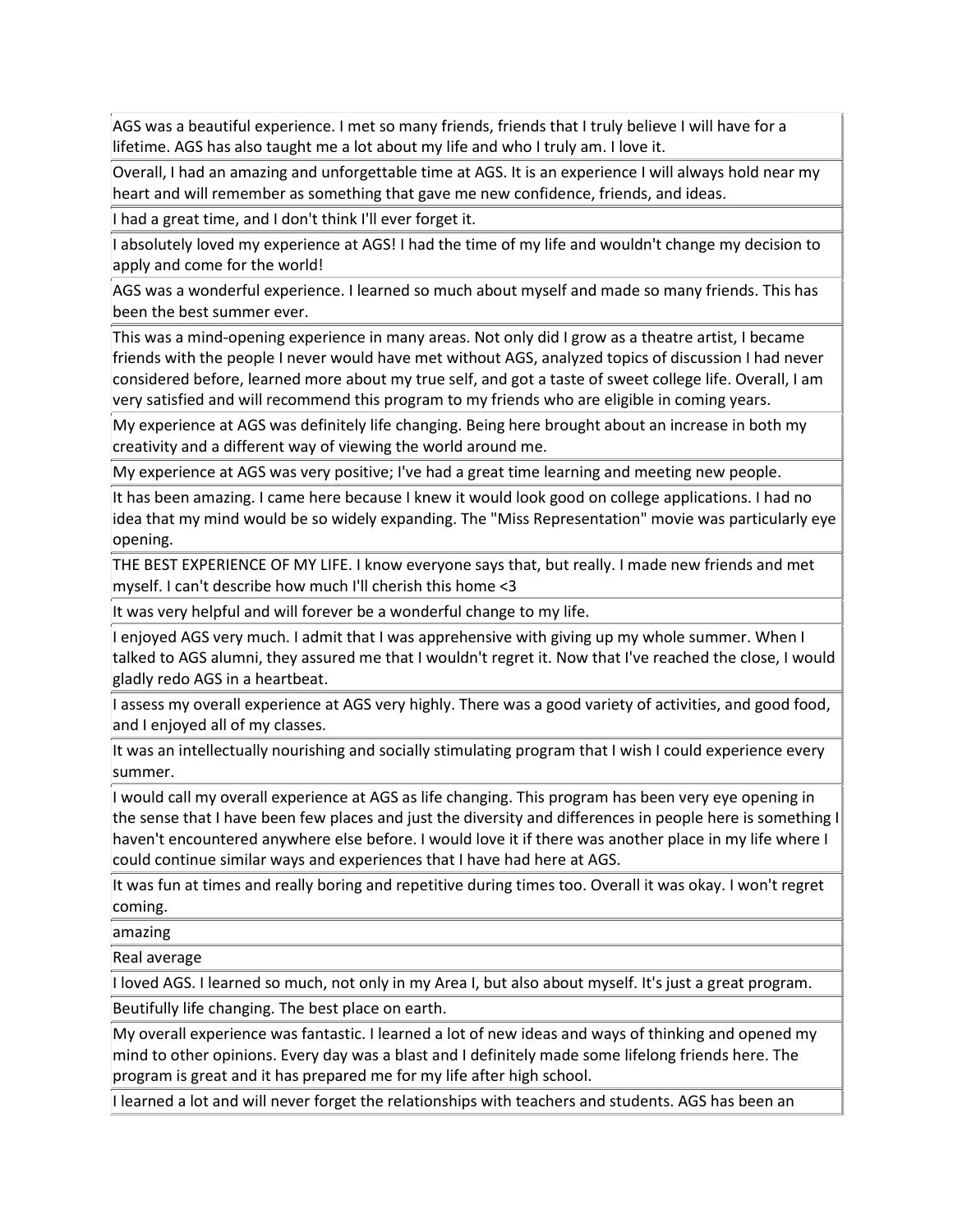experience of a lifetime but I did feel that it had a "liberal undertone" to say the least. With that being said I, a self identifying conservative, would encourage AGS to any rising senior who has an ambition for greatness. AGS has changed my life for the better, no doubt. Thank you

Life-changing. Eye-opening. Utterly fantastic. AGS has awarded me friends and interests of which I had never before dreamt.

My experience at AGS can only be described as arguably the best summer of my entire life. AGS encouraged me to get out of my comfort zone, to stare ideas in the face and challenge my intellect on every single level. Not only did AGS increase my understanding of my academic pursuits, but also my knowledge and understanding of the arts. I have made friends which I treasure with all of my heart and as I write this I am in a way mourning the loss of these very close friends that I will treasure forever. These friends have provided me the bread to satisfy my intellectual and artistic appetite and I would not even want to imagine my life without AGS.

I loved my time at AGS, although there were a few rules I didn't exactly agree with.

It was very constructive for me and helped me grow as a person.

It was incredible. I don't want to leave right now. The ELA department taught me a lot, the dorm was very well kept and friendly, and the atmosphere made me feel like I was at home.

The best experience of my life, and the most life changing.

AGS is fantastic! I will forever support AGS! Best thing that has happen to me over the summer.

It was absolutely positive, and it will probably have an effect on me for the rest of my life.

If feel sorry for you if you have to read all these responses. AGS is awesome. Not only was it an intellectually enlightening experience, but I made a a lot of new friends. The program was amazing and I can't think of anything else that I would have done this summer that would even come close to the grand experience I had at AGS.

I had an awesome time.

entertaining but taxing

It was a fine experience that promoted learning and an overall sense of community.

I loved it. The people were great. The classes were intriguing, and I would definitely do it again if I could.

My overall experience at AGS was great. I feel like I've grown mentally, emotionally, and socially.

such good many memory wow much life change

attending ags was an incredible experience

I would say it has been life-changing. Not only have I grown as an actor, but I have also learned more about myself as a person, and I have been able to accept my faults.

I really enjoyed my time at AGS; the faculty and staff were all great.

If feel like it has been amazing being able to be here for six weeks. Emerging with different cultures and ideas while at the same time making friends that will last most likely a lifetime.

I enjoyed it greatly. I honestly don't want to leave. I would equate it to the city of Omelas, with the suffering child being the outside world. We know about the problems that exist, but it's hard to want to leave to change or improve the status quo. AGS has helped me not only think critically, but establish of network of friends that I care about and wish to remain with as I continue through life. The people are intelligent, the conversation stimulating, the staff brilliant, the food is top notch, and the general attitude is just one of learning and advancing and having a good time.

Rather interesting. It was incredibly eye-opening for many reasons. Again, however, the time-efficiency here was incredibly poor.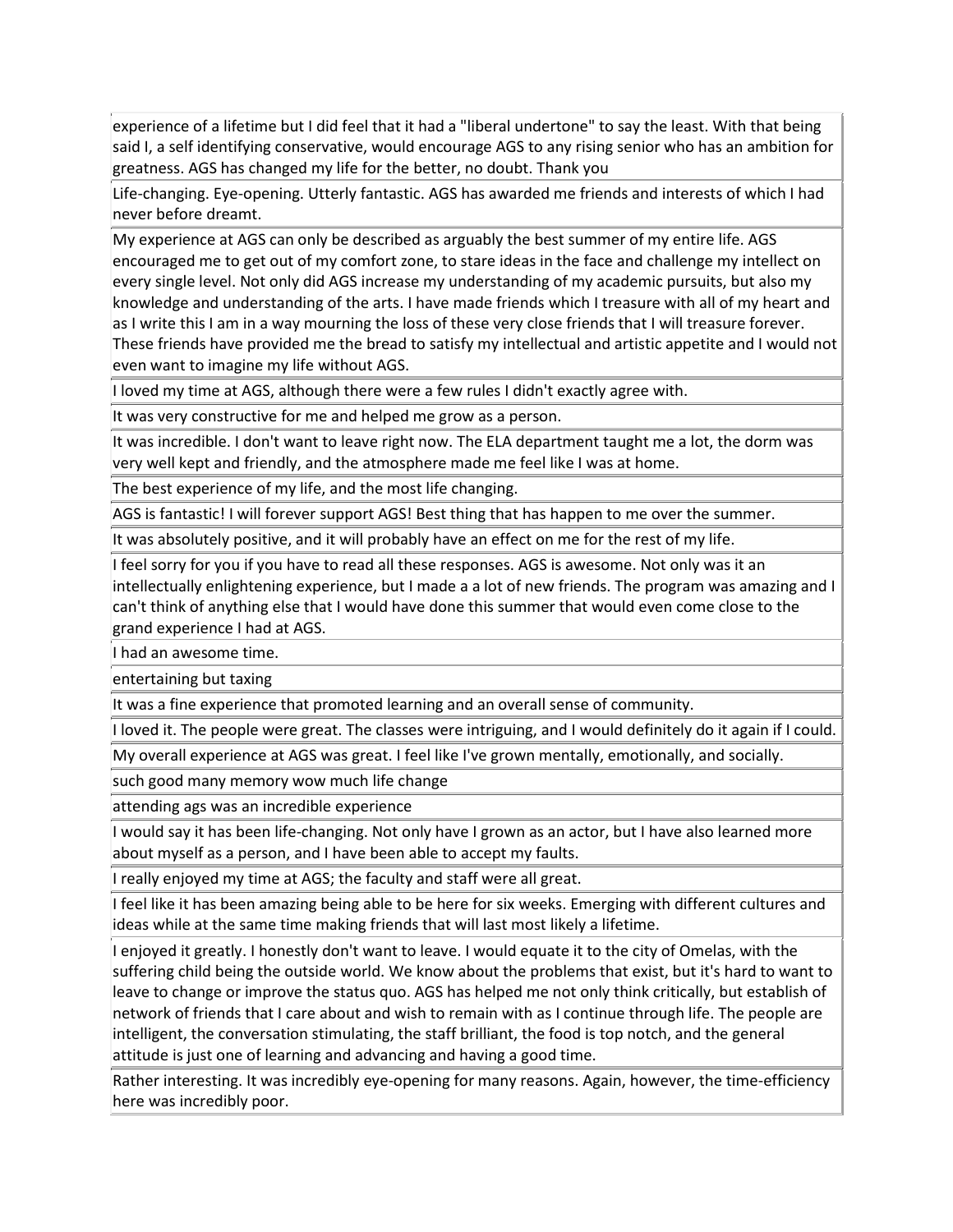Awesome. Drama is the best area, btw. Had a lot of fun, and the dorm life was great. Noodle cups all the way!

I found my overall experience at AGS amazing. It was a well designed program that promoted learning without the constant treat of getting a bad grade. I didn't feel forced to learn everything I did or forced to accept a certain view of someone or several people.

It was very fun and I learned a fair amount, met lots of awesome new people and made a lot of new friends that I fee like I will remain friends with for the years to come.

AGS was a very unique experience. At first, AGS seemed more like school and was not very entertaining. However, after the first couple of weeks, I began to enjoy AGS.

 $\parallel$  would say its a nice experience to hang out with my friends. As a student who has taken many AP classes and has done quite a few extracurricular courses, I am familiar with nearly everything that I had experienced and "learned" at AGS. I am very thankful that I was provided with great teachers who are familiar and very educated on the subject. For the teachers and their great backgrounds I have a huge respect for all of my area that I was in. Overall, it was a 6 or 7 out of 10 due to my lack of mental stimulation.

The best six weeks of my life, in terms of fun and education both

Extremely satisfying.

My overall experience at AGS was enjoyable, but it was rather lonely. I was the only one from my school and six weeks is a long time to be surrounded by strangers. I would insist that when pulling students from far/small schools, they be pulled in pairs.

It was the best summer I have experienced yet.

It was a life changing and priceless experience.

Enjoyable and beneficial. It could interest a wide variety of people with different activities every day. Some rules need to be modified in the students' interest because we are not children though we often were treated that way. The social aspect is awesome. Academic needs work.

I made a lot of close friends (who I will stay in touch with for years to come) and learned valuable life skills.

My overall experience at AGS was very good. I'm glad I signed up, because I felt very productive, and I thought my time was well spent.

AGS was among the most unique experiences I had every witnessed--to see and meet students from all across the state while going to useful lectures was exciting and significant to my overall well being.

The entire experience has been fantastic, it has opened up a more confident part of me that is ready for the real world.

AGS to me was disappointing. However, it was fun to meet new people. So, all in all, it was disappointing as far as intellectual stimulation goes, but it was good for interacting with a diverse group of people.

My overall AGS experience was amazing. I absolutely loved it and would recommend it to anyone. With all the lectures, speakers, movies, and activities I was never without something to do. AGS created a stimulating environment for me in which I was never bored.

I can say with great certainty that AGS was a great choice to pick this summer. I thoroughly enjoyed the social life as well as all the faculty and staff here.

I didn't like AGS. I felt like I was treated like a 5 year old this whole 6 weeks. I understand everyone had to be strict to keep things in order but I'm almost the same age as the RAs and some of the staff, yet I'm treated like I'm extremely younger and less intelligent than they are. One great part about AGS was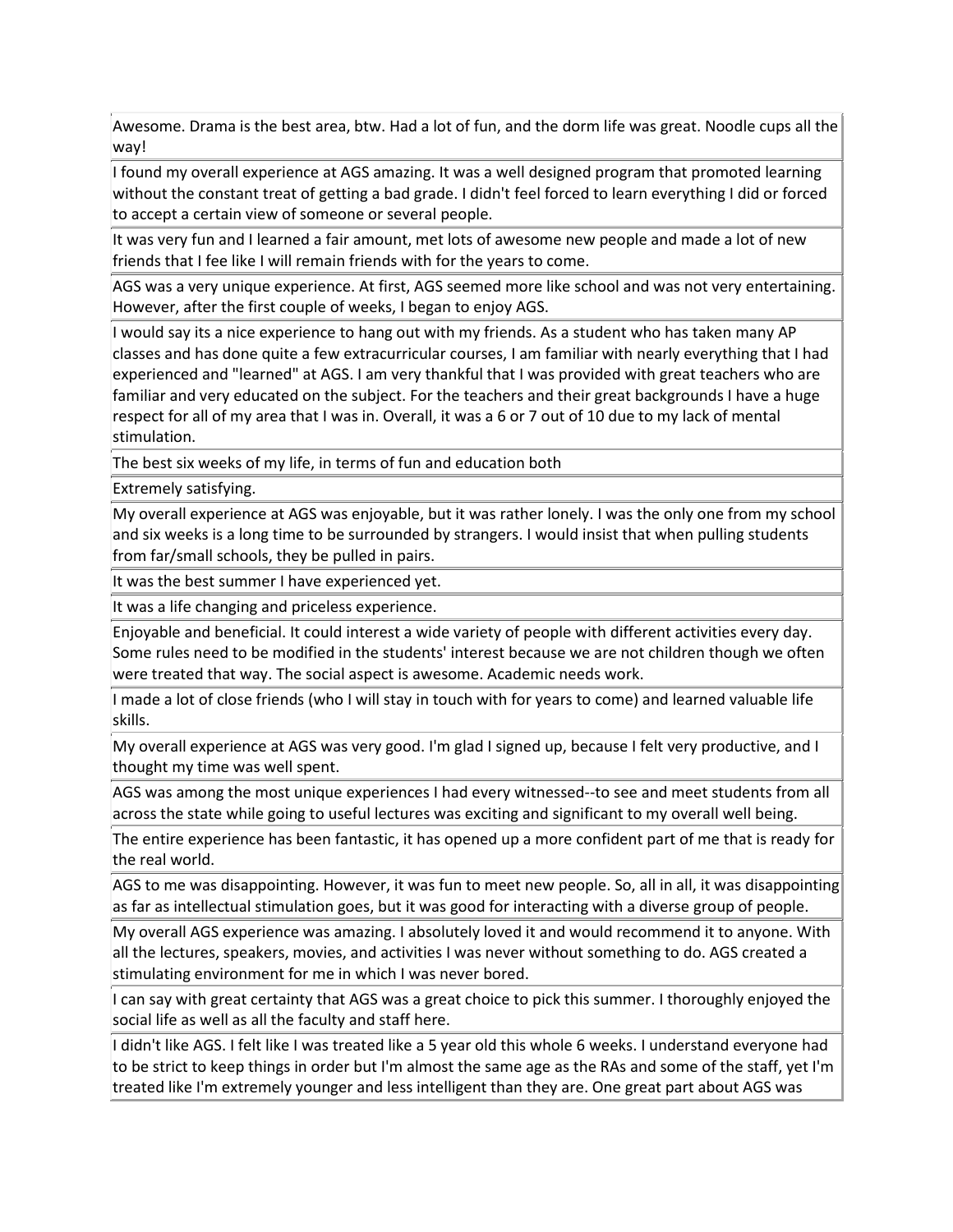meeting others.

It was something unlike anything I've ever experienced and I'll value the memories for the rest of my life. 10.3/10

I found that it was a wonderful experience and I plan on convincing my younger brothers and my future children to participate.

it was a very memorable experience and I would do it again in a heartbeat

AGS was an amazing experience. I gained exactly what I was expecting from my classes and an academic standpoint, but what really dawned on me was the social atmosphere of AGS. I met some great friends and we formed a truly tight-knit friendship and now we consider ourselves as "Fam".

The overall experience at AGS was good for development of new thoughts and ideas for some, but I found the attitude of revelation at the idea of free thinking a bit appalling and redundant. As the top 10% of our classes and the "best and brightest" from our respective areas, we are set apart from the norm of teenage thinking, and I at least have considered many of the "ground breaking" ideas and issues many times before.

AGS was overall a great experience for me. I learned so much while here and met so many great people.

It was really diverse in terms of exposure to things I otherwise wouldn't have encountered, and all the activities (classes, seminars, speakers, movies) took place near each other even if they were from different disciplines. This offered a closeness to the subjects, the teachers, and the other students which I valued and benefited from.

There were times I felt the curriculum was biased; perhaps overly liberal. However, that element ensures that it will be an accurate tool to help students prepare for the college experience. As a committed Christian though I found several instances very uncomfortable and designed to lead religious people in general astray.

I love AGS and I am so glad I was able to experience this. I had great teachers, RAs, and friends that will last a life time.

I had so much fun at AGS. I'm so glad that I was able to attend this summer. I made many good friends, and I learned so much this summer.

My overall experience at AGS was positive. Of course when you're around 400 other teenagers things will sometimes be difficult, but there's nothing that can be done to keep people from being themselves. I really enjoyed all of my classes and teachers, and the events were fun.

The experience was absolutely wonderful. All of the classes, activities, and people were fantastic.

On a scale from 1 to 10, my AGS experience was a 6/7.

It was the best experience ever and very fun and interesting.

My experience has been unbelievably amazing. These six weeks have been unforgettable.

Absolutely fantastic. I have had the best summer of my whole life here. People told me I would make friends and connections that would last a lifetime and I 100% believe that that is true.

very fun and exciting. One of the best experiences of my life.

I am content with my experience at AGS. I made friends, went out of my comfort zone, heightened my interest in the sciences, and overcame obstacles. I feel like a stronger person through the strong relationships I have made, the stronger ability to understand and see different points of views, and a stronger confidence in the subject I came for.

A wonderful experience that has changed my life and the lives of those around me.

I loved it. I will definitely recommend it to my under classmen. It was uncomfortable at times with the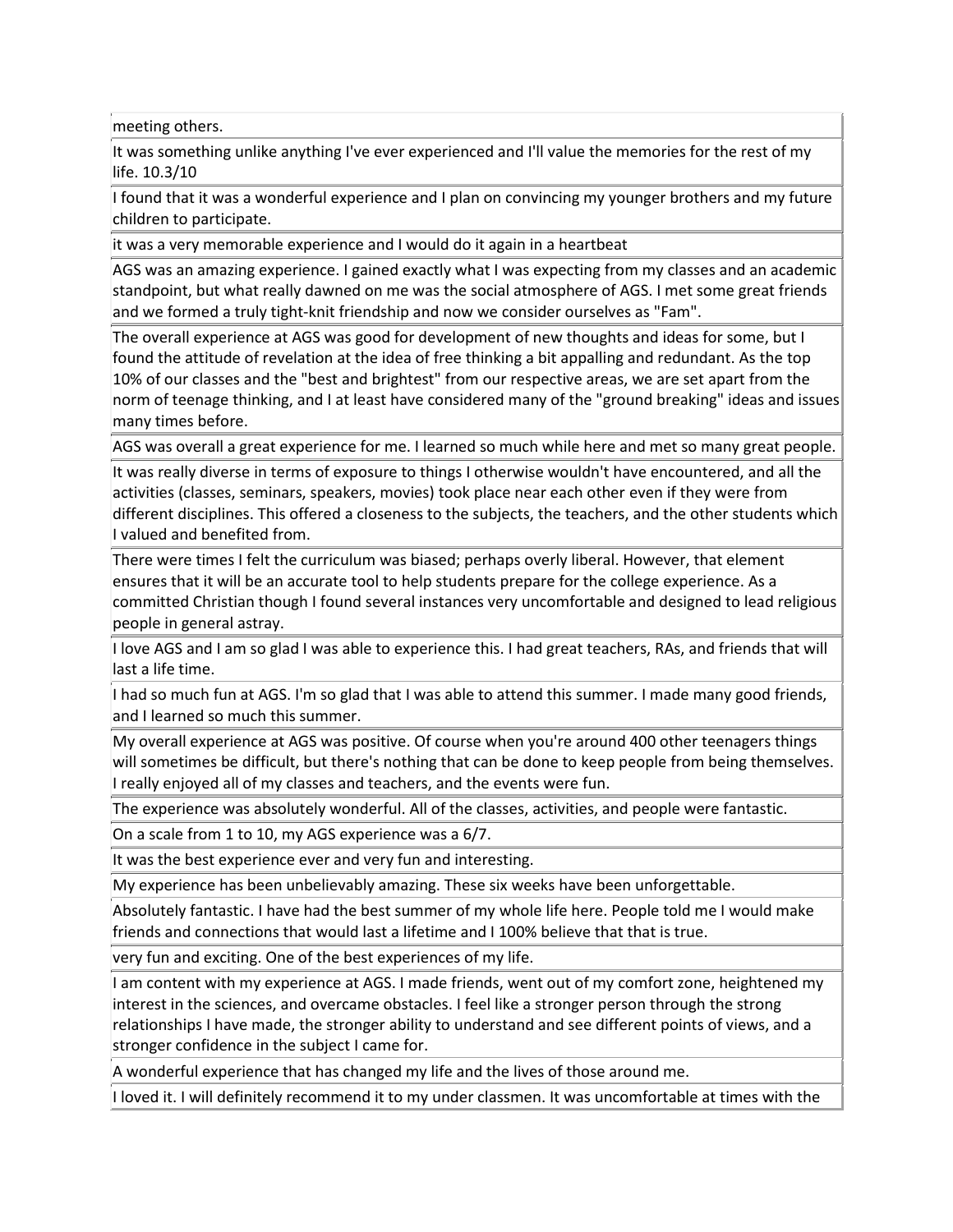overly social events but everything was wonderful.

The overall experience at AGS was great. I would probably give it a 9.5/10. The food, the classes, the recreational activities, the people, all helped make the experience great.aaaaaaaaaaaaaaaaa

It was a very interesting experience.

This has been some of the best weeks of my life. Every day felt fulfilling and I always felt as though I was bettering myself as a person. If I could come back and do it again, I wouldn't hesitate.

This is by far the most fantastic experience of my life. Living away from home in a program for the elite of Arkansas stimulated creative flow and intellectual conversations surpassing those I have back home, even with many adults. A very open environment is presented in terms of mindset allowed me to ponder views of others adequately, while simultaneously teaching me logical fallacies to prevent me from being swayed by irrelevant arguments.

AGS has been a life-changing experience. I've learned so much, made life-long friends, and discovered a new perspective on the way I think. I'm not kidding when I say this has been one of the best experiences of my life.

It was 100% amazing, actually it was 110% amazing.

It was wonderful. The atmosphere was great.

AGS has been the best summer program I have attended. The knowledge I have learned along with the connections I have made with peers and supervisors has been a priceless experience.

This has been one of the most amazing experiences of my entire life, and I wouldn't have wanted to spend my summer any other way. I would love to come back in the future as an RA

Great.

AGS for me was a great experience. I didn't learn anything from my classes (ok, maybe one thing or two), but I enjoyed meeting new people and spending time with them. Without AGS, I would've never met people from Bentonville or El Dorado who have become my close friends.

AGS was a worthwhile experience. While there were a few flaws, there were many more benefits that greatly outweighed these few minor wrinkles.

AGS is going to stick with me for the rest of my life, because it made you look deeper into a lot of different ideas that you would normally would just go along with, it also was a great experience to be around so many talented and intelligent people.

I had a wonderful time, it exceeded my expectations. I've never heard a bad thing about AGS and I don't have any bad things to say. Its helped me learn how to live with others, and how to cooperate with my superiors.

It was more of an emotional growth for me than an intellectual one, and I think that's just as important as being exposed to new knowledge.

The experience has been very memorable and life changing. I don't regret coming at all. This has been the best 6 weeks of my life.

It was mind opening and it was a very comfortable setting that invited thoughtful questions and conversations.

Fun, learned how to think differently, exposed to new things and new people. Would reccomend

My experience has truly been amazing. I've been exposed to different ideologies, as well as different personality types in terms of speakers, students, teachers, RA's, etc. The environment in the classroom has always been extremely safe and respectful. Even the material I was exposed to benefitted me in one way or another every time. The open and critical thinking allowed here will have a positive effect on me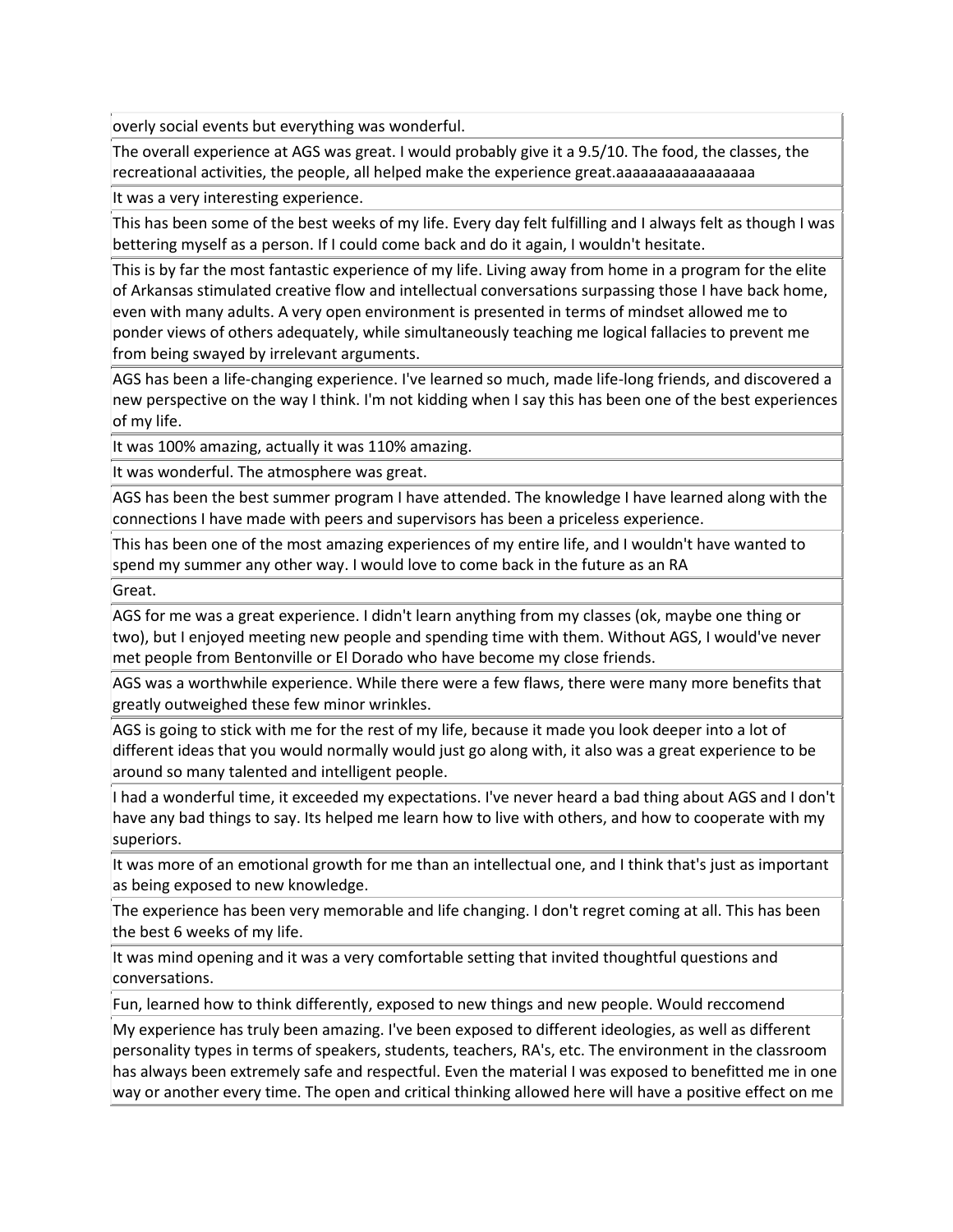for the rest of my life. Aside from that, the residential life is fun; the rules are understandable and fair, and there were always activities that I was interested in. The seminars were all amazing, and covered a very wide range of topics. Everything about AGS has helped me and shaped me into the adult I want to become.

It was pretty awesome, I wish the speakers toward the last few weeks were more interesting though. I also wish there were more seminars for the arts students because the majority of the seminars were for students who were more into academics than arts.

AGS was life changing! I will take so much away from it! I have learned to understand the world and the people in it in such a greater more positive way. I will always remember my experience here!

I really enjoyed AGS. I learned many new things and learned a lot not only about myself, but about all kinds of worldly things. I'm very glad that I chose to come to AGS.

Excellent! I'm not ready to leave.

It was wonderful! The only negative thing I would say would be that the strict rules that are placed on students in regard to signing in and cell phones and the lack of freedom at some times (like having to be escorted to the mixers) is extremely counterproductive hwne you are trying to teach us critical thinking skills...

Overall, I would say my experience at AGS was very beneficial. After I got over the initial homesickness, I very quickly made my niche of friends and became very active in seminars and after-class activities and made many close friends in only six weeks. I feel like I have learned exponentially in all of my classes and can apply them in my senior year of high school, and even when I begin college.

My overall experience at AGS was life changing. I loved it here and all people. The food was great and the cafeteria workers were the best and were so friendly. Most of the RAs I met were good but the handful that abused their power. I loved the 4:10 and 6:10's on different topics even though I only went to a few. Zumba was great but after the first time she could have chosen different music instead of the same thing the other 2 to 3 times. I believe that AGS will in the future continue to help me shape my life. This Is Water is a great video and we all need to watch it. Also the 4:10 on "Is Popeye, Superman, and Bugs Bunny Racist" need to be a required event.

Fantastic; I have come to know myself a bit better, to understand other people, and how to look at things from another view point. I realize that I have to fully understand what each side has to say before choosing.

I loved AGS! All of the events were great and I enjoyed most of the speakers. The only negative I would mention is a clique. I felt like AGS was supposed to be a place without any type of cliques but it unfortunately was not. I understand this is out of the control of the AGS staff and personnel. This did not ruin my experience though. I thoroughly enjoyed AGS and would recommend it!

did not really get anything new out of it, but the experience of living on campus and meeting new people was great. area 2 was very useful in my opinion and I enjoyed the setting and set up of my area 1 class(VA)

It was an amazing expiernce and I would reccomend this program to all other students.

My AGS experience was just okay. If I could go back and redo it, I probably wouldn't. I was expecting this huge AH-HA moment and I just didn't get it. The speakers weren't that great, the food wasn't that great, the classes weren't that great. It was fine.

I enjoyed this experience. Some of the required speakers were a bit boring, and I could do without the mixers. The throwback mixer was my favourite, though.

AGS has been the best experience of my entire life so far. It was amazing and I learned how to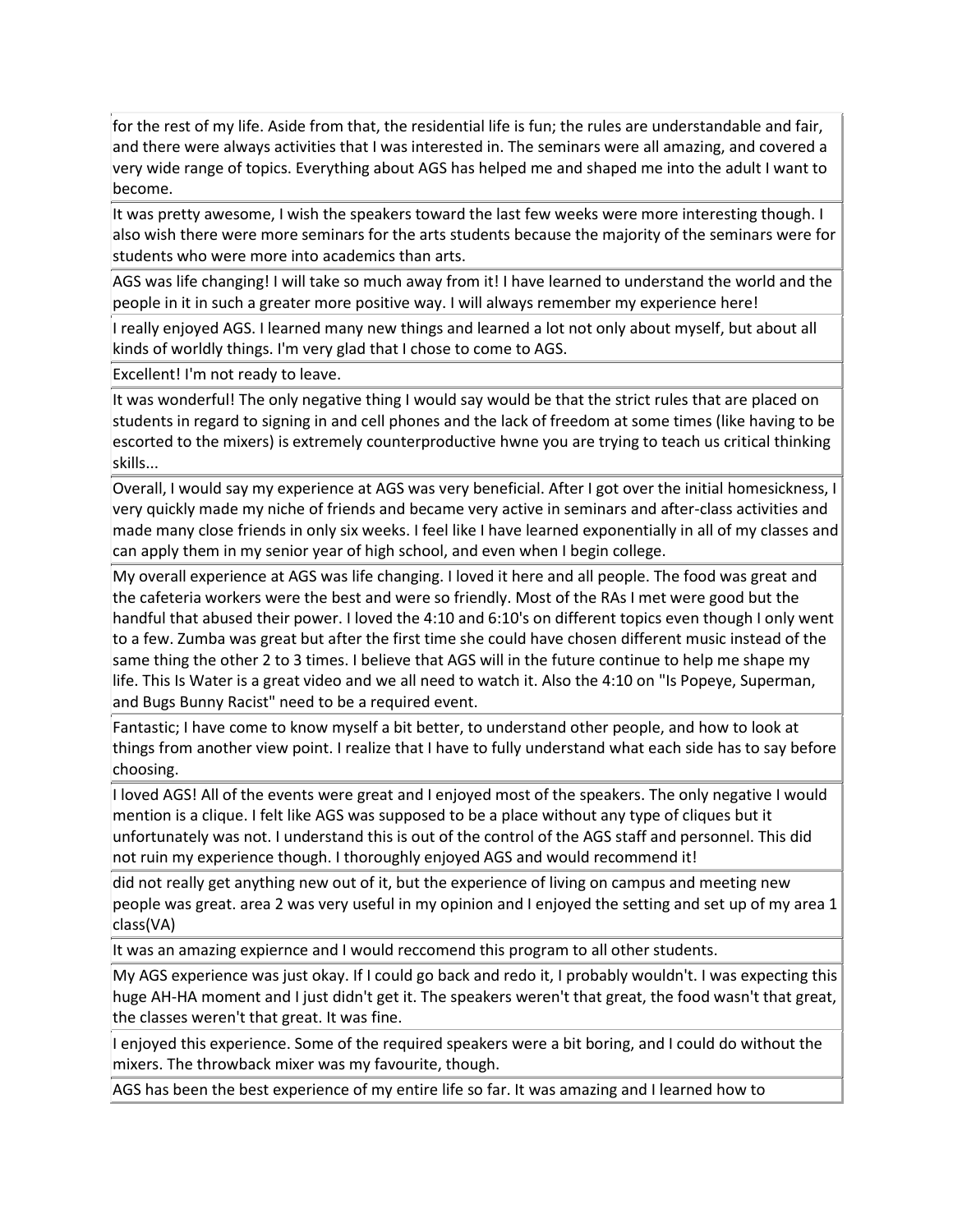communicate and think critically. I've made lifelong friends and the community here is really supportive and kind. Everyone wants to learn and grow and it really encouraged me.

My overall experience at AGS was wonderful. I throughly enjoyed my classes, the events and speakers, and enjoyed meetng new people. AGS has helped me discover who I truly am and I am extremely sad the six weeks have come to an end.

I would consider it life changing because I've finally figured what I want to do in life and having made new friends as well as discovering new knowledge I feel more confident about m future.

AGS has been a wonderful experience. I have made so many new friends, and my mind was blown on a daily basis. I am not going home as the same person who came to AGS. I am returning home as a better version of myself with a deeper understanding of myself, my peers, and the world around me.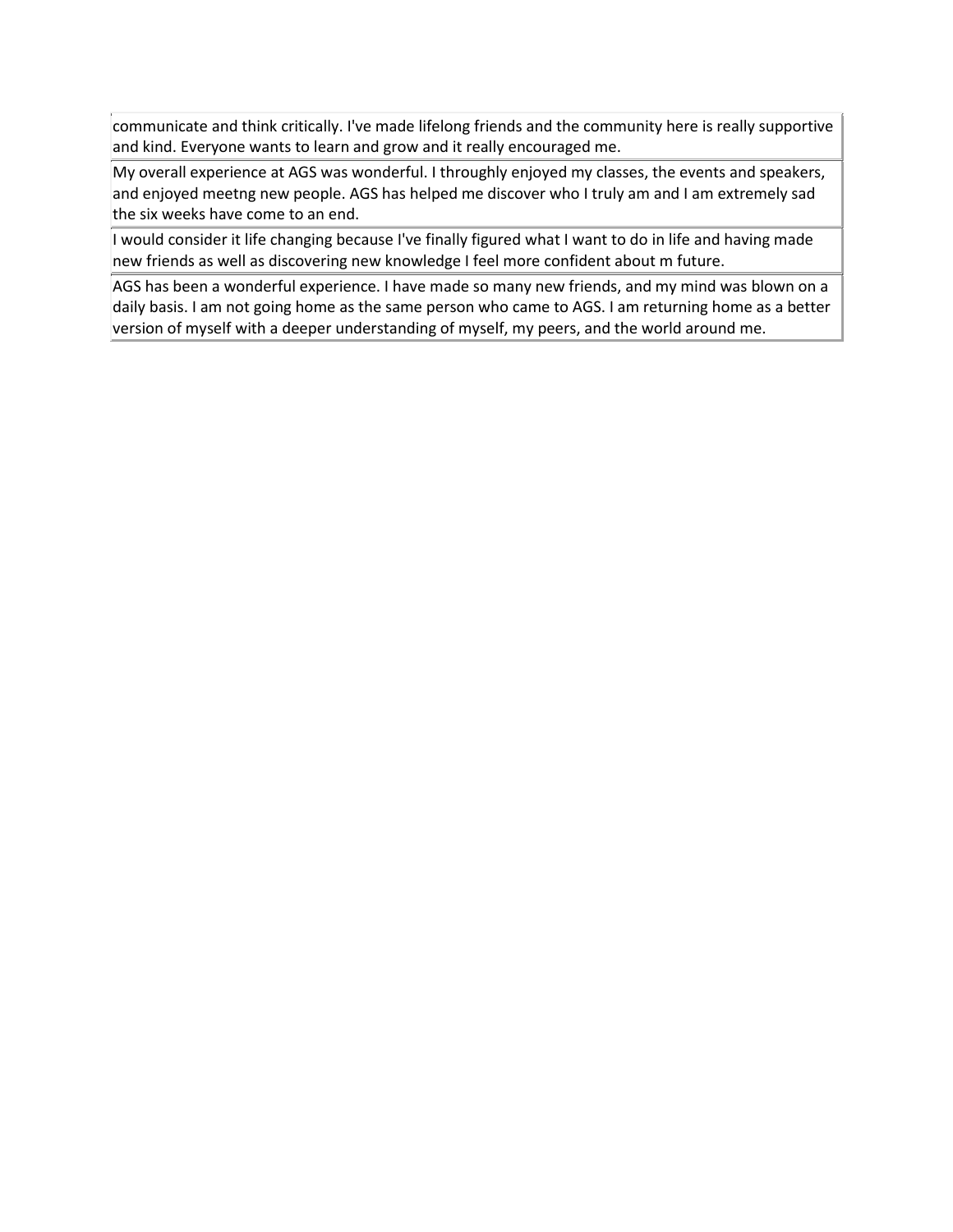# How effectively did the Director (Lyle Rupert) promote a constructive environment?

Lyle Rupert did well in making AGS meaningful and productive. He made himself present and active in AGS events, and gave off a fun light-hearted manner.

He did very well in his best interest to create an environment that enables students to use their critical thinking skills as well as their social development skills to meet with new people and learn about each other throughout the six weeks of AGS.

Mr. Rupert was great! On the first day, I remember his powerpoint slides where he joked around about how an ordinary day of AGS would be about waking up at 6:30am and completing 30mins of calisthenics and then we would have to mow his lawn. haha. I loved it! Mr. Rupert was a great sense of humor and a lot of charisma. He is a very approachable and friendly person.

**Effectively** 

Lyle Rupert was as effective as possible in creating and promoting a constructive environment. His authority was not questioned often and he was generally well liked by the AGS community.

He did a great job. I enjoyed myself a lot during the past six weeks because it was such an open, unbiased and challenging environment - perfect for learning.

Lyle Rupert was an excellent director. His leadership spurred a productive and constructive environment.

He was a great Director always helpful and extremely kind.

Besides from the random jokes that were probably not completely appropriate for this environment, everything he presented was pretty constructive.

Lyle Rupert did an excellent job at promoting a constructive environment at AGS. Not once did I feel as I feel as the environment was unconstructive in any way.

Lyle Rupert promoted a constructive environment effectively. His outstanding optimism and charisma really brought everything together gracefully.

 $\parallel$  believe that Mr. Rupert did his job extremely well. The primary facets of a constructive environment, e.g., engaging and interesting seminars and lessons, were achieved easily. Speakers were fun, the movies were nice (though often a bit confusing), and Mr. Rupert himself was very relatable.

Very well actually, in fact better than I had anticipated

Very effectively! AGS is very friendly and the staff were all wonderful, under a great, funny director

He did a great job; however, I wished that we could have had free seating at Thursday night films.

Very well.

If feel like it was a very constructive environment that Lyle promoted.

moderate to high effectiveness level. Lyle seems to have a great work ethic overall and did a more than adequate job in establishing a positive environment given his resources during this program.

He did a proficient job.

The director was very effective at promoting a healthy environment. He laid out the ground rules right from the start and enforced them properly. He was also very interactive and receptive to students' ideas.

It was great, Lyle did a great job at promoting a constructive environment. There was a lot of diversity on campus and everyone was opened to ideas.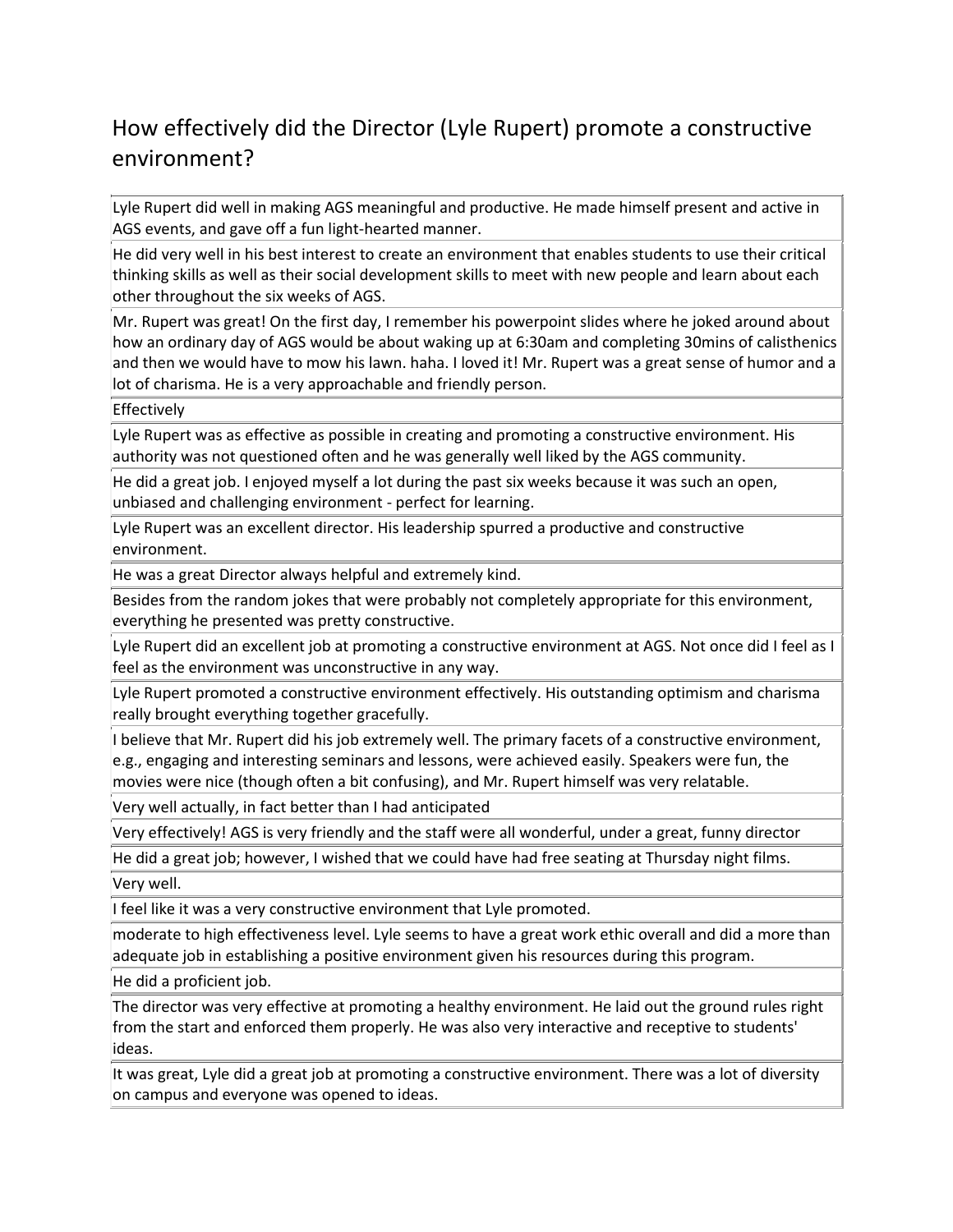He promoted it pretty well! He always encouraged us to go out and do things & enjoy our time here; not stay in our dorm rooms.

I think that Lyle Rupert did an excellent job promoting a constructive environment. He encouraged a sense of community within the students, and I greatly appreciated this.

Director Rupert made sure to promote a constructive environment every opportunity that he could. Quickly correcting any behavioral issues and introducing students to new opportunities.

He promoted it very well. He aided in making my AGS experience one to remember. Great job, Lyle!

Very effectively. He also communicated big events to us very clearly which was is difficult to do.

Lyle was able to effectively provide an incredibly constructive environment.

very effectively. Lyle Rupert is the best director that anyone could ask for!

He was pretty good at his job, however sometimes he came off a little standoff-ish

Decently.

He did a good job. We were in areas where we were allowed to interact with the people around us so we were allowed to share ideas and perspectives. He had a good personality that allowed him to be easy to get a long with.

Very effective. I felt freedom to be open and learn about all kinds of things and ideas.

He did great promoting a constructive environment.

Pretty well. The Director actively encouraged us to follow the rules and reminded us of many upcoming events in a fun, fatherly-like way. It was very constructive. It wasn't intimidating in any way.

Very effectively. I felt a lot of the rules, especially the no cell phone rule, made the AGS experience more enjoyable and constructive. Lyle Rupert was very energetic and friendly, making everyone feel welcome and comfortable.

it was pretty constructive, didn't really have that much interaction with Lyle. He seemed personable and understanding though

Extremely effectively.

Very well. He's cool.

pretty effectively through all of the speeches he made before the speakers. He effectively conveyed his idea of having a happy, smooth, and fun AGS experience with minimal issues

I assume very effectively behind the scenes. I never directly noticed Lyle doing things of this nature except in the case of speakers in Staples, but I did hear of instructions from Lyle to the RA's and such. Also, I cannot say for certain due to the fact that I have had barely any one-on-one or small group interaction with Lyle.

Lyle Rupert did a fantastic job as director and was very fair in dealing with the students behavioral issues. He ran a tight schedule and very few activities were late or had some other problem. He was incredibly polite to everyone and was a well rounded director.

Pretty great, we always had something to do or look forward to.

Very well. AGS felt like home and a learning environment all in one for the six weeks I was here.

Lyle Rupert did a great job at promoting a happy and helpful environment. His attitude was really great and I really appreciated how much effort he put into the program.

My experience with Lyle Rupert was somewhat limited and our interactions were few and far between, however, from what I can tell was his doing I appreciate and approve of everything that he did for this amazing program.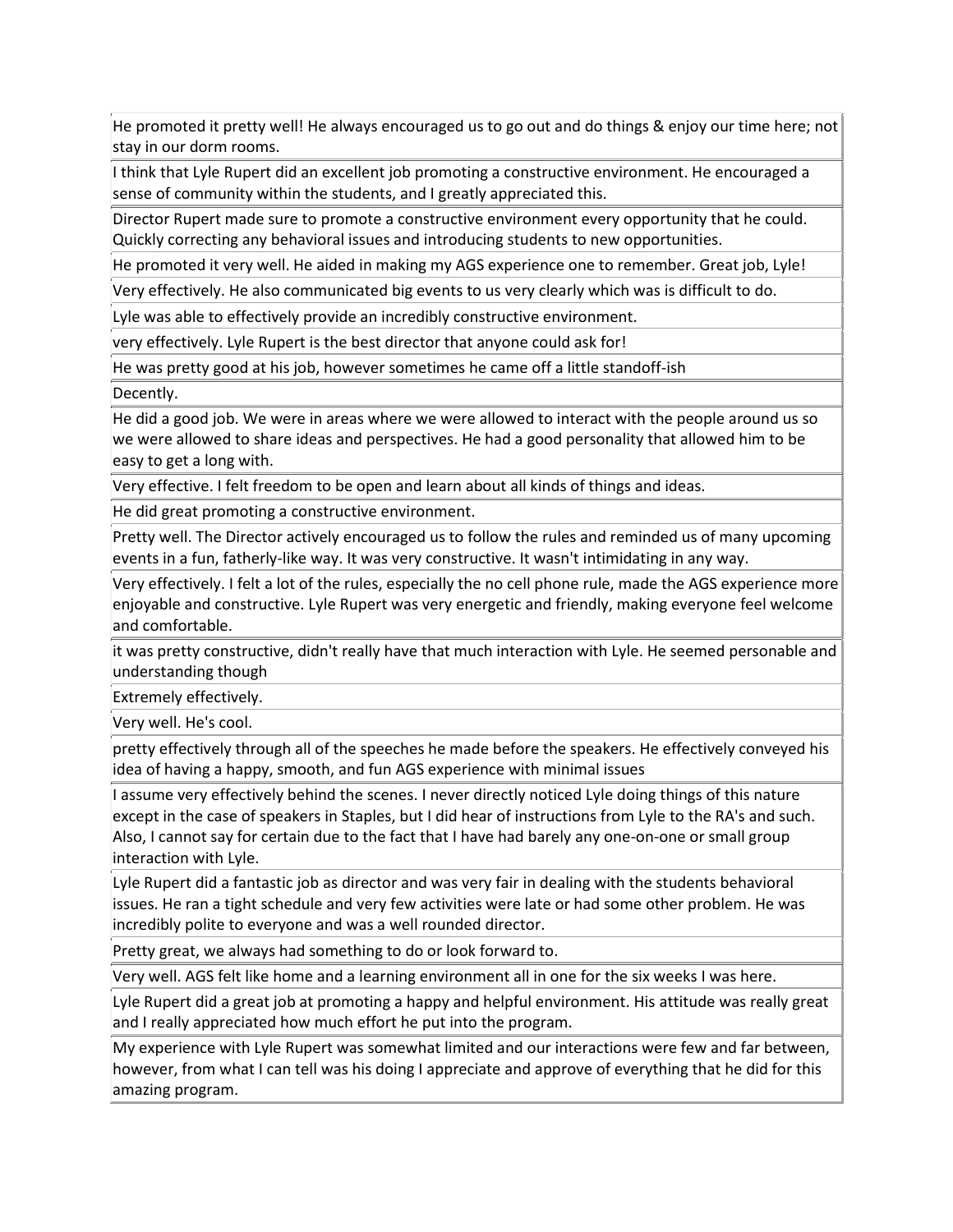It was pretty constructive. I never not had anything to do.

Very well, very energized

Lyle did a solid job of promoting the AGS community. I felt like Lyle was really constructive in encouraging us to be kind individuals and was helpful in keeping us knowledgeable on what was going lon.

Lyle was awesome. He always had a smile on his face and was in a good mood. That personally made me feel more comfortable. Even when students where doing things that they should not have been doing and he had to bring it up he did so in a kind and fatherly way.

very well

He was pretty cool, I didn't really see him do much, though other than the announcements before speakers and movies.

Director Rupert did a very satisfactory job in promoting the appropriate environment for the program.

He was very effective in promoting a constructive environment.

He supported us and really tried to create a constructive enviroment

Lyle Rupert did a good job. He did well in introducing the many speakers and video events.

So effectively that I don't have enough time to discuss it because I have class in ten minutes.

He did a very good job. Whenever there were dorm chants at the required events in staples, he would always promote chanting AGS instead to include everyone.

It was very effective. I felt very safe and taken care of. I felt like I was truly around the best and the brightest. The teachers were of such high quality- which is a very, very good thing.

100% efficiency. Wonderfully.

I like the way Lyle Rupert promoted a constructive environment because it wasn't too strict but it still follow the guidelines/principles of respect. I didn't know who Lyle Rupert was for the first couple of weeks until the students started chanting his name on the 3rd/4th week while he was introducing one of the speakers.

Lyle was very effective in the promotion of a constructive environment. At every speaker or required film when Lyle spoke he would always remind us to get out there and make friends and continue to practice the new skills we were learning in our three areas.

Meh

pretty effectively, constantly putting forth the effort for a constructive environment for everyone

He promoted it very well

Very effectively

Does Lyle even do anything?

Lyle Rupert did an outstanding job of promoting a constructive environment. Mr. Rupert has great leadership skills and he managed to create a constructive environment that was fun at the same time.

I don't know. I almost never saw him.

Lyle did an awesome job as Director of AGS. I felt genuinely welcome here.

I think the rules Lyle laid down were great in building the constructive atmosphere.

The Director did a great job promoting a constructive environment.

Lyle Rupert did an excellent job with directing AGS to be a fun learning environment in which every moment seemed filled with learning, whether that be developing our critical thinking or other skills, or socializing with those around us on campus.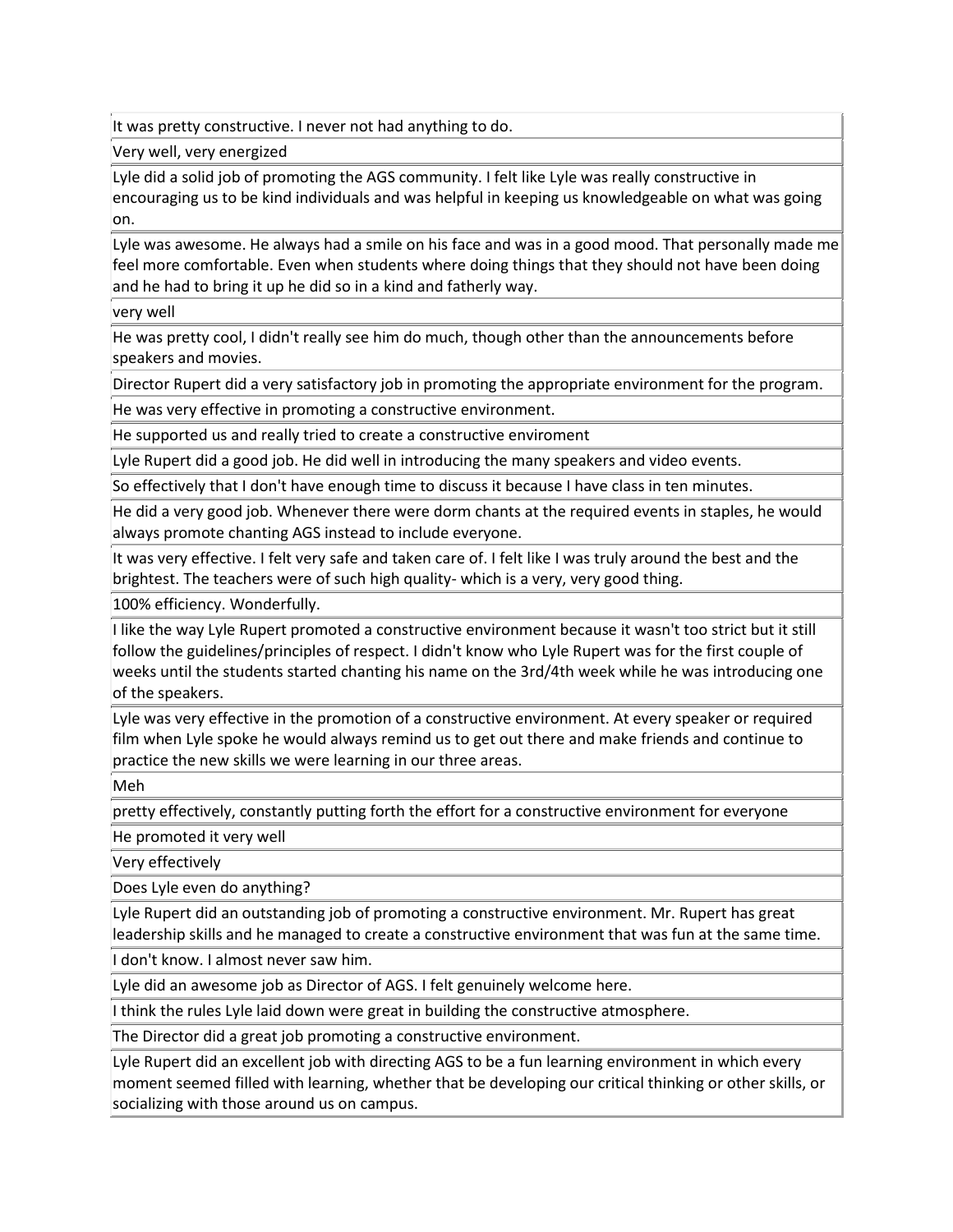He ensured that we would all have great fun and learn a lot of vital skills to use later on in life, as well as saying that it's not only our teachers that will be teaching us but we will all have a chance to help in educating our fellow class mates via teamwork our discussion. In many of my classes we had civil , productive equal chance speaking opportunities to talk about our day or the topic at hand.

Lyle Rupert promoted a constructive environment well and I found he did an excellent job considering he was in charge of 400 rebellious teenagers for 6 weeks. Yes, there were moments when I found the rules stupid or meaningless but overall the environment provided by AGS and Lyle Rupert simulated effectively a situation suitable for gifted teenagers.

i think he did good there where always activitys every day, always something to do.

One of the most humorous(probably didn't spell that right), fantastic advocator and professional I have ever met. I believe that he handled all the situations presented very well and promoted all types of education constantly. It was an honor and privilege to meet him.

Lyle was pretty cool.

superbly effective

Lyle did great helping promote a constructive environment. I was glad to have him as a director

besides the softball game i think he did a pretty good job with everything didnt seem like hitler. would run again

Lyle did marvelously with organizing this years AGS experience, he created a wonderful growing and learning experience.

Lyle Rupert was great and he promoted an excellent learning environment that was disciplined and fun.

Lyle was an amazing director. I loved how he stood for unity and he was so humble. Every time we chanted his name, he would tell us to switch our chant to AGS. The environment was definitely a reflection of his hard work and I appreciate his efforts.

Very well. His humor was detached and silly enough to make him a lovable figure to the AGS community--it even prompted the creation of a religion! (Lyleism)

Very well. I enjoyed his humble mannerisms and how he always placed an emphasis on ags, not on himself.

He is very good at what he does. Although i did not interact with Lyle much, if at all, i feel he did a very good job.

He did a good job of getting us excited about things and informing us.

He did a great job at it.

Lyle Rupert did his job well. He promoted positive and deep conversations and respect.

Lyle did a good job. The phone rule was especially helpful.

If felt that he was very effective, he encouraged the students to have fun, but made sure there were enough rules to keep everything under control. He was also very friendly with the students which kept a constructive environment.

Lyle was always very positive in addressing the students and he was always encouraging us to think and act like one big family

Well.. I don't know that I would accredit everything to him. I think he did a great job with selection of staff, and from there, we were in a constructive environment.

He knew precisely what he was doing. He made you feel welcomed and at home since day one. Also he was approachable.

Lyle Rupert very effectively promoted a constructive environment with his vision for excellence,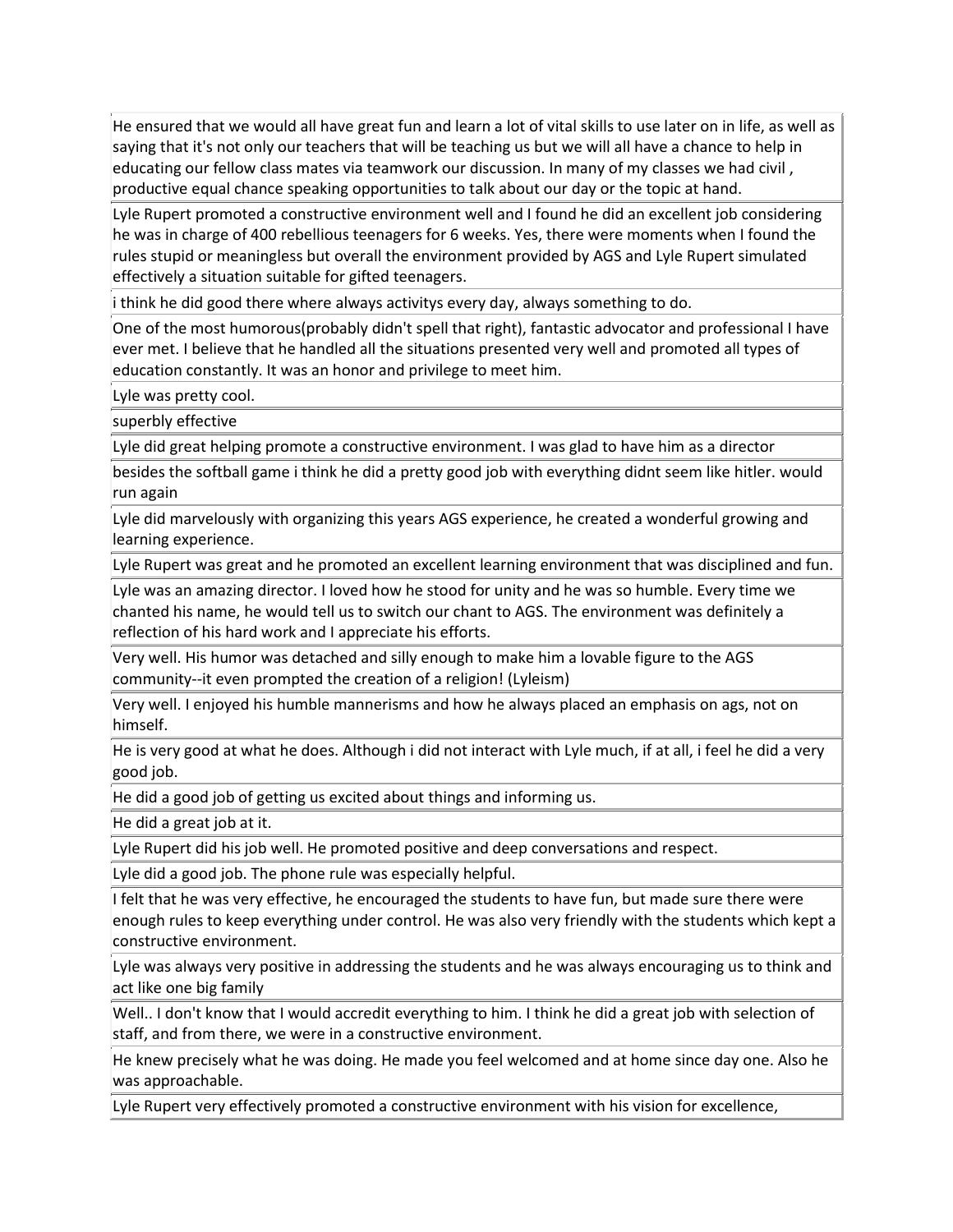maturity, fun, and silly jokes.

Very well, I suppose.

Very well. Everything was well organized and we always had specific directions in terms of what we were always to be doing.

Very well, as far as I could tell

Lyle Rupert did a very good job of promoting a constructive environment. I think that his way of making announcements before speakers and movies was a good way of getting information out to everyone, and the reprimanding he did during these announcements wasn't specifically directed at any certain person so I think that helped to ensure that we all took responsibility. His jokes were funny but kind of lame at the same time. I enjoyed them.

Really effectively, Lyle was pleasant on all occasions but forceful enough to instill a sense of authority. Relatively perfect.

Lyle Rupert very effectively promoted a constructive environment. As director, he established a strong sense of community at AGS and provided for a memorable experience for the students.

Very effectively, Lyle Rupert was an excellent director who was very positive but issued fair punishments for students that misbehaved

Extremely Effective.

Very effectively...there were lots of activities and discussions and required events that were geared toward making us think and stretching our minds. I'd say that all in all the programs that were provided were very effective in promoting constructive thought and discussion.

Highly effective; He interacted well with the students, while keeping a professional persona.

Lyle Rupert was legitimately one of my favorite parts of AGS. He is such a sweet man and worked so hard to make this home for 6 weeks, and he was extrremely effective.

Very well I think. He was really awesome

Very Effectively.

Lyle Rupert did a great job with organizing events. This whole experience has been very orderly and I think that that is key to having a good outcome. He was very positive when he addressed issues with students etc. He wasn't negative and he always put out a positive vibe.

Very effectively. At required speakers and other events, he always got the crowd pumped up, especially with his jokes. He was always very helpful whenever I had questions.

Lyle was a great and effective director in every way. He reminded me of my dad, and I think he's super cool and needs to continue exactly what he's currently doing.

He promoted it well. He was a great director and he was very optimistic every time I saw him. I didn't really get to know him but he seemed to really enjoy working as the director.

very effectively

I thought Lyle Rupert did a great job as director. He made sure to be a friend to the kids, not just an authoritative leader.

Very effectively.

Very effectively, there were many activities of all sorts that were great.

Lyle Rupert did an amazing job in promoting a constructive environment.

Lyle was nice and respectful. He was a great director.

He promoted a constructive environment extremely effectively.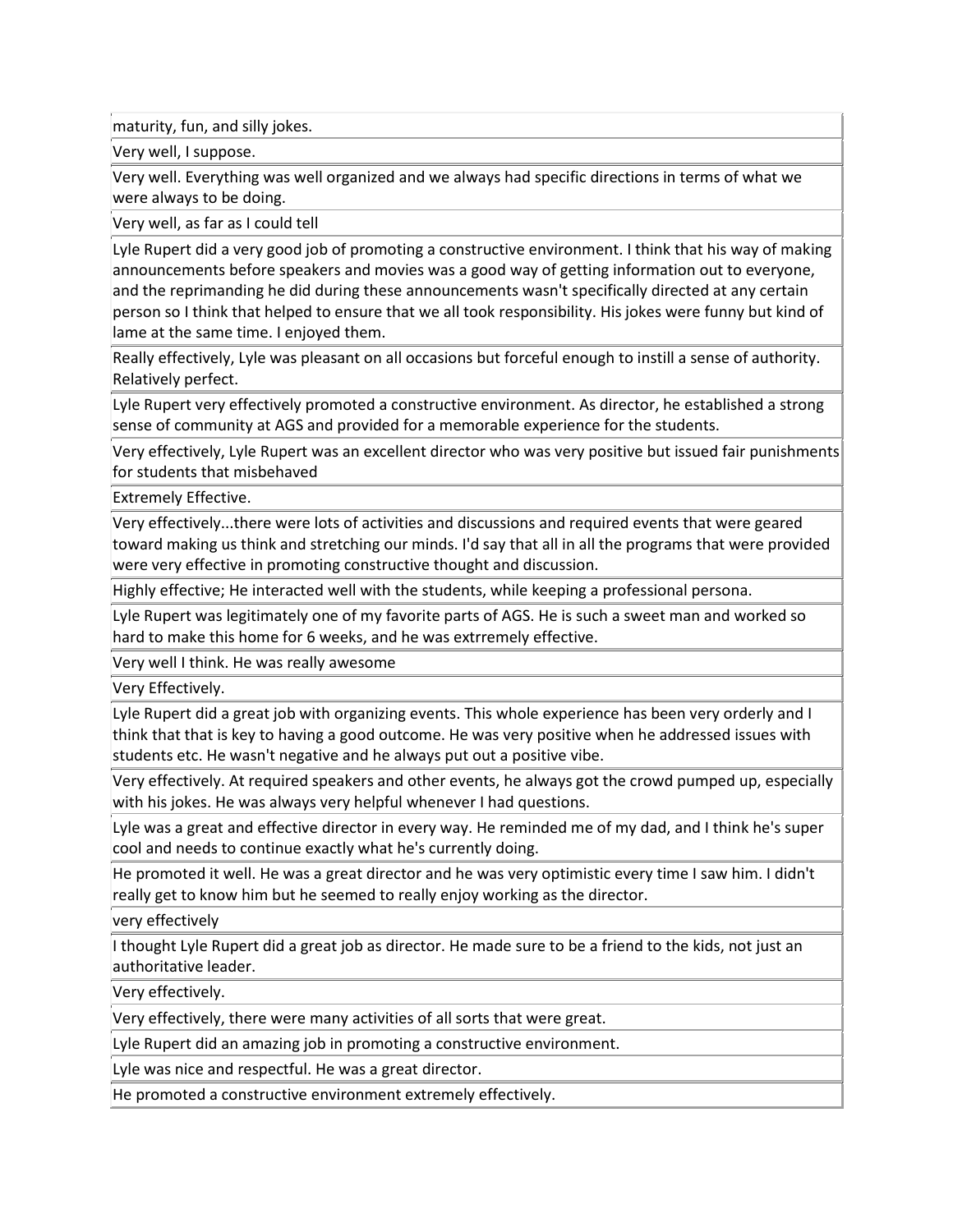Amazingly. He always made me laugh and never failed to make me feel like we were family and this was home.

Perfectly. All Hail Lyle.

Lyle Rupert did a great job at promoting a constructive environment. He is a great guy who strives to facilitate cooperation, friendliness, learning, and fun in a safe and educational environment. He tries too hard to be funny however.

very

Lyle Rupert has been the main contributor to everything we have all experienced here at Hendrix college. It has been very organized and a rewarding experience for me.

Very well. He overall and effectively helped us come out of our shells and let us be us for the entire time we have been here.

He did extremely well, but at times he seemed fairly distant.

He was ok, the environment wasn't the best but it was decent. 3/5

Lyle was very effective at promoting the constructive environment of AGS.

He did a really good job of making the environment not only constructive, but very friendly and relaxed. I felt at ease here because of him.

His consistent positive attitude made students really respect him as a person and in turn I think it really helped with his job! good job Lyle!

On a scale from 1 to 10, Lyle Rupert promoted a constructive environment with a ranking of 11. As an individual, Lyle is very enthusiastic, optimistic and encouraging. He has a great sense of humour. Altogether this creates a sense of inclusion and community here at AGS.

He promoted a very constructive environment to live, socialize and work in.

He promoted a safe and fun environment in the classes and throughout the campus.

I felt that Lyle Rupert did a great job as Director. He was very energetic and positive about all activities.

He did fantastic. I believe the skills and experiences gained at AGS can't be gained anywhere else.

He did a decent job. The environment was conducive to the purpose students had. There could have been more room for negotiations as far as rules were concerned. I believe the students who are punished should have a decision in forms of punishment.

He was upbeat and trying to make everyone feel welcome and fulfilled while here. He did very well.

Lyle did a great job with directing Governor's School this year. He took care of important issues well and there was never a time in which students really questioned his capacity to control the program.

Throughout the entire program, I noticed Lyle Rupert's excitement and the positive ways that he went about presenting the whole program, from his beginning speech, for lack of a better word, to the last one we've heard. He was a very great dirwector for this program and I thank him for all his hard work.

very effective.

Extremely well organized, fun, and understanding

I thought that he did an excellent job at doing so. From my personal experiences and just sitting back and observing, the social atmosphere was great.

I think Lyle Rupert did a great job to promote a constructive environment.

very well

Very effectively! He did a wonderful job.

Very well. HE presented the rules in a way that wasn't harsh and was fun.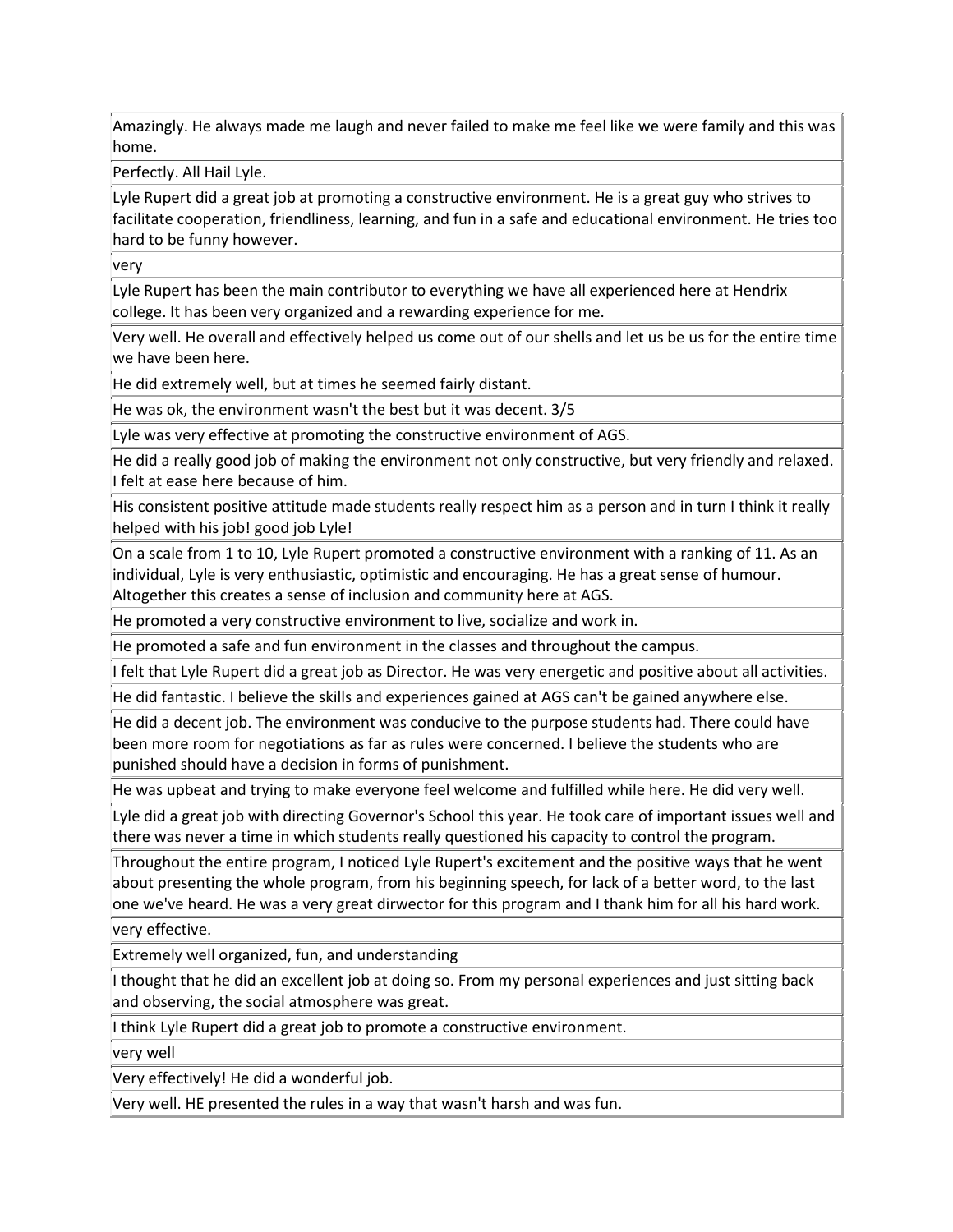The director was very effective. He is very nice and friendly.

Lyle very effectively encouraged all the students to create a strong community.

Lyle Rupert was a superb director. Super awesome. He's always trying to unite AGS and make sure everyone is having an awesome experience

He was always encouraging and tried all the time to make sure we felt like a community. He was always smiling and was willing to talk to anyone at anytime.

Lyle Rupert is highly effective at promoting a constructive environment. He always made sure to have the students in the right places at the right time and thoroughly addressed each situation with care.

He did a very good job. I though he was very enthusiastic about everything and made us excited about the whole AGS experience.

He did very good. He always had a smile and positive attitude. He interacted with the students and seemed genuine in listening to what they had to say,

Very well.

Very well. Everything was very manageable and fun. Its was wonderfully fun but still focused. I think still being able to get something is the best part.

I believe that Lyle Rupert actively promoted a constructive environment by making things fun yet having rules being enforced.

Very effective

He did very well because I was able to learn about myself and the world around me in a new way and with a new perspective. The environment was very positive and allowed me to speak freely of my opinions and morals.

He was moderately effective. I didn't notice much promotion besides his intitial comments. `

Very effectively. He made everyone feel welcome and excited about all the events, even the somewhat boring ones.

I think Lyle Rupert was very effective on promoting a constructive environment. He did an excellent job as director!

The director was very effective in promoting a constructive environment.

I believe that Lyle did an amazing job! He was a leader, but yet a friend as well. He was always respectful towards us. He made sure that we could feel like we were at home, and he has truly opened my eyes to making AGS feel like my home!

Lyle Rupert promoted a constructive environment very effectively and if there were any cases of breaking that constructive environment, I think that it was not all his fault and that students may be involved.

scale of 1-10 I'd give him an 11

I think that it was very well promoted.

Lyle was constantly and consistently encouraging to any student, even if he had never spoken to said student. Lyle's addition to the environment literally made AGS.

Very well; he was encouraging and fun.

Very effectively. He was always very encouraging to the students, but also enforced effective rules.

very well

Lyle did a fantastic job at creating a constructive environment! He was very positive and obviously had a passion for working with gifted students and keeping spirits up. I loved his jokes and his attitude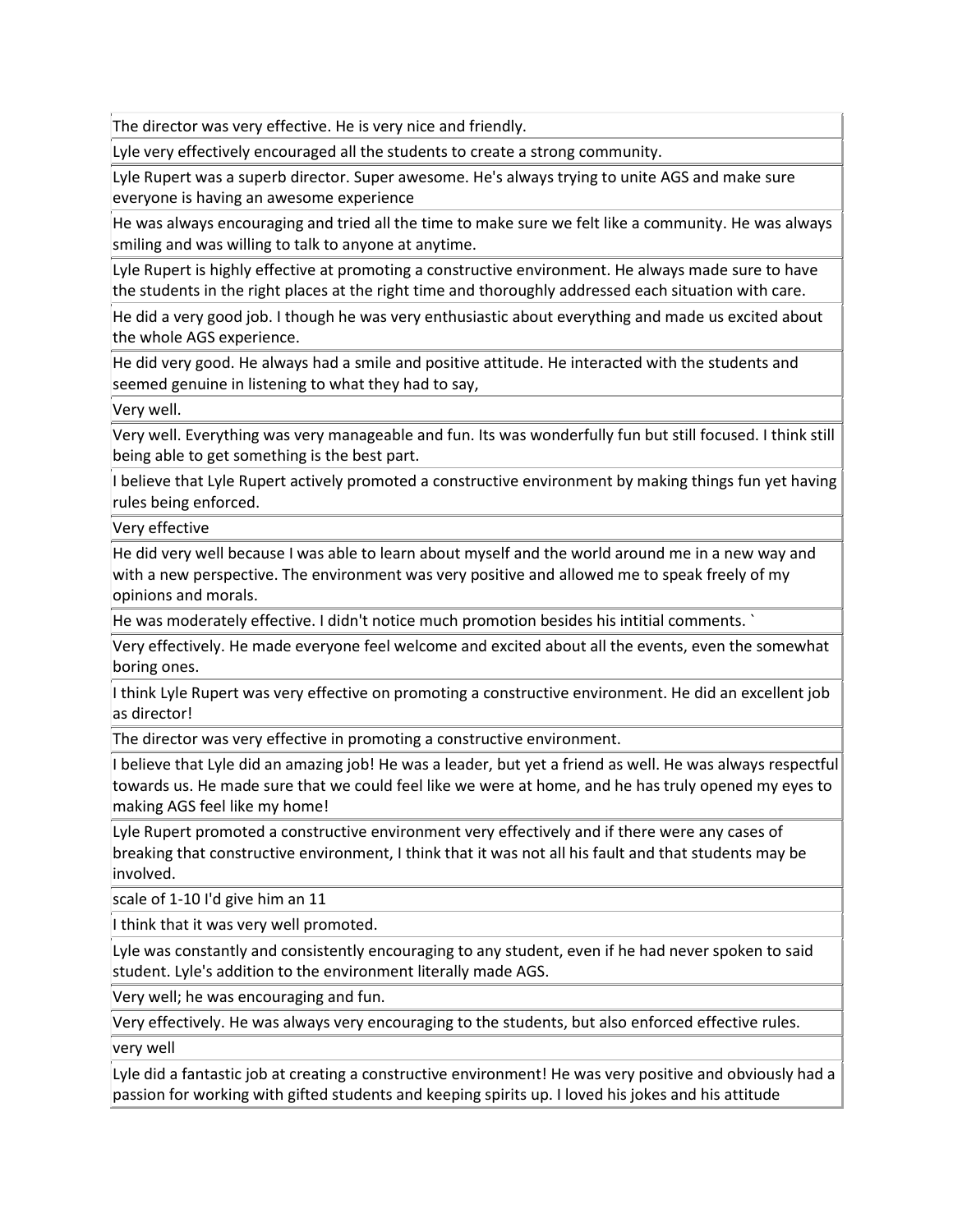towards AGS. I could not imagine a better director.

Lyle Rupert promoted a constructive environment, in my instance, very well. My experiences were very remarkable.

Lyle Rupert was awesome. He was very effective in his work!

Lyle was extremely effective at creating a constructive environment, even in cases of discipline.

I could tell he made an effort, but in the end, I feel as though I was treated like a child most of the time.

Lyle Rupert did an excellent job at stressing the purpose of AGS and as a director he did wonderful at handling situations that may have come up.

He did a great job. He was really enthusiastic about everything and really seemed to want the best for the students.

Well. He was enthusiastic and also serious when needed.

Somewhat effectively.

Fairly well.

He inforced the rules and allowed activities and 4:10 and 6:10 seminars for students to attend and participate in. There were many opportunities provided to learn new information that we can apply to our everyday lives.

Mr. Rupert promoted a beautifully constructive environment, in which we were free to discuss our opinions and beliefs and debate them with other students without feeling in the least bit pressured. He did a wonderful job at it all.

I think Lyle Rupert helped create a good environment for students, and definitely helped students feel like they could fulfill their full intellectual potential. however I feel like we were belittled a little too often, and I feel like we were being treated and spoken to like children, not young adults at some times.

Very effectively.

The Director promoted a very constructive environment, since he coordinated all of the activities along with the rest of the staff/board, he choose good seminars and other educational resources.

Very well. He did his job very efficiently, and everyone loved him.

Very. I enjoyed the random cheesy jokes before events. Other than that, I honestly didn't see him that much, but I assume that was because of behind-the-scenes work.

Lyle Rupert promoted such a great environment. He made everyone feel "at home" and I can tell is a caring person, and really wanted the best for all of us.

Lyle was a great director. He portrayed all his rules and announcements in a positive manner.

He always had activities for everyone. There was never a time I didn't have anything to do. The only thing I wish was different about the activities would be getting the word out that one was canceled or one was going on that wasn't on the schedule. But he has done great!

I tghibnk lyle Rupert did a fantastic job at creating a constructive environment.

I think that Lyle Rupert was very good at getting people excited about AGS and the activities. He seemed very willing to listen to student's concerns and improve the overall experience.

He encouraged us to pursue knowledge and always be mindful and respectful of other people's beliefs. He was also always very excited and encouraging.

Lyle did a really great job in promoting a constructive environment, especially with his awesome personality

he was cool I guess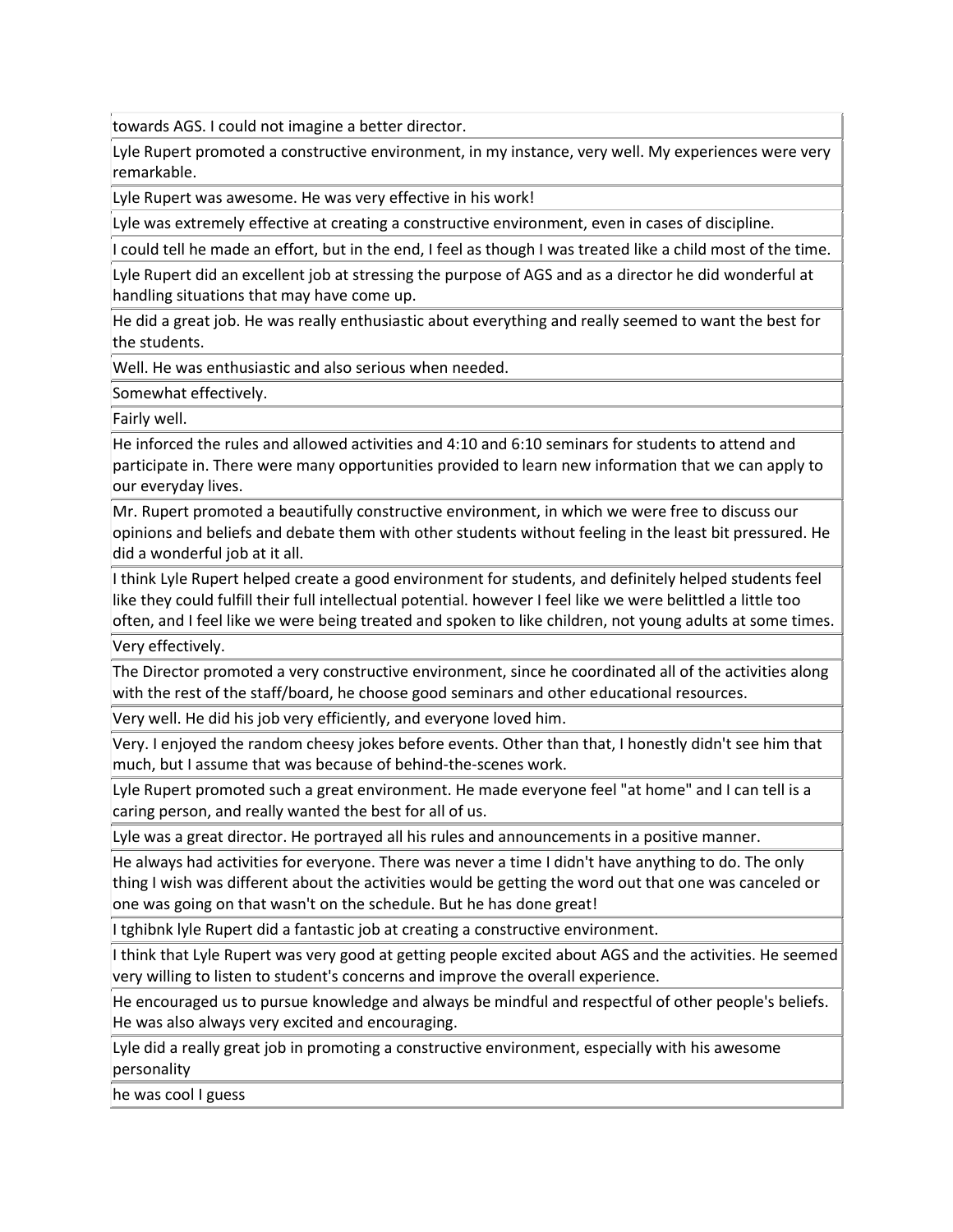Moderately well.

Lyle did a good job of promoting a constructive environment at AGS. For instance, to build unity, he tried to discourage members of the different dorms from chanting the names of their dorms, asking them to chant instead, "AGS! AGS!" He had a gentle but firm hand in regard to discipline and also a winning personality that almost everyone liked.

Very well. When everyone was chanting the names of our dorms in Staples and other times Lyle always encouraged us to chant for AGS as a whole, and wanted us to be a family.

No comment

Lyle Rupert promoted an extremely constructive environment and offered exceptional support to the students here at AGS. His charismatic and engaging manner allowed for complete ease and trust.

Lyle did a great job.

Very effectively

Lyle was very effective in promoting a constructive environment

Mr. Rupert was an excellent facilitator for the AGS experience. I think the best move that was made was that he avoided the necessity of directly punishing students by delegating that to the Area IV faculty. This allowed him to retain the goodwill of the students more than the average staff through the program.

Lyle was very effective with promoting a constructive environment. He was always positive and the students loved him.

I thought Director Rupert did a great job of promoting a constructive environment. For example, while my friend and I were looking at an artwork collection at the SLTC, Director Rupert asked, "How are you guys doing?" I believe the preceding action showed Director Rupert's character that he desired for everyone to have a good time at AGS.

He did a very good job. I felt like I could accomplish things with him in charge.

Very effectively

Very well even though I was accused of bullying when I wasn't

Extremely effectively!

Lyle was very effective in promoting a constructive environment through all of the events in AGS.

He did very well. He relayed to us any problems there were in a professional manner and asked us to resolve those in a professional way.

Lyle was an awesome person and an even better director. He would out of his way for betterment of the students and faculty at AGS and he was a great person to be around

Very effectively. He was generally a very likeable and kind director, but he became strict when the occasion called for it.

Lyle Rupert was awesome throughout the whole experience of AGS. He helped keep spirits high and assemblies constructive.

He is very good at it. He took a picture with me and always was friendly yet organized.

Lyle did a great job at constructing a productive environment.

The Director promoted a constructive environment very well. His announcements before large group events and his speech at the beginning of the program carried a tone of motivation for making the experience here be significant to us.

Lyle was always pushing a positive message to all of us at ags, he always had our best intentions in mind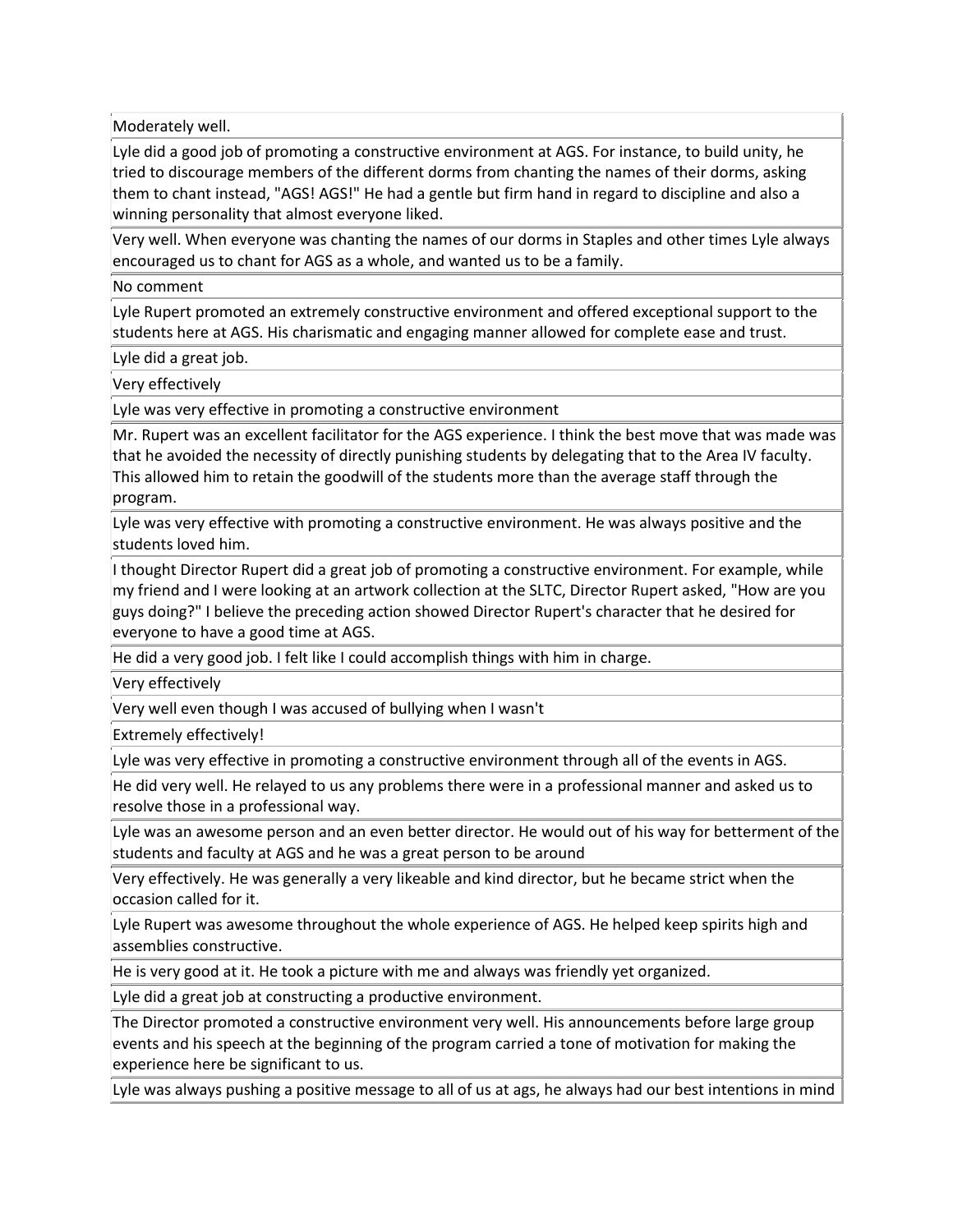and wanted to see us grow as individuals

Lyle seemed to put an extreme importance on promoting a constructive environment and I think the actual constructing part went very effectively.

Lyle was a very friendly and optimistic director. Not only was he the director, he was a common man who could relate and talk to us without any bias or criticism. The activities here at AGS cause for the promotion of creativity and improvement, which Mr. Rupert oversaw himself at times.

I feel that Lyle Rupert promoted a constructive environment very effectively.

Very effectively

He did a wonderful job! I didn't ever talk with him directly, but I saw his hard work through the wonderful experiences I had.

Not very effectively.

He was very entertaining and even when reprimanding us as a group he did so in a way that didn't make any of us feel uncomfortable or like a horrible person while at the same time promoting better behavior.

AGS was wonderfully executed. Lyle did a fantastic job, I have no complaints.

Very well

He actually did very well. I was very pleased with his effectiveness as a director.

He did mostly a great job.

Very effectively; I have no complaints.

He effectively promoted a constructive environment by the way he was so involved with all the activities we were to attend.

Pretty effectively

Lyle did a fantastic job at making all of the AGS students feel welcome at the opening ceremony. I was pretty convinced that this was going to be the best summer ever after his slideshow. The environment was friendly and constructive, therefore I would rate it a 10 out of 10.

Very effectively. He helped create a family of thoughtful individuals who are here to learn and enjoy learning.

I think he did it very well.

He talked with us during orientation and before an event at staples and was very sweet and funny. The environment is supposed to be a hate free environment and i got that from the first day.

He promoted a constructive environment well. If something needed to be done then he stepped up to do it.

Very effectively, because he made the rules very clear and he made it a friendly environment

He was welcoming and accommodating to the students. Everything was always really organized.

Lyle Rupert was a great director. He was very friendly and authoritative.

Very effectively! He was very positive and welcoming and made me feel like I belonged well

Very effectively. He provided an environment of people wiling to help and provide for each student.

I feel that he did a pretty accurate job of things here at AGS.

Lyle was great! He really encouraged us to do our best, but he wasn't too controlling.

Lyle promoted a constructive environment in the way that he was always very gracious with the way that he laid down the rules. He also thoroughly explained all the reasoning behind why we had certain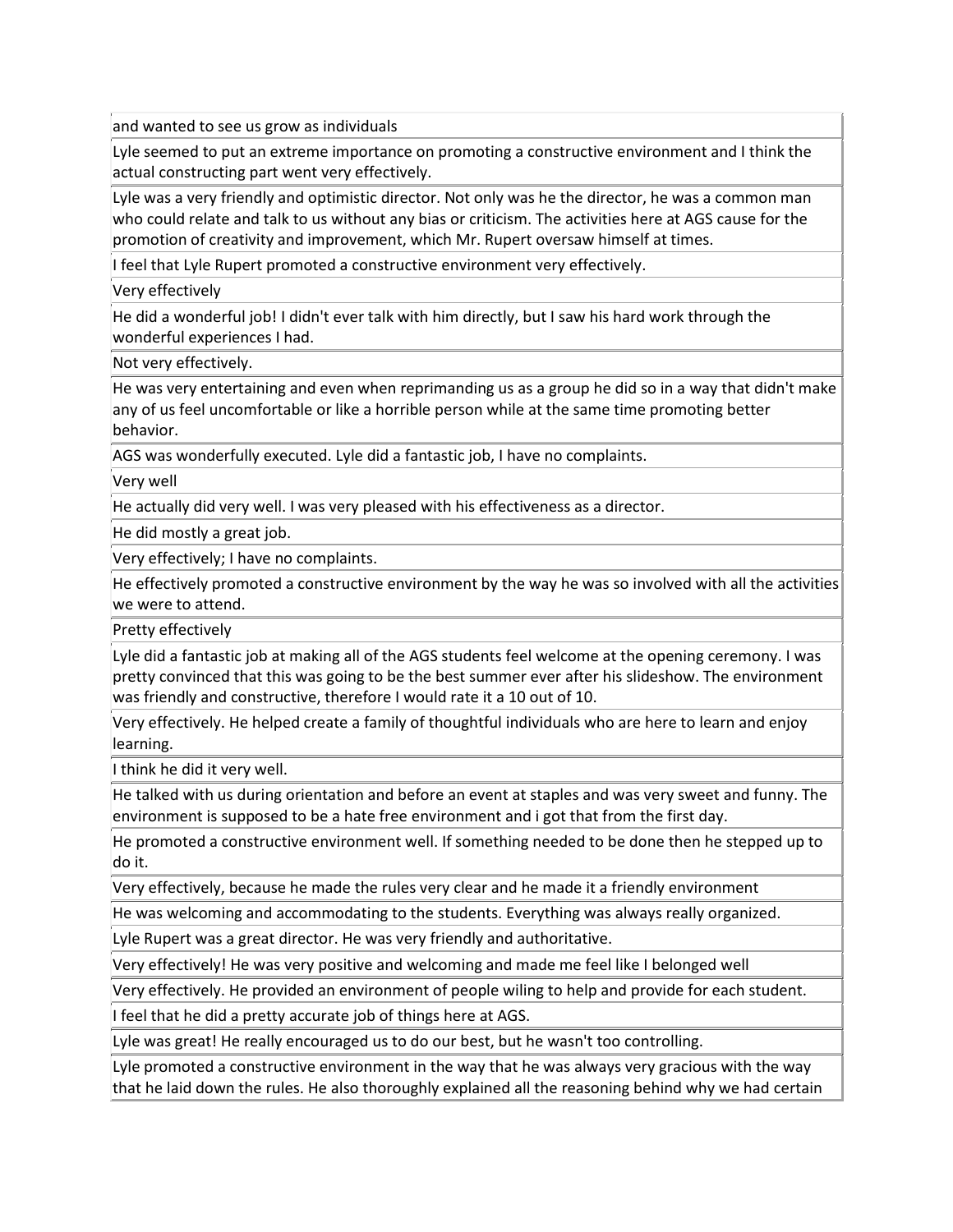rules which I think helped in students being more understanding about them. I think that some students found it a little bit harder to trust Lyle as an authoritative figure because we had so little interaction with him as our director. I think having that relationship with the students could help eliminate any animosity between the students and Lyle and/or the faculty.

Lyle is great! He is always friendly and seems very committed to AGS

very well. good job bud.

He did the best he could for the program, for which I am extremely grateful for. He had a kind heart and a positive attitude. Would have really enjoyed to meet him on a more 1 to 1 level.

pretty effectively

it was very effective

He made it down to earth and fun

Lyle Rupert is a fantastic person and I applaud his existence

Very effectively.

He did very well and was a very nice man. it was apparent that he tried very hard to keep the program an up beat one and tried hard to make sure that everyone had a good time.

very well

Lyle Rupert was one of my favorite aspects of the program. He maintained a sense of authority over us without ever making us feel completely inferior to him. He was, exaclty as he put it, like the father to us at this program. Because the whole thing felt so comfortable and less structralized, I enjoyed my time here much more.

I think he did a good job. I always felt that the environment was open and educational with lots of opportunities to explore my interests. It was a very pleasent environment to be a part of.

Lyle was extremely effective in conveying a nurturing environment. He had a very lovable and approachable vibe that was noticeably spread throughout the students.

Very effective.

very effectively- he was considerate, direct, and respectful.

Very effectively, he made sure that all students felt included in the AGS environment during presentations and speakers.

Very effectively; he served as an EXCELLENT director, and the environment here was infinitely better than I could have ever imagined, and I am so grateful to him for making AGS what it turned out to be!

He did very well, I felt very comfortable with the program throughout!

The Director effectively promoted a constructive environment.

I believe that he did a fairly well job. He was very firm in his rules.

Lyle did an amazing job. You can tell he really cares about the students here, and that he wanted to help us reach our fullest potential

I didn't see him much but good overall sure

He did an amazing job of forming a community encouraging students to look into areas they hadn't thought about before. It especially benefitted those of us who have more that one field of interest. I felt included in all aspects of AGS, though sometimes I didn't want to. Sometimes I wonder if forced socialization reaps any real benefits. Some of the students seemed to feel left out of conversations sometimes, but that seemed to be based on the political opinions of students rather than anything in the program.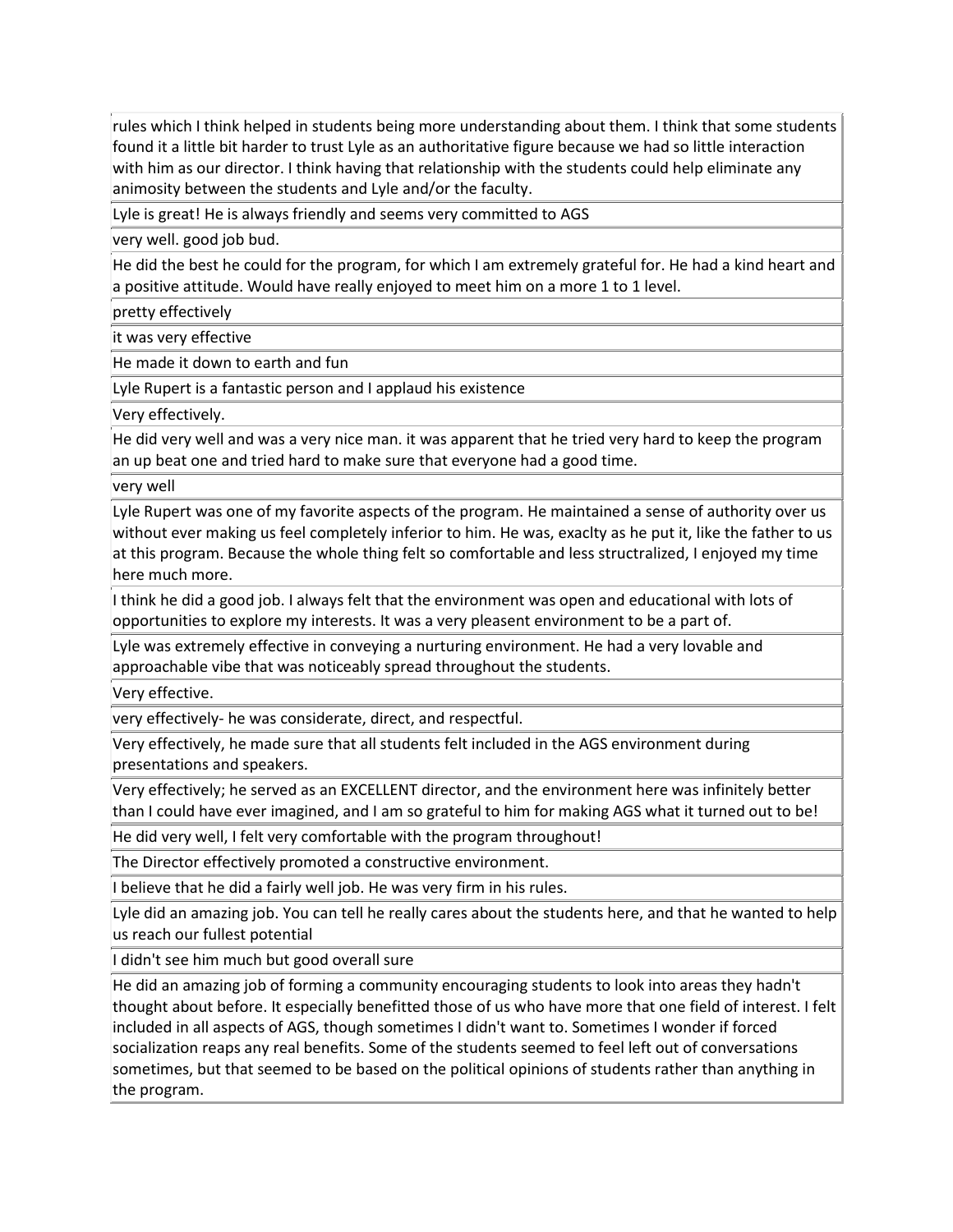It was obvious that he worked really hard to successfully promote a constructive environment.

Lyle was an awesome director, interacting with us whenever he could and making sure we were having a great time.

The director, Lyle Rupert, effectively and efficiently promoted a constructive environment for us, the students in a positive way.

He promoted a constructive environment very well. It was very comfortable and open.

Lyle Rupert is the best.

He did a very good job. However, it was only on rare occasions that I would see him outside of required events. Overall, I believe that he ran AGS in a very efficient and enjoyable manner.

Lyle Rupert promoted a constructive environment extremely well.

Lyle promoted an extremely constructive environment in which all students involved felt included and ready to explore new ideas and share their own.

Lyle very effectively promoted a constructive environment.

Very, very, very well!!

Lyle Rupert is an amazing director. He promoted a constructive environment very effectively and engaged the students.

He was extremely effective. I was not able to interact with him as much as I would have liked, but I knew that his direction nonetheless made this summer one of the best I've ever had.

Lyle promoted a constructive environment effectively.

Lyle Rupert was a very efficient director and did a great job in promoting a constructive environment at AGS.

Very effectively! Thank you Lyle for directing this program; it has been life changing!

SO great. He's definitely the right guy for the job.

Very effecetively

Lyle Rupert was extremely effective in promoting a constructive environment. Anytime I was around him I felt at ease. The overall atmosphere at AGS was open and inviting, and I like to think that Lyle had something to do with it.

Very effectively - I have enjoyed this summer more than any other I've had.

Very well.

Very effectively.

He did good

pretty effectively

Not well at all

Lyle Rupert was quite effective at promoting such an environment.

Extremely Effectively. Blessed is he who comes in the name of Lyle Rupert,

Lyle promoted an environment in which everybody could contribute and be productive very well. Everybody's opinion mattered and was encouraged, so overall it was good.

From one to ten it was an eleven.

Very effectively. The Director was friendly and encouraging in his interactions with the students. Activities in which he played a role were carried out well.

Lyle Rupert, in my opinion did an excellent job as director of AGS. He was very engaging with students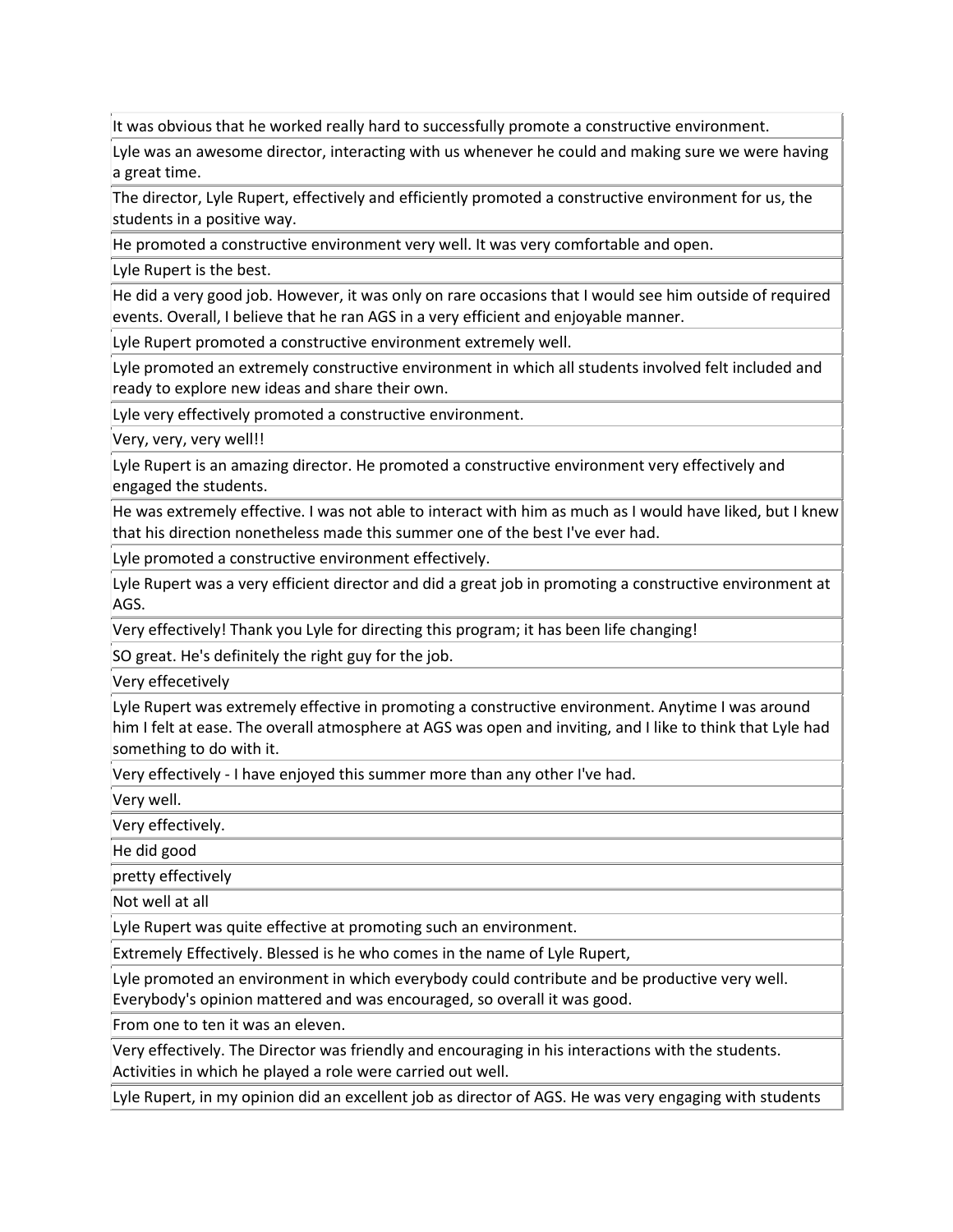both on stage and off, as there were several times in which Lyle communicated with the students of AGS in their daily routine while also taking a sincere interest in the activities of the us students. The various events were well received and Lyle did an excellent job in promoting a creative, unique, social, and academic environment. I feel greatly indebted to Lyle for his contribution to this program which I love so much.

He did a great job. He was a very good director of AGS.

Very effectively. He was extremely friendly, so I didn't feel as if he thought he was better than us. I could say hi to him or make a joke or two if I saw him around campus. And he supported us chanting "AGS" as opposed to one of the hall names.

He did very well. He constantly tried to get all of the kids to come together during required events. He was a very friendly individual with a great sense of trust and made me feel like an adult actually understood us.

Extremely effectively

Lyle Rupert did well in promoting a good environment.

He was very effective at getting the students excited about learning here.

quite well

He was very friendly and respectful toward us so we respected him as well. I think he did a great job.

decently

very well

Lyle very effectively promoted a constructive environment. Personally, one of the nicest people here!

I think that he did a wonderful job of promoting a constructive environment. However, I also think that he could have been more present throughout the entire program.

much effort very leader many teach

Extremely effectively.

I believe he did a good enough job. Considering that it is really p to the students to provide the environment.

He did a great job of creating a constructive environment. He was really professional in everything he did and made sure everything was going smoothly.

Very well indeed, he was always in a good open mood and I feel made the experience more smoother.

Very well, the environment was a place where you could be yourself and still be challenged by other ideas without feeling threatened or attacked. intellectual ideas could be discussed with ease, and the Resident Life and Teachers alike were key in creating a community between staff and students.

Rather effectively. However, the very time it takes to perform some of the things necessary was simply too generous. The same results could have been achieved with half the time it took some required events.

Pretty good. He talked about squirrels a lot. He might can do that a little less. Some of the students think that he is secretly forming a squirrel army.

I thought that Director Rupert was very effective in promoting a constructive environment here at AGS.

Very effectively, he always made sure that people were thinking about things in a positive light.

Lyle Rupert promoted a constructive environment very effectively.

Lyle did a great job at providing us with a positive environment that all the students could benefit from. Extremely effectively, the environment of AGS was extensively constructive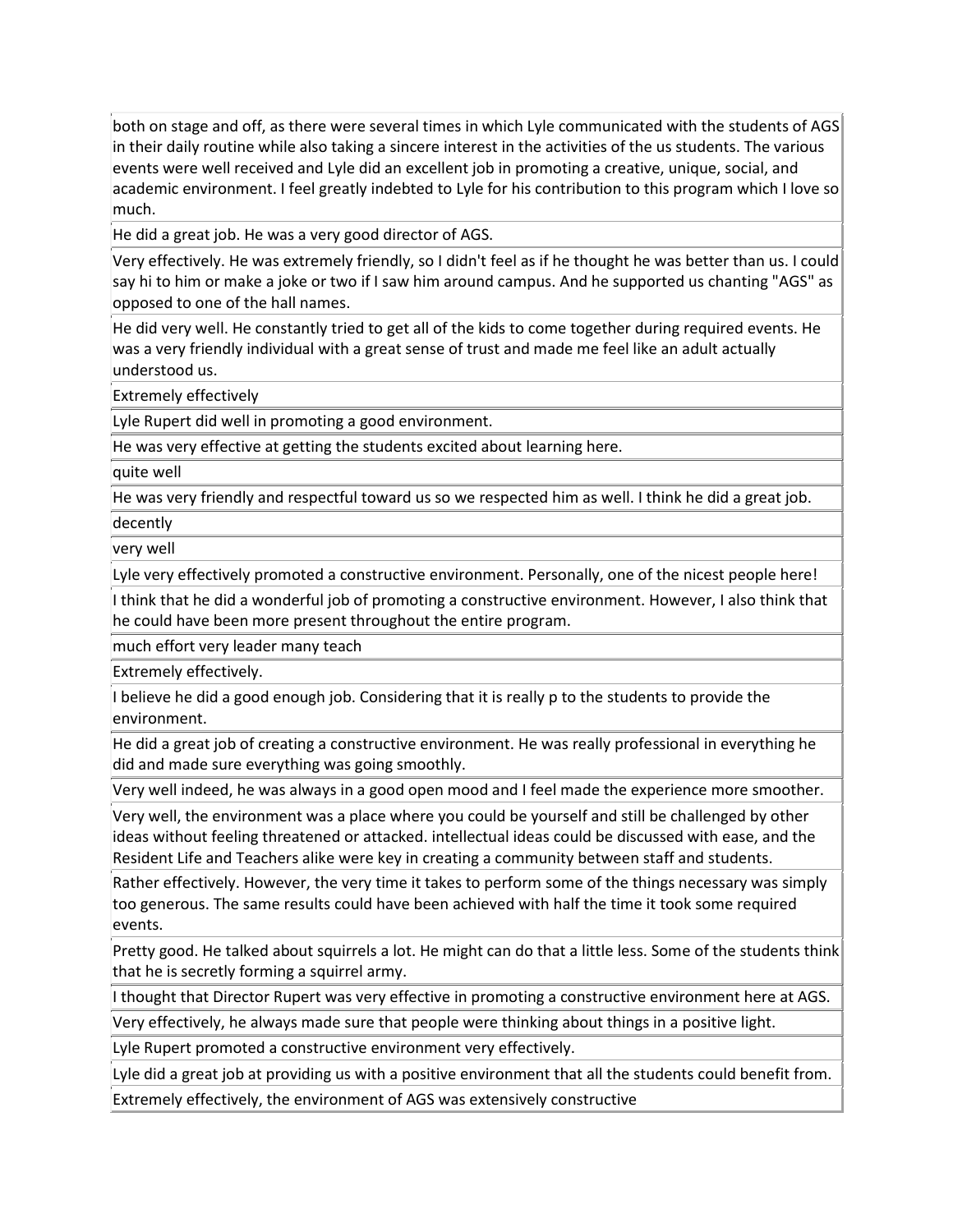Very well.

He did a very good job. No complaints about Lyle Rupert or the environment.

Very Effectively

In terms of the environment I was brought in to I don't think anyone but Lyle Rupert could've done a better job.

He did well. Not everything was constructive...but nothing was deconstructive. He could've made it more clear to the Area 1 teachers that they should have an actual lesson plan that consumes the entire class.

I think he did a wonderful job as a director. He was a fun guy.

Lyle Rupert very effectively promoted a constructive environment.

He did it extremely well--everything Lyle told us was respectful and effective. In addition he was very friendly and never disappointed.

Lyle Rupert did a fantastic job creating an environment that promoted open thinking and a fun relaxed community.

Lyle promoted an environment that was authentic to the program, so I would say he was very effective in promoting a constructive environment.

Quite well. Lyle Rupert did a very good job in facilitating all the events and just being an encouraging man in general.

Lyle was as amazing director. He was serious when he needed to be and fun when there was time. He made sure that everything ran smoothly while still keeping the environment full of laughter.

Lyle Did a fantastic job keeping everyone and everything in line this summer.

He promoted a constructive environment to the very best of his ability and his way of doing it made myself and my friends really enjoy having him as our director.

He did an exceptionally effective job at not only creating but also promoting the constructive environment.

he did it very effectively

Lyle promoted a constructive environment very well. Whenever there were issues that posed a threat to the safety of the environment, Lyle dealt with the issue with great care to bring an end to the disagreement, and appease all parties involved.

Lyle was a very interesting and fun director, and he was an engaging speaker. Whenever he told us about rules, he was pointed without being mean, and I feel he served his purpose very effectively.

Lyle was very good at making everyone feel welcomed at AGS.

AGS operated overall in a timely manner, and this made the activities and classes seem cohesive. Everything flowed - nothing seemed out of place even if it was totally different from the thing I was doing 20 minutes before.

Director Rupert created a very welcoming and constructive program by holding high standards of discipline, creating a comfortable environment, and interacting with students.

Overall Mr. Rupert, I feel, did a great job promoting a constructive environment and as a director in general. He really made the AGS very fun.

He was very effective at promoting a constructive environment.

Lyle did a great job! I enjoyed every minute of AGS, and it was because he always made sure the events went smoothly and were fun for every type of person.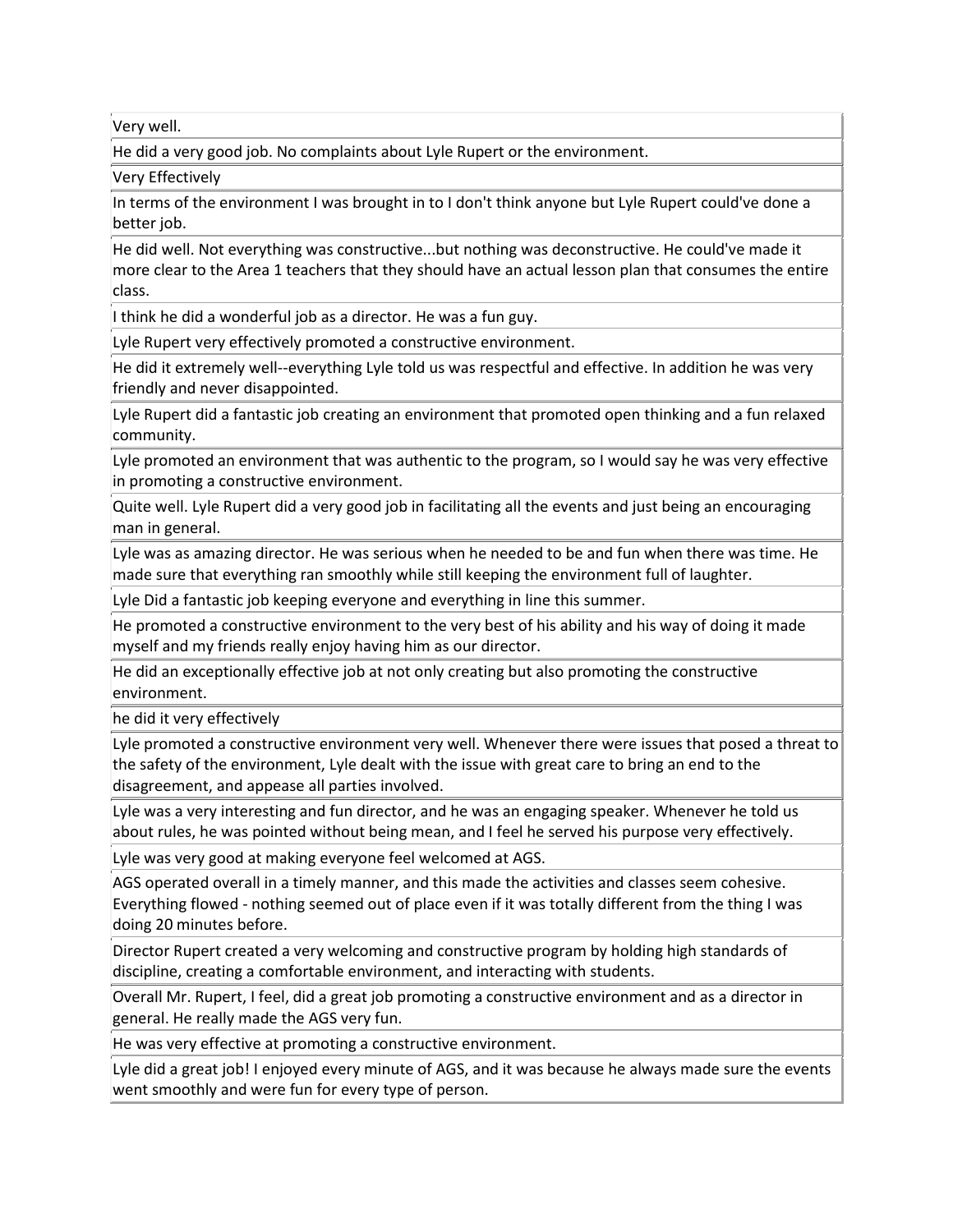Lyle was very positive and creating a very constructive environment by bringing us all together as a community. It was very effective.

He was very effective at promoting a constructive environment.

Very effectively.

very well. I remember him encouraging us to chant AGS when we were chanting our dorms. he was always very encouraging of a family-like environment.

Extremely effectively. He promoted a constructive, friendly, and learning community for AGS students.

very effectively

Lyle was AMAZING!! He was fun, entertaining, and kept AGS students up to date with things we needed to know which was very much appreciated.

Very Effectively.

Very well. The environment was very constructive and very uplifting. He did a very good job

He constructed it pretty well, taking efforts to make sure that we would be in a learning environment while at the same time be able to have fun and participate in recreation activities. The one thing that I would add if I were him is to coordinate with the WAC staff and see if they could open earlier, giving the students more access time.

Very well.

Lyle provided a needed authority figure, but he didn't push this too far. I still felt like if I needed to I could go and talk to him and he would listen and be friendly. This helped tremendously in creating the environment of AGS.

Very well. He led the students to effectively understand that despite rules, freedom in furthering creativity and knowledge was always encouraged.

The director very effectively promoted a constructive environment. He set forth boundaries and rules for a healthy community. He was positive and helpful. He was enthusiastic and supportive of the teaching styles and methods delivered by AGS staff. He was present but not overbearing as a leader.

Highly effectively

The director promoted the environment very effectively.

I believe Lyle Rupert was very effective in creating a safe and educational atmosphere in AGS. AGS has been a very intellectually stimulating program for me and Lyle Rupert's leadership is a major factor in that.

I think Lyle did a very good job of promoting a constructive environment, and he really made this experience enjoyable for me

Very effectively. He got along with the students and staff very well.

I think he did a pretty good job. It definitely wasn't destructive...

Good I suppose, I'm not all that aware of what he did though.

I think that he did a great job promoting a constructive environment and personally, I feel like for the better it change a lot of people.

LYLE RUPERT IS THE MOST WONDERFULY DEDICATED AND QUALIFIED PERSON I HAVE EVER MET. He did a wonderful job offering opportunities for students to have fun and learn a lot. He's always doing his job to the best of his ability and I hope that when I dive into the working world I find a job that I am as passionate about as he is about this one. He spread his warmth and wonderful personality all around campus every where he went.